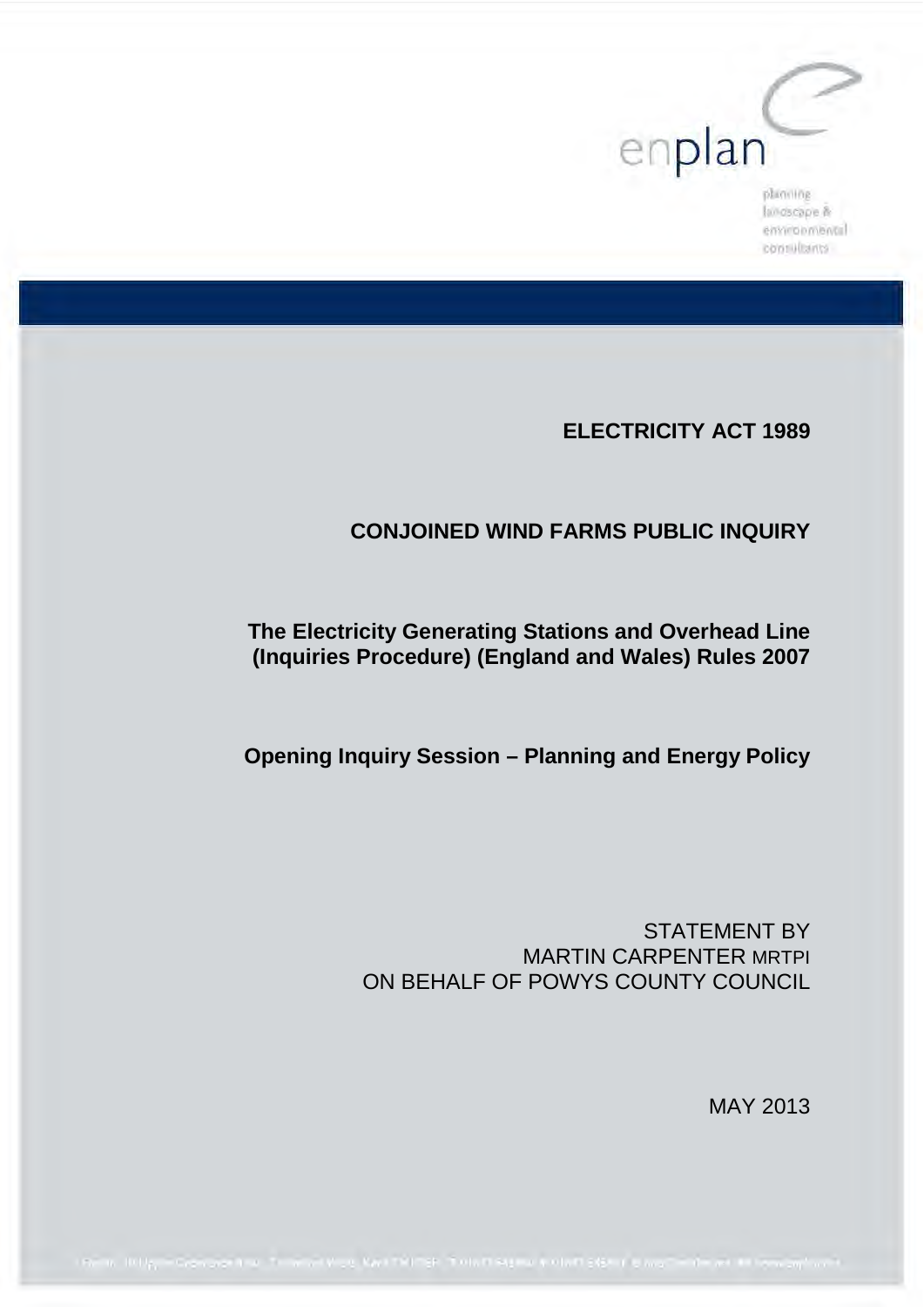#### **ELECTRICITY ACT 1989**

#### **CONJOINED PUBLIC INQUIRY**

**The Electricity Generating Stations and Overhead Line (Inquiries Procedure) (England and Wales) Rules 2007** 

#### **STATEMENT**

An application by VATTENFALL dated 30 November 2007 for consent under section 36 of the Electricity Act 1989 to construct and operate a 59.5MW Wind Turbine Generating Station (**Llanbadarn Fynydd** – application no. BERR/2008/0001)

An application by FFERM WYNT LLAITHDDU CYF dated 7 May 2008 for consent under section 36 of the Electricity Act 1989 to construct and operate a 66.7MW Wind Turbine Generating Station (**Llaithddu** – application no. BERR/2008/0002)

An application by CELTPOWER LIMITED dated 9 May 2008 for consent under section 36 of the Electricity Act 1989 to construct and operate a 126MW Wind Turbine Generating Station (**Llandinam 're-powering'** – application no. BERR/2008/0003)

An application by RES UK & IRELAND LIMITED dated 27 March 2009 for consent under section 36 of the Electricity Act 1989 to construct and operate a 100 MW Wind Turbine Generating Station (**Llanbrynmair** – application no. BERR/2009/0004)

An application by RWE NPOWER RENEWABLES LIMITED dated 11 December 2008 for consent to under section 36 of the Electricity Act 1989 construct and operate a 150MW Wind Turbine Generating Station (**Carnedd Wen** – application no. BERR/2009/0001)

An application by SP MANWEB PLC dated 2 December 2009 for consent under section 37 of the Electricity Act 1989 to install and keep installed a 132kV overhead electric line connection from Llandinam Wind Farm to Welshpool (application no. BERR/2009/0005)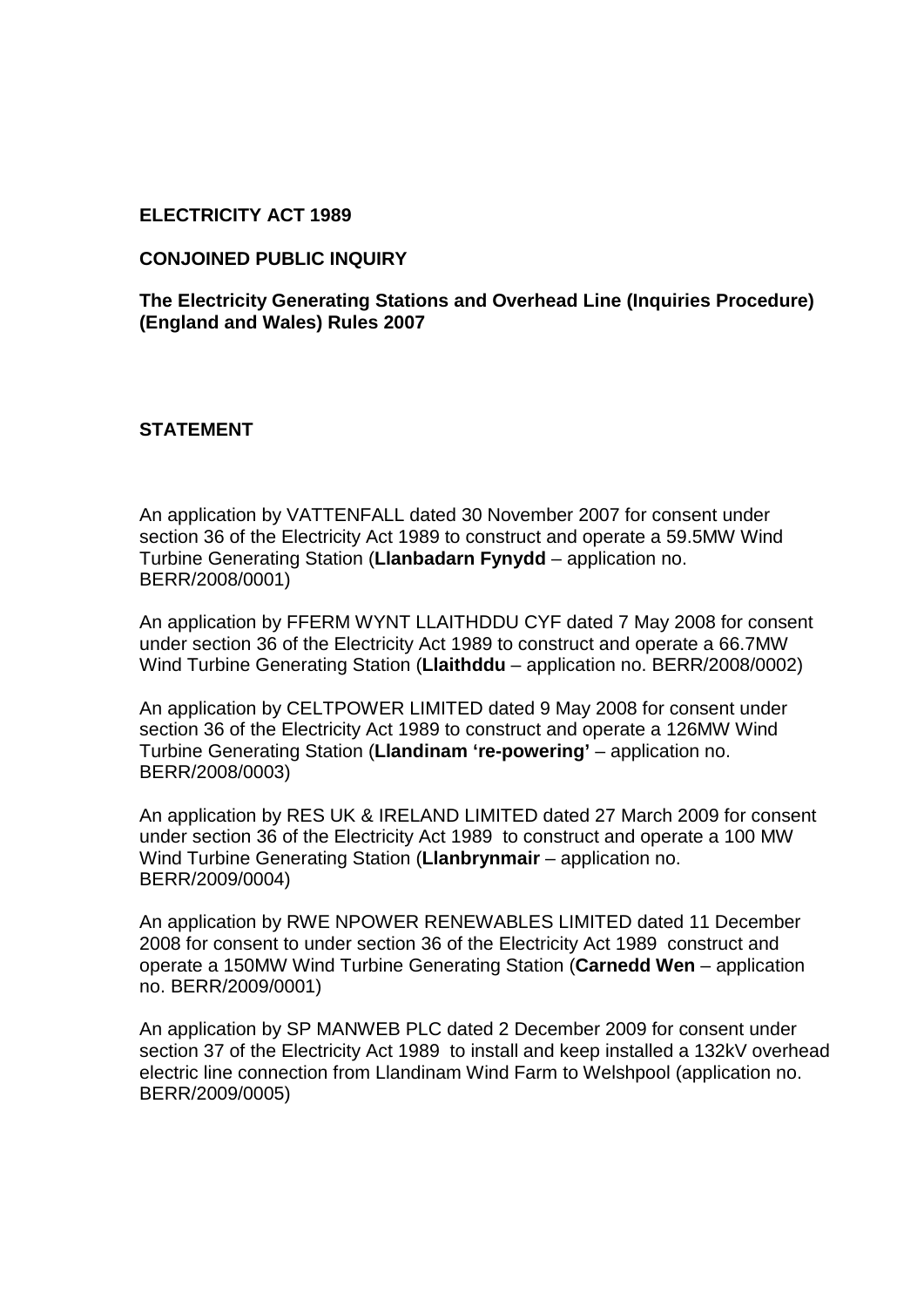# **CONTENTS**

|     |                                                                                                                        | Page         |
|-----|------------------------------------------------------------------------------------------------------------------------|--------------|
|     | <b>Qualifications and Experience</b>                                                                                   |              |
| 1.0 | Introduction                                                                                                           | 1            |
| 2.0 | Context and hierarchy of European, UK and Welsh<br>obligations and policies                                            | 4            |
|     | European and UK policy on climate change<br>$\bullet$<br>UK policies and obligations<br>Welsh policies and obligations | 4<br>7<br>21 |
| 3.0 | Achievement and progress towards renewable energy<br>targets in the UK and Wales.                                      | 27           |
| 4.0 | TAN 8 - capacity levels and the Welsh Government's<br>approach.                                                        | 30           |
| 5.0 | Development Plan Policy                                                                                                | 36           |
| 6.0 | Conclusion                                                                                                             | 40           |

**Appendix 1** Interim Development Control Guidance Onshore Wind Farm Developments 2008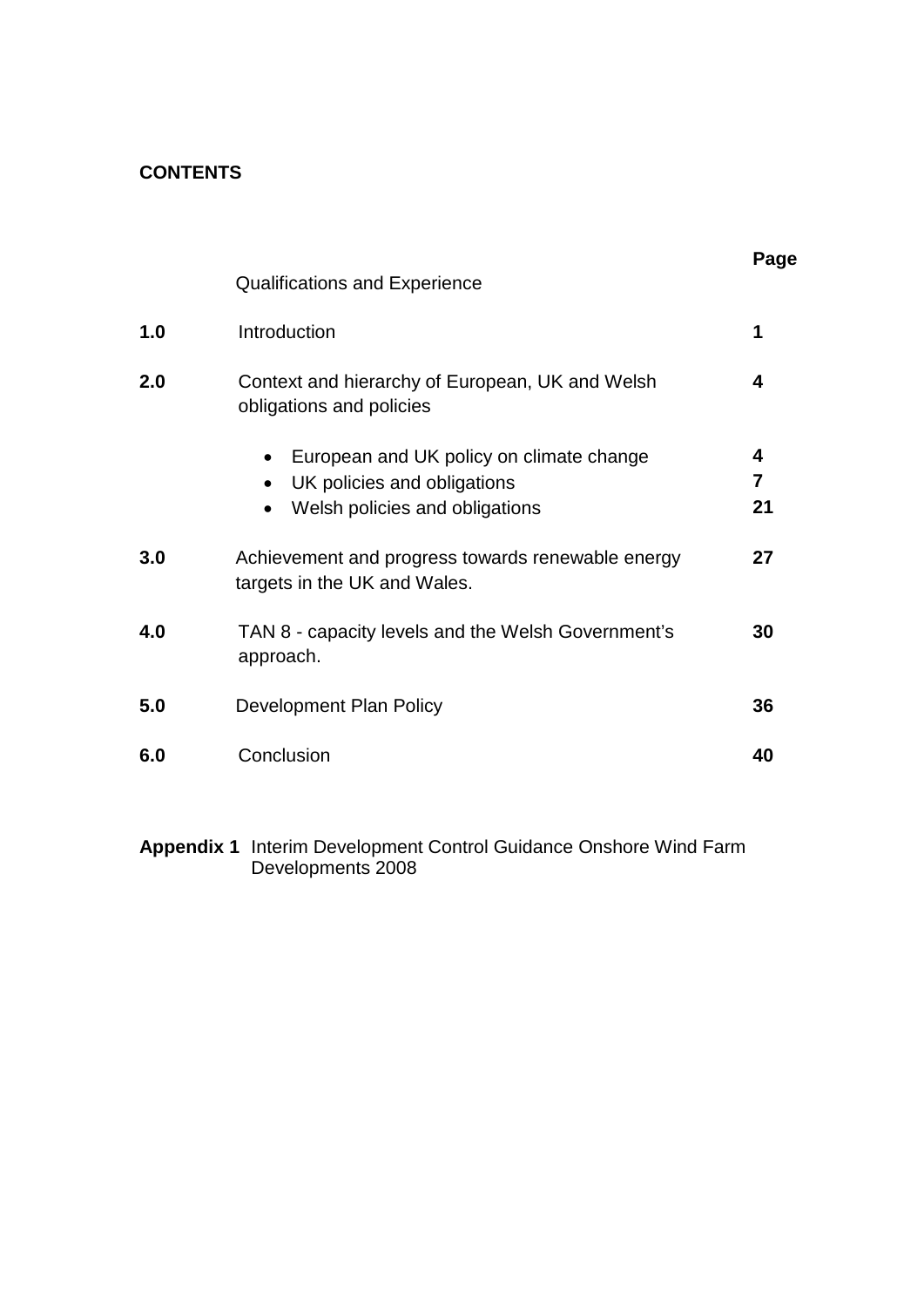#### **Qualifications and Experience**

I am a Chartered Town Planner having qualified in 1985 and am the Planning Director of Enplan, a planning, landscape and environmental consultancy that I established in 2000. I have extensive experience of a wide variety of planning projects acting for commercial, private and local authority clients. I have given evidence at many planning inquiries and examinations. I advise clients on all aspects of the planning process and draw on the skills of environment and landscape professionals within Enplan.

My experience includes the promotion of strategic sites for development often as urban extensions, enabling development projects involving heritage assets, coordination of Environmental Impact Assessments and preparation of planning applications including advising on master plan proposals. I am also engaged in the preparation of Neighbourhood Plans acting for various organisations. I have spoken at RTPI seminars, mostly recently concerning Localism within planning.

I am currently engaged in a number of strategic promotions including and major expansion of Brighton delivering an exemplar mixed use development working closely with the planning authority. I am also co-ordinating a substantial planning application for a care community for the elderly and negotiating an enabling development to secure the restoration and conversion of a significant heritage asset comprising numerous listed buildings including a grade 2\* Pugin chapel.

I have acted for a number of local authorities in respect of wind farm applications and appeals.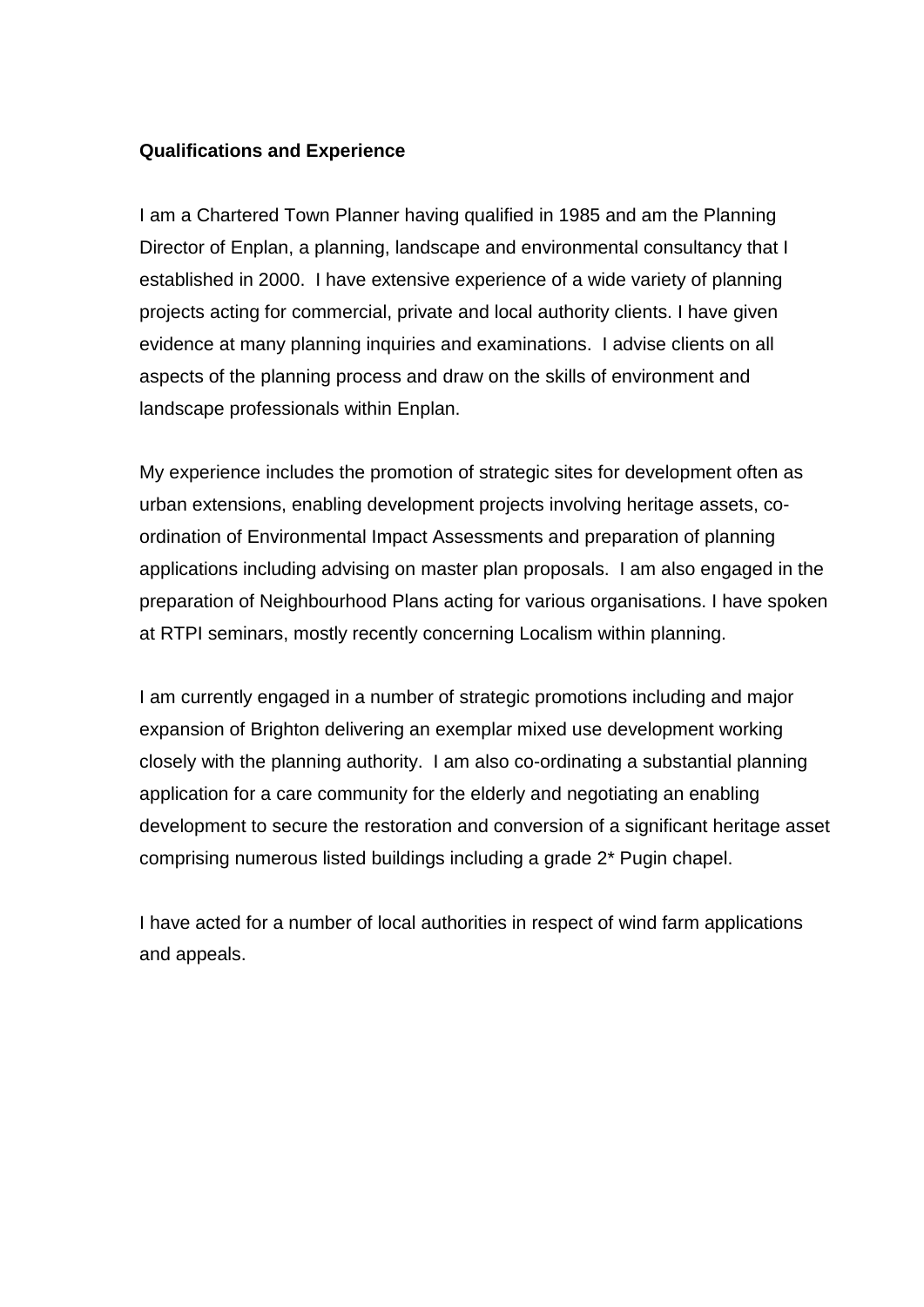# **1.0 INTRODUCTION**

1.1 This statement is prepared on behalf of Powys County Council and is submitted for the opening session of the Inquiry into six applications under the Electricity Act 1989. The applications as originally made are as follows:

An application by VATTENFALL dated 30 November 2007 for consent under section 36 of the Electricity Act 1989 to construct and operate a 59.5MW Wind Turbine Generating Station (**Llanbadarn Fynydd** – application no. BERR/2008/0001)

An application by FFERM WYNT LLAITHDDU CYF dated 7 May 2008 for consent under section 36 of the Electricity Act 1989 to construct and operate a 66.7MW Wind Turbine Generating Station (**Llaithddu** – application no. BERR/2008/0002)

An application by CELTPOWER LIMITED dated 9 May 2008 for consent under section 36 of the Electricity Act 1989 to construct and operate a 126MW Wind Turbine Generating Station (**Llandinam 're-powering'** – application no. BERR/2008/0003)

An application by RES UK & IRELAND LIMITED dated 27 March 2009 for consent under section 36 of the Electricity Act 1989 to construct and operate a 100 MW Wind Turbine Generating Station (**Llanbrynmair** – application no. BERR/2009/0004)

An application by RWE NPOWER RENEWABLES LIMITED dated 11 December 2008 for consent to under section 36 of the Electricity Act 1989 construct and operate a 150MW Wind Turbine Generating Station (**Carnedd Wen** – application no. BERR/2009/0001)

An application by SP MANWEB PLC dated 2 December 2009 for consent under section 37 of the Electricity Act 1989 to install and keep installed a 132kV overhead electric line connection from Llandinam Wind Farm to Welshpool (application no. BERR/2009/0005)

1.2 In their letter dated the  $10<sup>th</sup>$  April 2013 the Inspectorate (PINS) outlined the procedural arrangements for the opening session. It is to be a structured hearing session to consider the interpretation and application of energy and planning policy relevant to the applications. PINS noted that, much of the overall International, European and National policy framework, could be included within the Statement of Common Ground. However, PINS also noted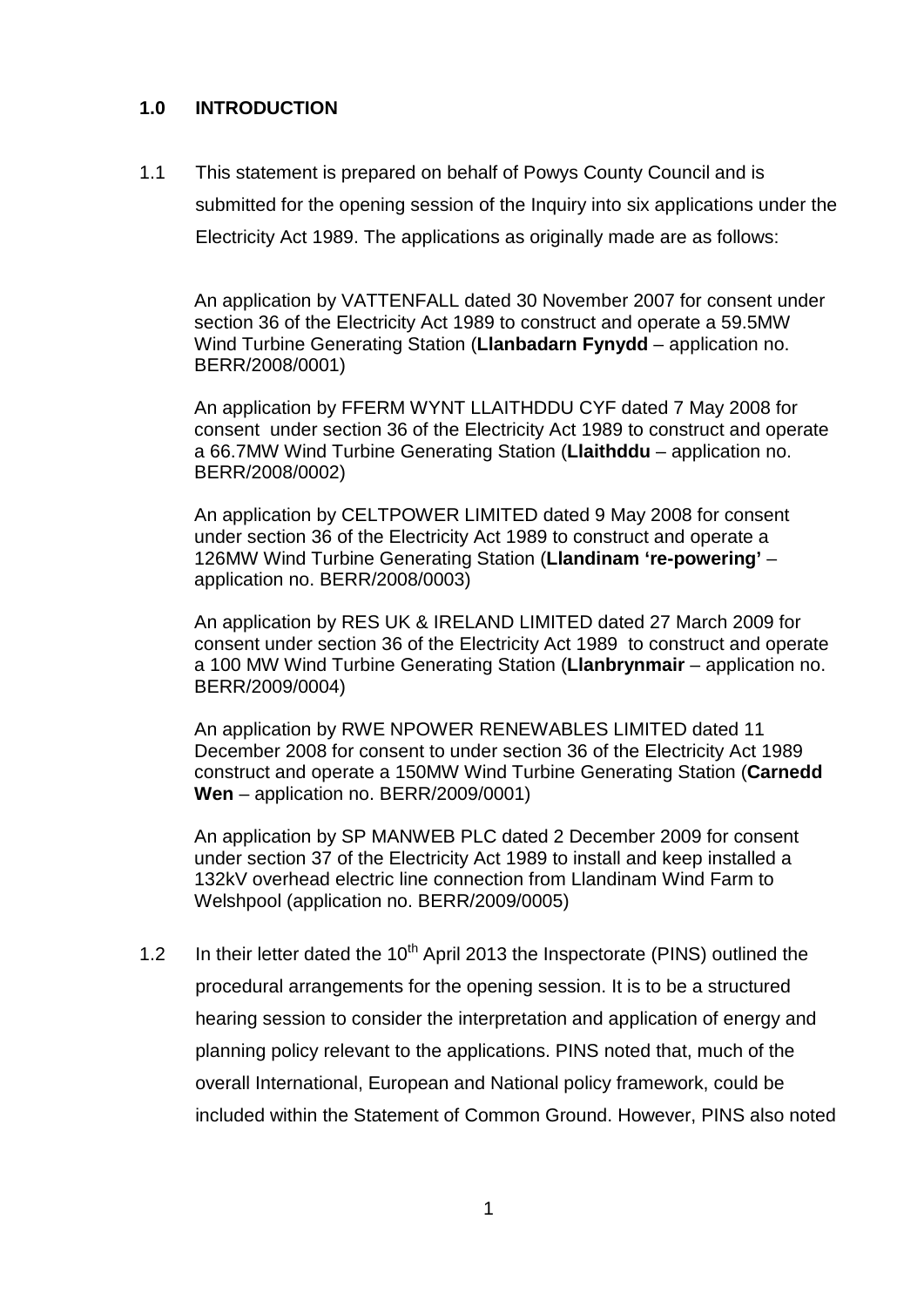the interrelationship and application of the relevant policies to the specific proposals would be an area of disagreement between the parties.

- 1.3 The Secretary of State (SoS) identified a number of matters to be considered at the inquiry. From the information available to the SoS, the following matters were identified in relation to planning policy. In respect to the planning applications for the wind farms these are as follows:
	- *i) the extent to which the proposed developments are consistent with the objectives of the Government Policy on the energy mix and maintaining a secure and reliable supply of electricity as the UK makes the transition to a low carbon economy, and achieving climate change goals;*
	- *ii) the extent to which the proposed developments are consistent with the policies relating to generation of renewable energy contained within the relevant National Policy Statements for Energy Infrastructure: Overarching National Policy Statement for Energy (EN-1) July 2011 and National Policy Statement for Renewable Energy Infrastructure (EN-3) July 2011;*
	- *ii) The extent to which the proposed developments are consistent with Welsh Government and local policies: including Planning Policy Wales, Edition 4 (2011); Technical Advice Note 8: Planning for Renewable Energy (2005); and Powys Unitary Development Plan (adopted March 2010).*
- 1.4 In respect of the proposed overhead electricity line, PINS advised in their letter of the  $10<sup>th</sup>$  April 2013, that policy specific to electricity lines are different in some material respects from policy relating to on-shore wind energy generation, and therefore the following policy matters are to be dealt with in detail during Inquiry session 3.
	- *i) the extent to which SP Manweb's proposal including any alternatives considered are consistent with Welsh Government and local policies: including Planning Policy Wales, Edition 4 (2011); Technical Advice Note 8: Planning for Renewable Energy (2005); and Energy Wales: A Low Carbon Transition (2012); and Powys Unitary Development Plan (adopted March 2010).*
	- *ii) the extent to which the proposed development is consistent with the objectives of the Government's policy on the energy mix and maintaining*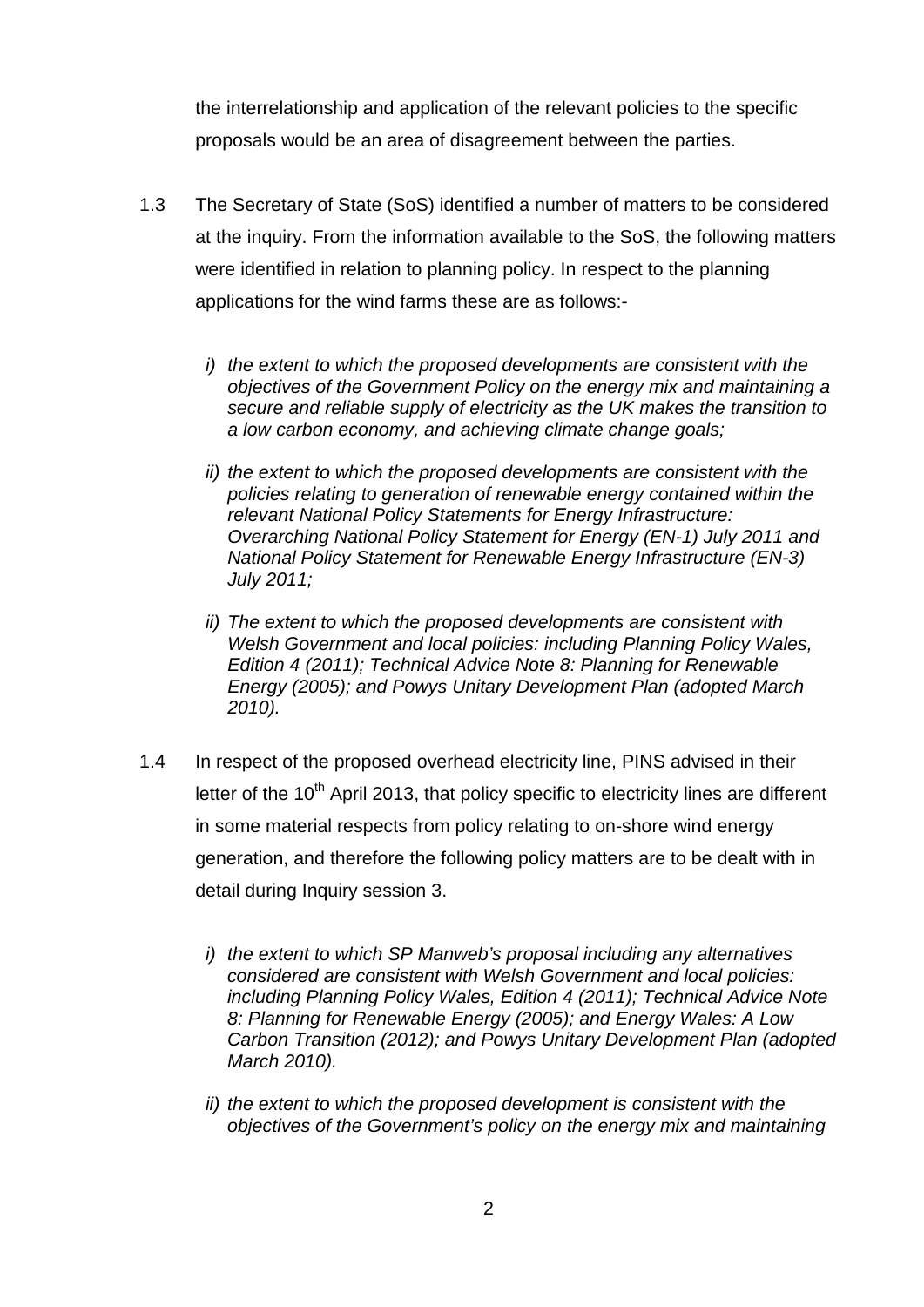*a secure and reliable supply of electricity as the UK makes the transition to a low carbon economy, and achieving climate change goals;*

- *iii) the extent to which the proposed development is consistent with the policies relating to electricity networks infrastructure and also the generation of renewable energy contained within the relevant National Policy Statements for Energy Infrastructure, Overarching National Policy Statement for Energy (EN-1) July 2011, National Policy Statement for Electricity Networks Infrastructure (EN-5) July 2011 and National Policy Statement for Renewable Energy Infrastructure (EN-3) July 2011.*
- 1.5 This Statement therefore, considers the interrelationship and application of relevant policies. Reference will be made in particular to the National Energy Policy Statements (NPS -01 and NPS-03) and Welsh Policy, including TAN 8 and the Strategic Search Areas (SSA's) identified therein. For clarification, the relevant SSA's for the Inquiry are SSA B and SSA C.
- 1.6 Section 2 provides a contextual overview of policy including European Obligations and Directives, National and Welsh policy. It considers their application in the context of these substantial renewable energy proposals. Section 3 considers the progress that is being made towards the renewable energy targets in the UK and Wales. Section 4 assesses Welsh Policy in particularly the Technical Advice Note 8 (TAN 8) which was published in 2005 and the capacity levels for major onshore wind farm development. It also considers the Welsh Government's approach to TAN 8.
- 1.7 The Development Plan is the adopted 2010 Powys Unitary Development Plan (UDP) and the relevant policies are set out in Section 5. The Statement does not provide a site specific policy assessment as this will be provided in future planning inquiry sessions including the overall planning balance. Section 6 contains my conclusions for this initial session of the Inquiry.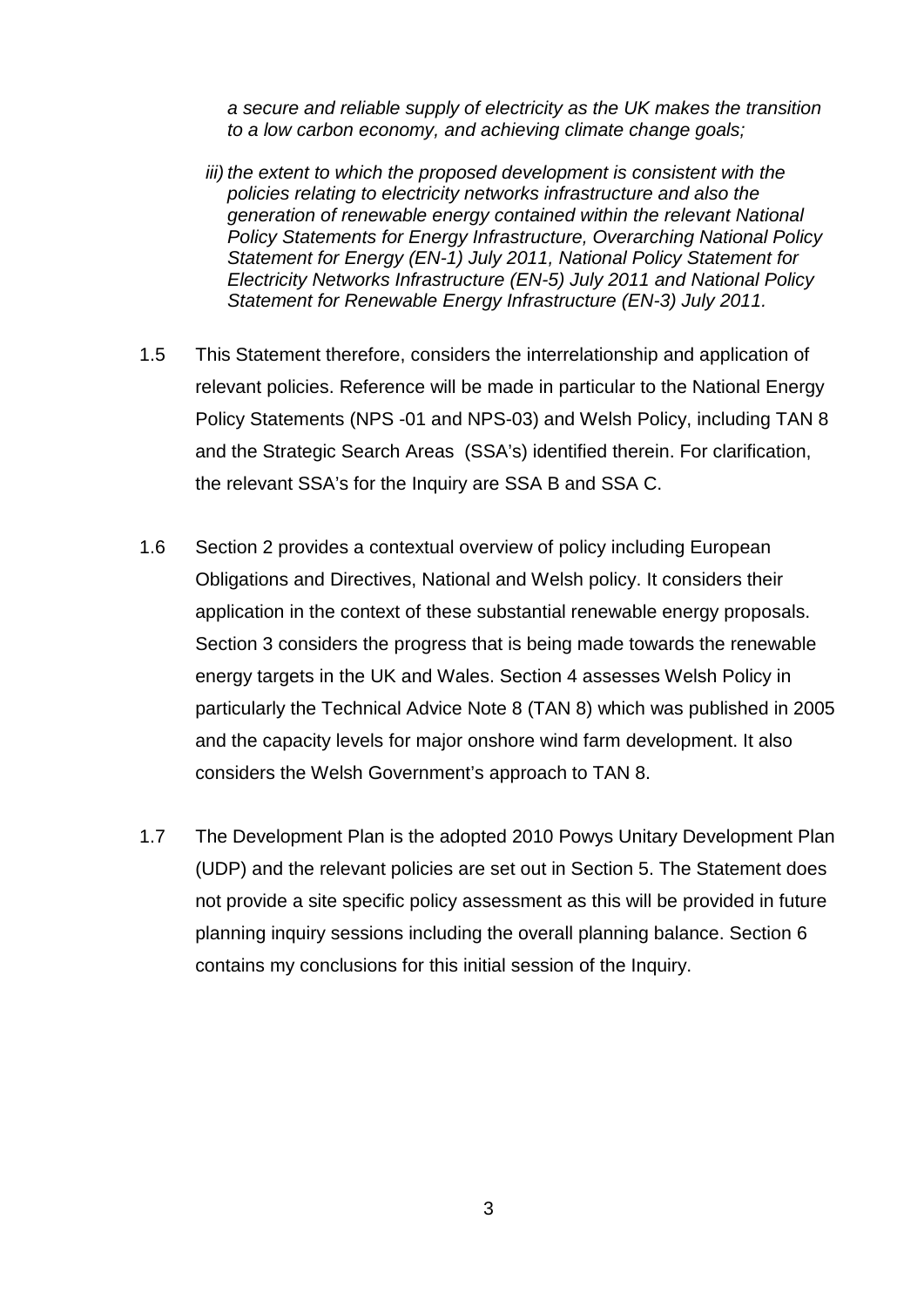# **2.0 CONTEXT AND HIERACHY OF EUROPEAN, UK AND WELSH OBLIGATIONS AND POLICIES**

2.1 The International obligations and agreements on climate change are set out in the Statement of Common Ground being prepared by the County Council and are therefore not repeated here.

# **European and UK Policy on Climate Change**

- 2.2 The use of renewable resources is an important element in meeting national targets and objectives. These are defined in European Union and UK law and policy such as the Climate Change Act 2008, the UK Government Climate Change Programme, the Energy White Paper 2007 and the Renewable Energy Strategy 2009 (RES).
- 2.3 The Climate Change Act 2008 imposes a duty on the Secretary of State to reduce carbon dioxide emissions to at least 80% below 1990 levels by 2050 with an interim target range of 26% - 32% by 2020. As part of the Act, the UK Government is committed to more investment in renewable energy, including wind and wave energy.
- 2.4 The EU Renewable Energy Directive (2009/28/EC) April 2009 sets out the requirement that the UK has a legally binding target to meet 15% of its energy consumption from renewable sources by 2020.
- 2.5 On the 23<sup>rd</sup> April 2009 the European Parliament under Decision No 406/2009/EC considered the position of Member States in the context of reducing greenhouse gas emissions to meet the Community's greenhouse gas emission reduction commitments up to 2020. The Council decided that the UK should aim for a 16% reduction in greenhouse gas emissions by 2020, compared to 2005 emissions levels.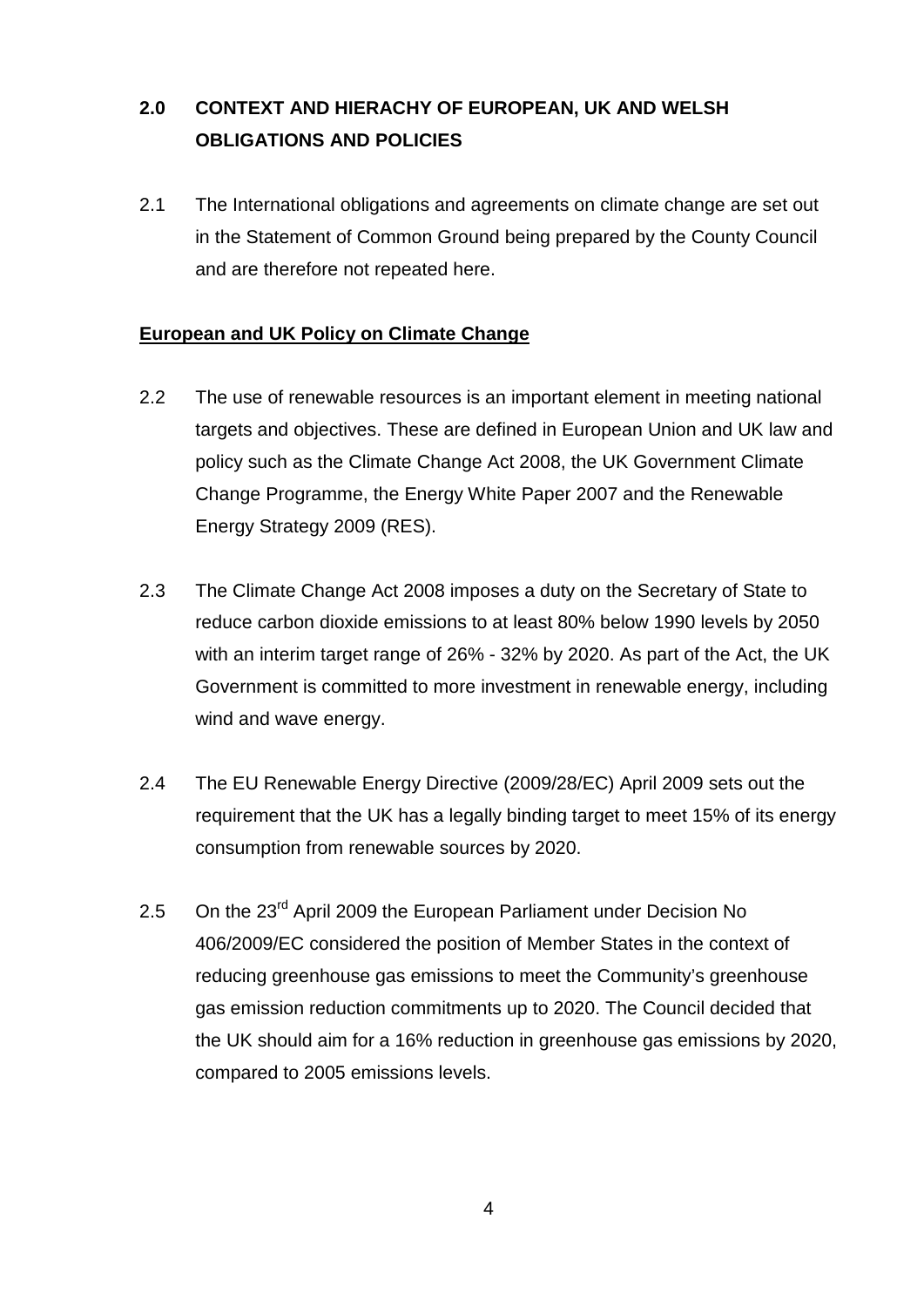- 2.6 The Carbon Plan: Delivering Our Low Carbon Future (2011) produced by the UK Government sets out principles that will underpin the Vision for a longterm transition to a low carbon economy by 2050. This includes *Low carbon power generation* and the three sources of UK electricity are likely to be i) renewables (including onshore and offshore wind farms); ii) coal, biomass or gas-fired power stations fitted with  $CCS<sup>1</sup>$  $CCS<sup>1</sup>$  $CCS<sup>1</sup>$  technology; and iii) nuclear power. Para 1.16 of The Carbon Plan states there are huge uncertainties when looking 40 years ahead as to exactly how that vision will be achieved. The approach has been to explore a range of plausible scenarios for what the UK might look like in 2050 and to seek to draw lessons from the similarities and differences between those scenarios. In line with the principle of seeking the most cost effective technology mix, the starting point for this has been to take the outputs of the 'core' run of the cost-optimising model, MARKAL, which was produced as part of the analysis by the Department of Energy and Climate Change (DECC) to support the setting of the fourth carbon budget.
- 2.7 Para 1.18 advises that this is only a starting point. It goes on to say that attempting to pick a single pathway to 2050 by relying on a single model is neither possible nor a helpful guide in the face of great uncertainty. But it does give insight into the most cost effective way to achieve the low carbon transition, illustrating the technologies likely to contribute to reducing emissions, and the most cost effective timing for their deployment. It shows that achieving a cost-optimal transition overall often necessitates deploying technologies in the medium term that may not yet be statically cost effective against the carbon price.
- 2.8 Para 2.249 onwards comments on the position in Wales stating that the Welsh Government is making solid progress on delivering its commitments since the publication of The Climate Change Strategy 2010. To date, Wales has some 830 MW of renewable energy operational, which represents a doubling in renewable energy operating capacity since 2007. This capacity

<span id="page-8-0"></span> <sup>1</sup> Carbon Capture and Storage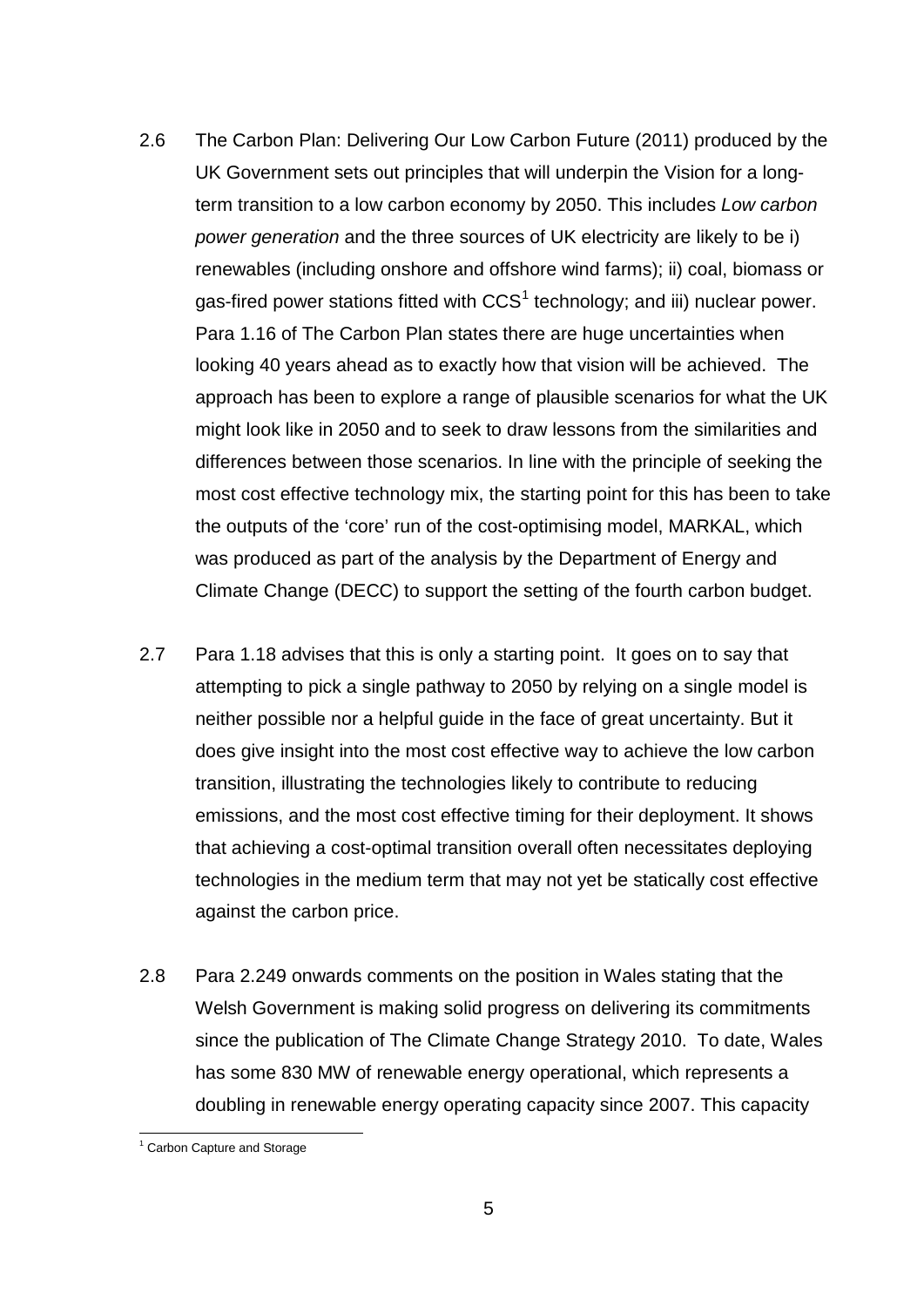represents enough electricity to power almost a half a million homes in Wales (para 2.258 notes).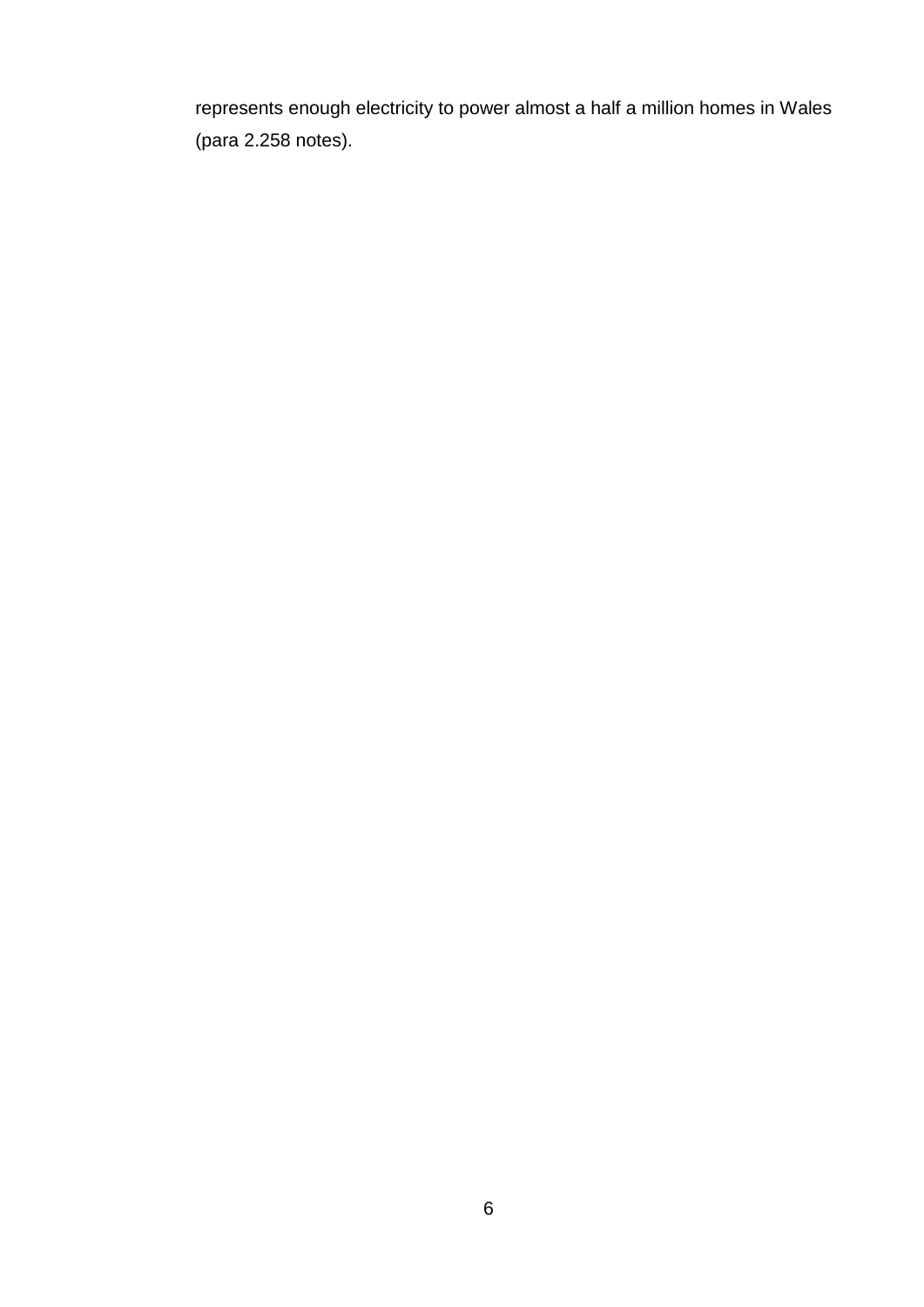# **UK Policy and Strategy on Renewable Energy**

- 2.9 The Renewable Energy Strategy (RES) was published in July 2009 and sets out the path for the UK to meet its legally-binding target of 15% of the energy coming from renewable sources by 2020. It puts forward a number of scenarios, the lead ones being:
	- More than 30% of electricity generated from renewable.
	- 12% of heat generated from renewable.
	- 10% of transport energy from renewable.
- 2.10 The National Renewable Energy Action Plan for the UK (July 2010) sets out measures that would enable the UK to meet its 2020 target. Whilst it includes a number of statements of intent beyond 2020, it is not a Government policy document. The document sets out similar scenarios to the RES but stresses that these figures are purely illustrative as to how the overall 15% target for the UK could be met.
- 2.11 The Electricity Market Reform White Paper 2011; Planning Our Electric Future – a White Paper for Secure, Affordable and Low Carbon Electricity. This sets out the Government's commitment to transform the UK's electricity system to ensure that our future electricity supply is secure, low carbon and affordable. To de-carbonise electricity generation it is highlighted that it is important that the 15% renewable target is met by 2020 and 80% carbon reduction target by 2050.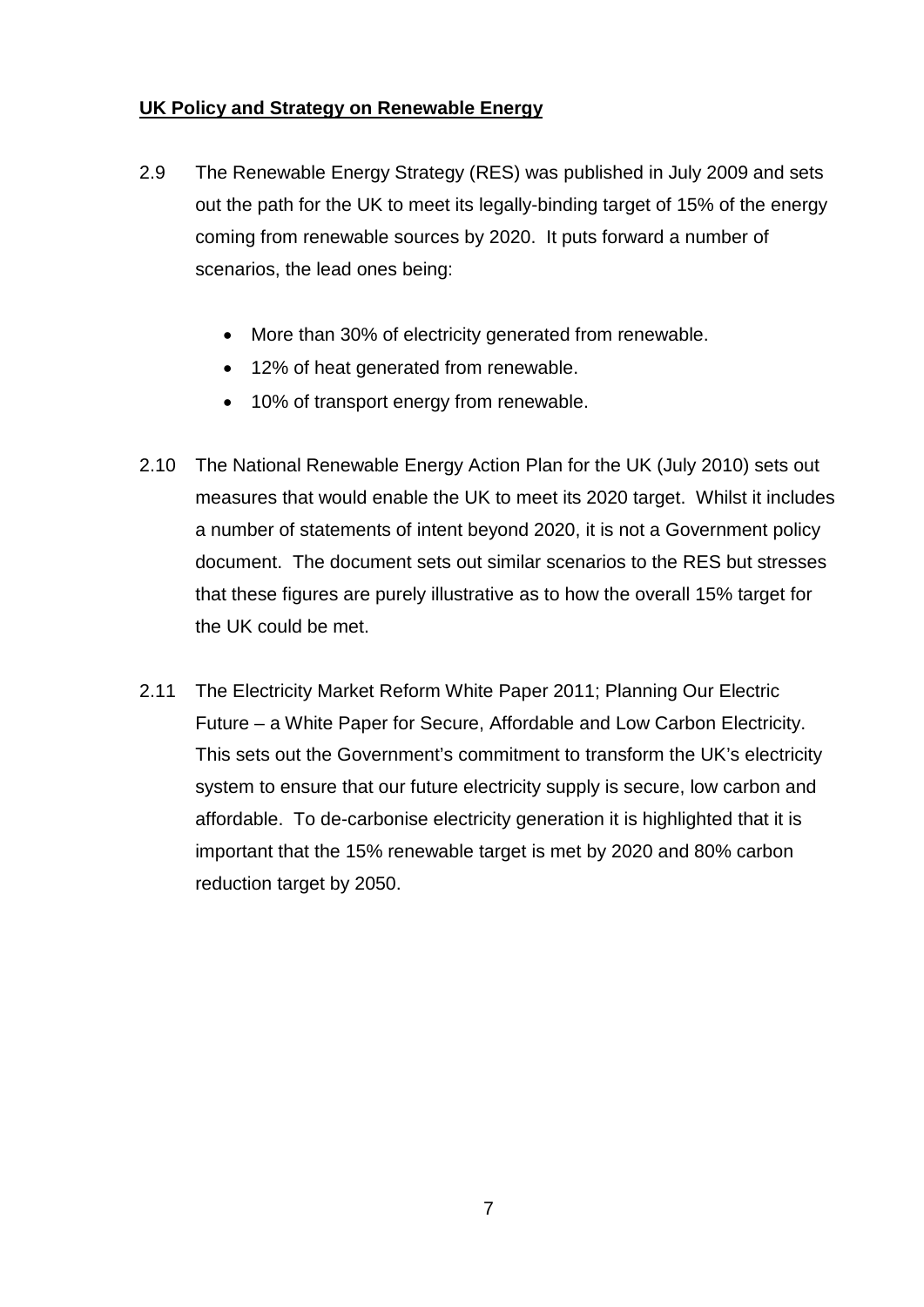# **Overarching National Policy**

- 2.12 It is agreed that although this is not an application under the Planning Act 2008, regard is to be had to the National Policy Statements (NPSs) approved under that Act to which significant weight is to be given. The NPSs were approved in July 2011 and the key NPSs include:
	- Overarching National Policy Statement for Energy (EN-1)
	- National Policy Statement for Renewable Energy Infrastructure (EN-3)
	- National Policy Statement for Electricity Networks Infrastructure (EN-5).
- 2.13 The applications before the Conjoined Inquiry do not fall to be considered under the 2008 Planning Act by reason of the date of their submission. Rather, the wind turbine applications require consent to be granted by the Secretary of State pursuant to s.36 of the Electricity Act 1989 ('the Act'). The Llandinam electricity line connection would require consent pursuant to s.37 of the Act.
- 2.14 Pursuant to Schedule 9, paragraph 1(2) of the Act, the Secretary of State, when considering whether to grant consent under either s.36 or s.37 of the Act is required to have regard to specific matters including the desirability of preserving natural beauty, of conserving natural flora, fauna and geological or physiographic features of special interest and of protecting sites, buildings and objects of architectural, historic or archaeological interest. He is also required, as a matter of law, to consider the extent to which the applicants have done what they reasonably can to mitigate any effect which the proposals would have on the natural beauty of the countryside or on any such flora, fauna, features, sites, buildings or objects.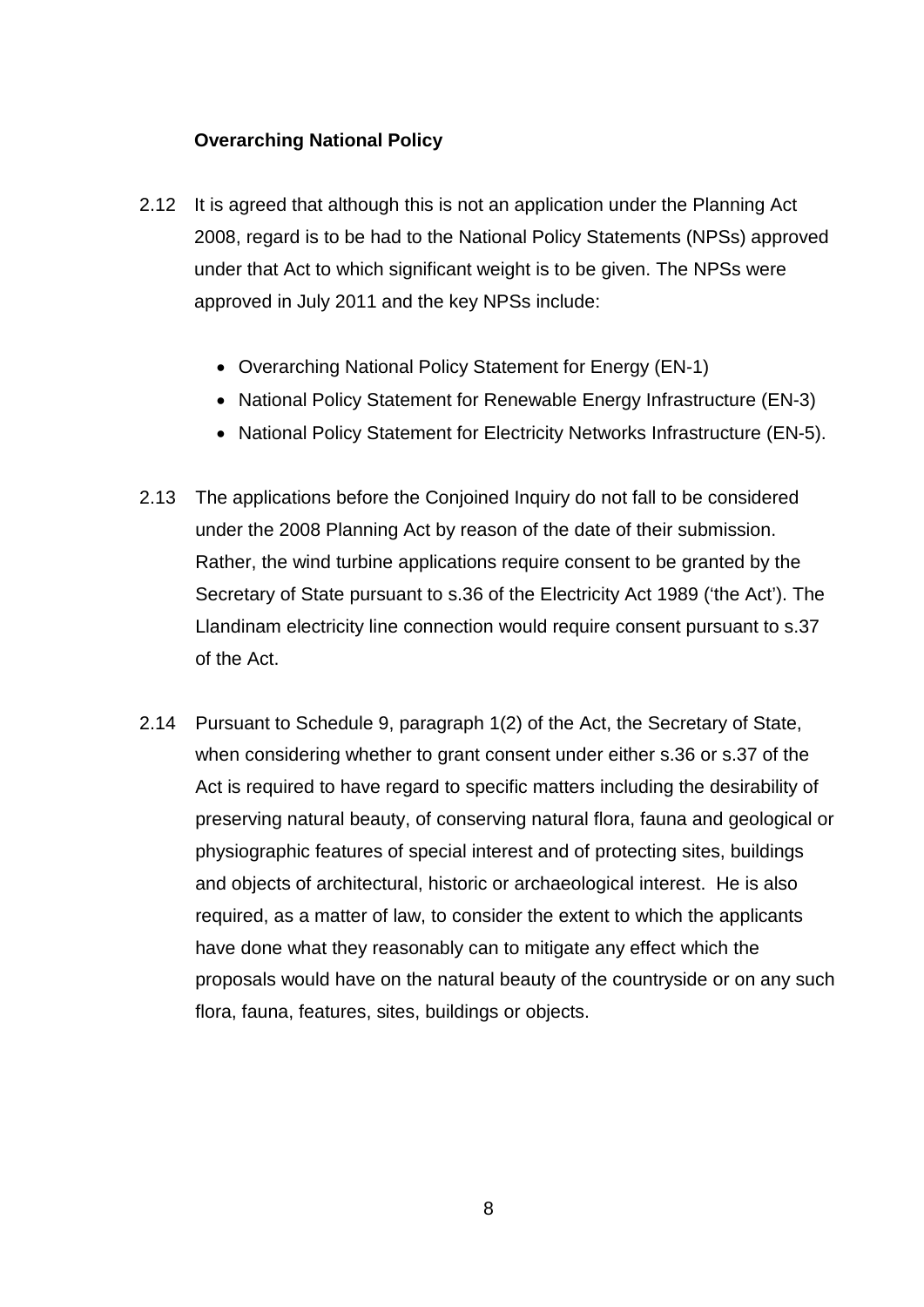- 2.15 Relevant Guidance on the approach to such decision making is found in the DECC October [2](#page-12-0)007<sup>2</sup> guidance on Section [3](#page-12-1)6 of the Act and in April 2009<sup>3</sup> guidance relating to overhead power lines.
- 2.16 The statutory process requires an overall balance to be struck taking into account relevant and material factors. Each case will need to be considered on its individual merits. Each proposal will require consideration as against specific criteria set out in the DECC guidance.
- 2.17 Aspects of the proposals will also require deemed consent pursuant to s.90 of the TCPA 1990. Other relevant submissions of approach and law will be made by Powys County Council during the course of the inquiry.

# **National Policy Statement EN-1: Overarching National Policy Statement for Energy - 2011**

2.18 EN-1 outlines the important role of renewable energy development in securing greenhouse gas emissions reductions. Part 1 (Introduction) states in para 1.7.2 (in the context of highlighting key points from the appraisal of sustainability):-

*'The development of new energy infrastructure, at the scale and speed required to meet the current and future need, is likely to have some negative effects on biodiversity, landscape/visual amenity and cultural heritage. However the significance of these effects and the effectiveness of mitigation possibilities are uncertain at the strategic and non-locationally specific level at which EN-1 to EN-5 are pitched. Short-term construction impacts are also likely through an increased use of raw materials and resources and negative* 

<span id="page-12-0"></span><sup>&</sup>lt;sup>2</sup> The Consenting Process for Onshore Generating Stations above 50 MW in England & Wales <https://www.og.decc.gov.uk/EIP/pages/files/file42017.pdf>

<span id="page-12-1"></span><sup>3</sup> The Statutory Consents Regime for Overhead Power Lines in England and Wales and New Measures Introduced by the Overhaed Lines (Exemption) (enalnd and Wales) Regulations 2009 [https://whitehall-](https://whitehall-admin.production.alphagov.co.uk/government/uploads/system/uploads/attachment_data/file/43574/Section_37_guidance.pdf)

[admin.production.alphagov.co.uk/government/uploads/system/uploads/attachment\\_data/file/43574/Section\\_37\\_g](https://whitehall-admin.production.alphagov.co.uk/government/uploads/system/uploads/attachment_data/file/43574/Section_37_guidance.pdf) [uidance.pdf](https://whitehall-admin.production.alphagov.co.uk/government/uploads/system/uploads/attachment_data/file/43574/Section_37_guidance.pdf)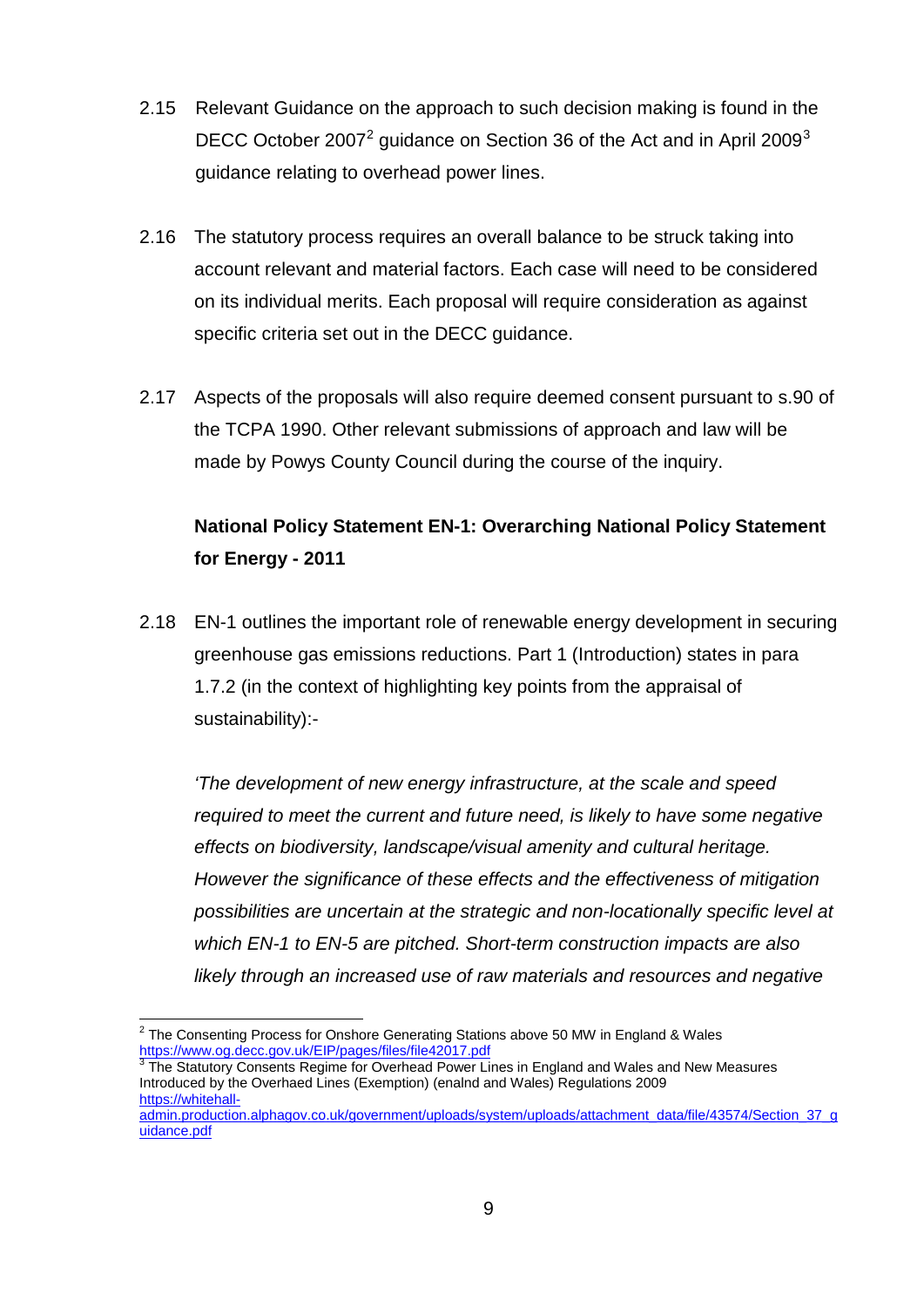*effects on the economy due to impacts on existing land and sea uses. In general, it should be possible to mitigate satisfactorily the most significant potential negative effects of new energy infrastructure consented in accordance with the energy NPSs, and they explain ways in which this can be done; however, the impacts on landscape/visual amenity in particular will sometimes be hard to mitigate'.*

- 2.19 In Part 2 (Government Policy on Energy and Energy Infrastructure), it states that large scale infrastructure will play a 'vital role' in ensuring the UK has secure energy supplies and re-affirms the commitment to meeting legally binding targets of reducing gas emissions by at least 80% by 2050 compared to 1990 levels (paras 2.1.2 and 2.2.1 refers). It is important to note that, in doing this (i.e. in constructing infrastructure), the planning system ensures that development consent decisions take account of the views of affected communities and respect the principles of sustainable development (para 2.2.4).
- 2.20 In Part 3 (The need for new nationally significant energy infrastructure projects), para 3.1.2 states that it is for industry to propose new energy infrastructure projects within the strategic framework set by Government. The Government does not consider it appropriate for planning policies to set targets.
- 2.21 Paragraph 3.1.3 relating to decision making by the Infrastructure Planning Commission (IPC)<sup>[4](#page-13-0)</sup> states that the IPC should therefore assess all applications for development consent for the types of infrastructure covered by the energy NPSs on the basis that the Government has demonstrated that there is a need for those types of infrastructure and that the scale and urgency of that need is as described for each of them in this Part.

<span id="page-13-0"></span> <sup>4</sup> Following amendments introduced by the Localism Act 2011, responsibility for processing development consent applications for NSIPs passed to the Planning Inspectorate (PINS) from the IPC. For the purposes of this Statement, I continue to refer to the IPC as set out in the NPS's.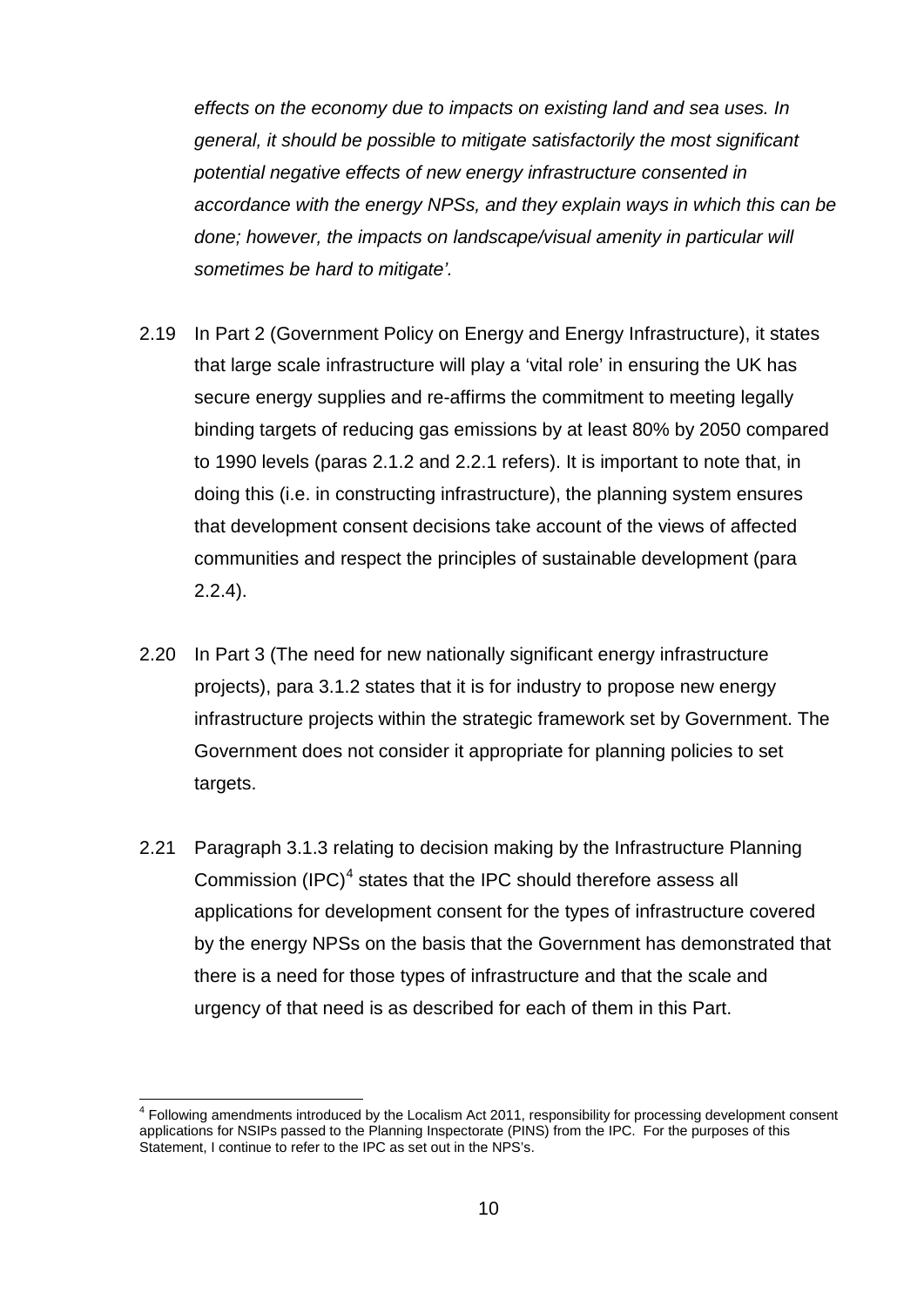- 2.22 Footnote 16 on page 16 of EN-1 states that in determining the planning policy set out in Section 3.1, the Government has considered a range of projections and models that attempt to assess what the UK's future energy needs may be. Figures referenced relate to different timescales and therefore cannot be directly compared. Models are regularly updated and the outputs will inevitably fluctuate as new information becomes available.
- 2.23 Para 3.3.4 notes that there are benefits of having a diverse mix of all types of power generation. The different types of electricity generation have different characteristics which can complement each other: Renewables offer a low carbon and proven (for example, onshore and offshore wind) fuel source, but many renewable technologies provide intermittent generation (bullet 2 refers).
- 2.24 Para 3.3.22 considers that by 2025, the UK would need at least 113 GW of total electricity generating capacity (compared to around 85 GW now), of which at least 59 GW would be new build. A further breakdown of this figure to illustrate the scale of the challenge in terms of new electricity generating infrastructure provision by technology type would be as follows:
	- around 33 GW of the new capacity by 2025 would need to come from renewable sources to meet renewable energy commitments;
	- it would be for industry to determine the exact mix of the remaining 26 GW of required new electricity capacity, acting within the strategic framework set by the Government;
	- of these figures of 33 GW and 26 GW respectively, around 2 GW of renewables and 8 GW of non-renewable technologies are already under construction. This leaves a balance of 18 GW to come from new non renewable capacity; and,
	- the Government would like a significant proportion of this balance to be filled by new low carbon generation and believes that, in principle, new nuclear power should be free to contribute as much as possible towards meeting the need for around 18 GW of new non-renewable capacity by 2025.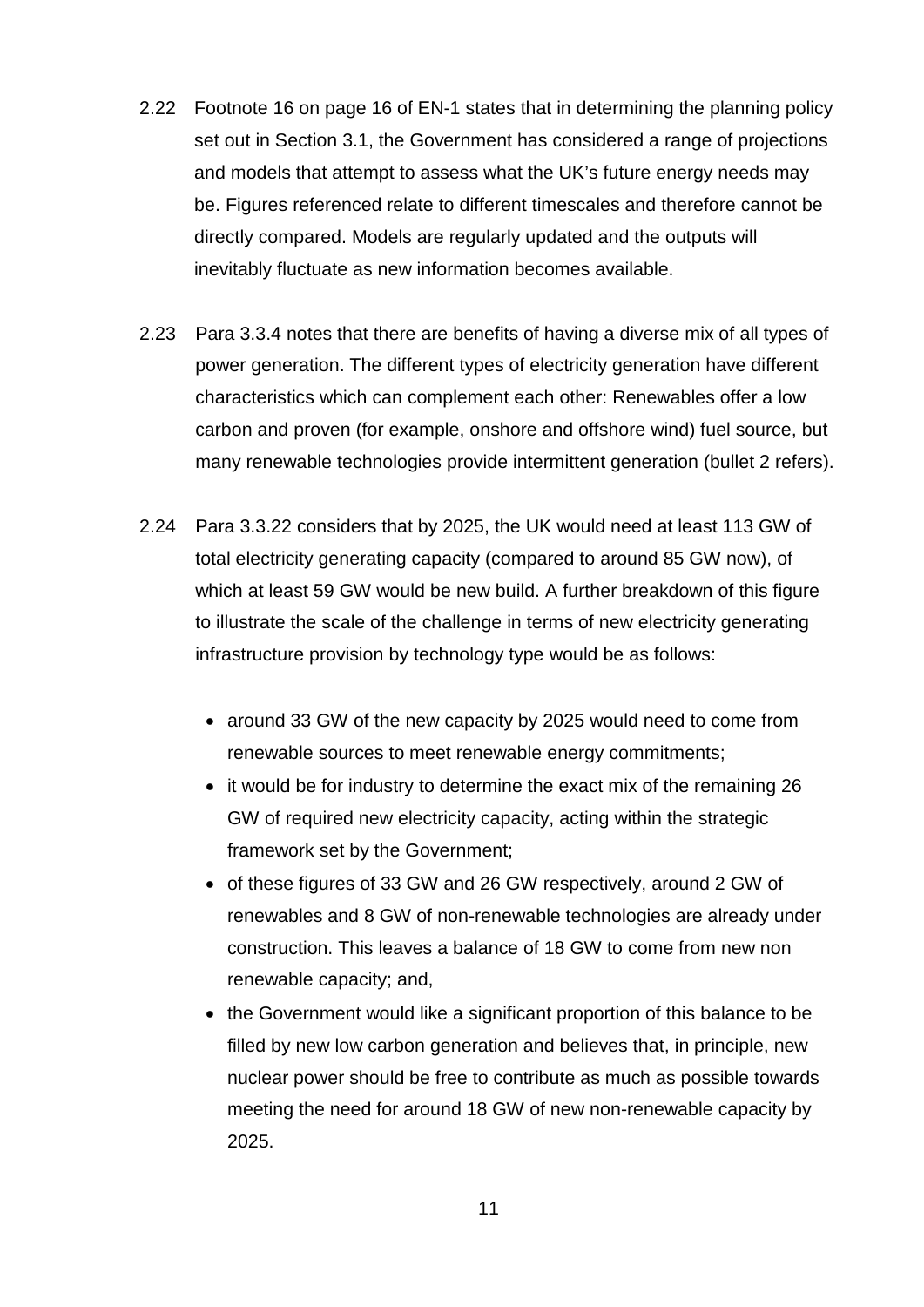- 2.25 To minimise risks to energy security and resilience, the Government therefore believes it is prudent to plan for a minimum need of 59 GW of new electricity capacity by 2025 (para 3.3.23). Para 3.3.24 states that it is not the Government's intention in presenting the above figures to set targets or limits on any new generating infrastructure to be consented in accordance with the energy NPSs. It is not the IPC's role to deliver specific amounts of generating capacity for each technology type.
- 2.26 Whilst it is recognised that onshore wind is likely to be a source of future large scale development and there is an urgent need for new renewable electricity generation projects, the Government also believes that it is realistic for new nuclear power stations to be operational in the UK from 2018, with deployment increasing as we move towards 2025. In addition, it is clear that there must be some fossil fuel generating capacity to provide back-up for when generation from intermittent renewable generating capacity is low and to help with the transition to low carbon electricity generation. It is important that such fossil fuel generating capacity should become low carbon, through development of CCS and therefore there is a need for CCR fossil fuel generating stations and the need for the CCS demonstration projects is urgent.
- 2.27 In order to connect the renewable energy projects to the Grid, there is a need for new electricity transmission and distribution infrastructure (and in particular for new lines of 132 kV and above) to be provided. The IPC should consider that the need for any given proposed new connection or reinforcement has been demonstrated if it represents an efficient and economical means of connecting a new generating station to the transmission or distribution network, or reinforcing the network to ensure that it is sufficiently resilient and has sufficient capacity (in the light of any performance standards set by Ofgem) to supply current or anticipated future levels of demand (para 3.7.10 refers). There is a risk in assessing major wind farm proposals without assessing the entire supporting infrastructure. Para 4.9.3 of EN-1 states that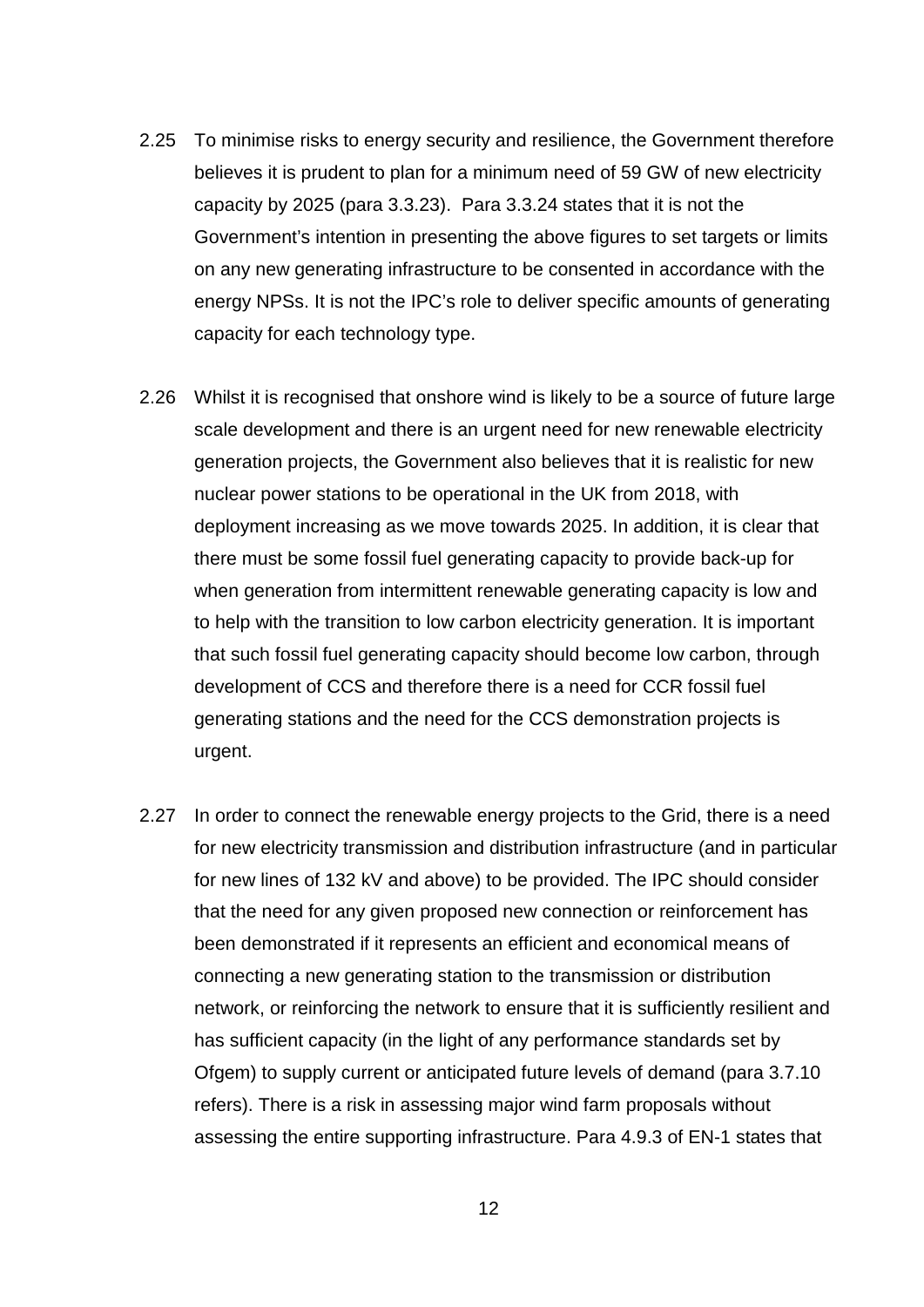*"if this option is pursued, the applicant(s) accept the implicit risks involved in doing so, and must ensure they provide sufficient information to comply with the EIA Directive including the indirect, secondary and cumulative effects, which will encompass information on grid connections. The IPC must be satisfied that there are no obvious reasons why the necessary approvals for the other element are likely to be refused. The fact that the IPC has decided to consent one project should not in any way fetter its subsequent decisions on any related projects".*

- 2.28 Connection to the grid and the grid capacity in Wales is referred to in Annex C of the Technical Advice Note (TAN8). Para 2.12 states that connection to the grid will be achieved either by a standard 3-wire system on wooden poles or by underground lines.
- 2.29 With regard to grid capacity in Wales, para 2.13 states that there is currently very restricted capacity for further wind-power developments in North and Mid Wales (Scottish Power/Manweb network) and the re-enforcement of the network through the construction of new high voltage distribution and transmission lines is vital to the realisation of any significant additional generating capacity as well as providing a stronger, more reliable network for electricity users in the western mid Wales area. The Welsh Government strongly supports the principle of this scheme.
- 2.30 In Part 4 *Assessment Principles* it states there is a presumption in favour of granting consent for such applications unless more specific and relevant policies in the NPSs clearly indicate that consent should be refused. A balancing exercise is required to consider any proposed development in order to weigh the adverse impacts against the benefits. Accordingly, the IPC is required to take account of:
	- the potential benefits including the contribution to meeting the need for energy infrastructure, job creation and any long-term or wider benefits; and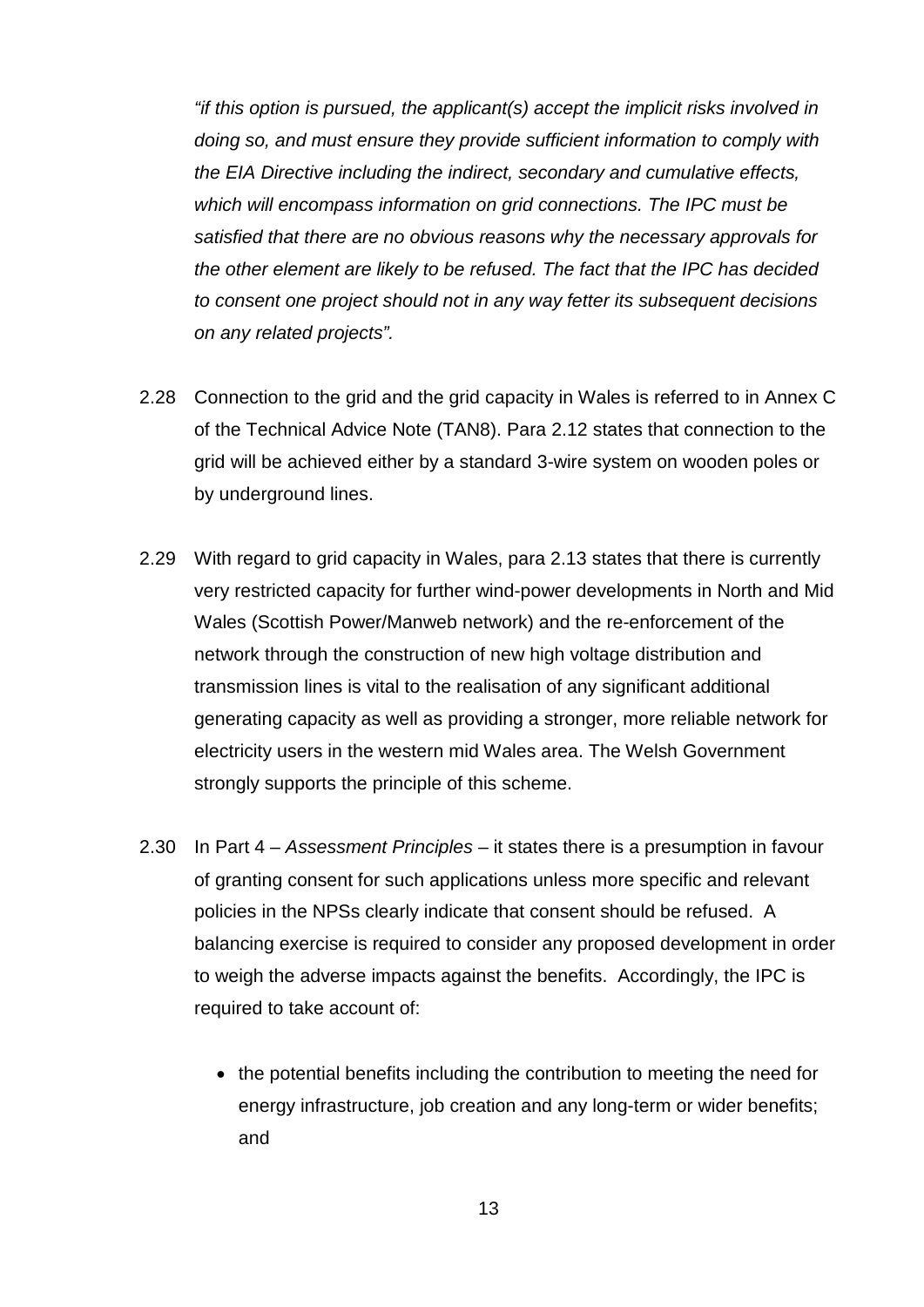- the potential adverse impacts, including any long-term and cumulative adverse impacts, as well as any measures to avoid, reduce or compensate for any adverse impacts.
- 2.31 Para 4.1.4 states that in this context, the IPC should take into account environmental, social and economic benefits and **adverse impacts, at national, regional and local levels**. These may be identified in this NPS, the relevant technology-specific NPS, in the application or elsewhere.
- 2.32 It is noted in para 4.1.5 that the IPC may consider Development Plan Documents or other documents in the Local Development Framework as being both important and relevant. In the event of a conflict between these or any other documents and an NPS, the NPS prevails for purposes of IPC decision making given the national significance of the infrastructure. The energy NPSs have taken account of relevant Planning Policy Statements (PPS's) and older-style Planning Policy Guidance Notes (PPG's) in England and Technical Advice Notes (TAN's) where appropriate.
- 2.33 The IPC needs to be satisfied that energy infrastructure developments are sustainable. The IPC should also satisfy itself that the applicant has taken into account both functionality (including fitness for purpose and sustainability) and aesthetics (including its contribution to the quality of the area in which it would be located) as far as possible. There may be opportunities for the applicant to demonstrate good design in terms of siting relative to existing landscape character and landform.
- 2.34 Para 4.9.1 of EN-1 that the connection of a proposed electricity generation plant to the electricity network is an important consideration for applicants wanting to construct or extend generation plant. In the market system, it is for the applicant to ensure that there will be necessary infrastructure and capacity within an existing or planned transmission or distribution network to accommodate the electricity generated. The applicant will liaise with National Grid who own and manage the transmission network in England and Wales or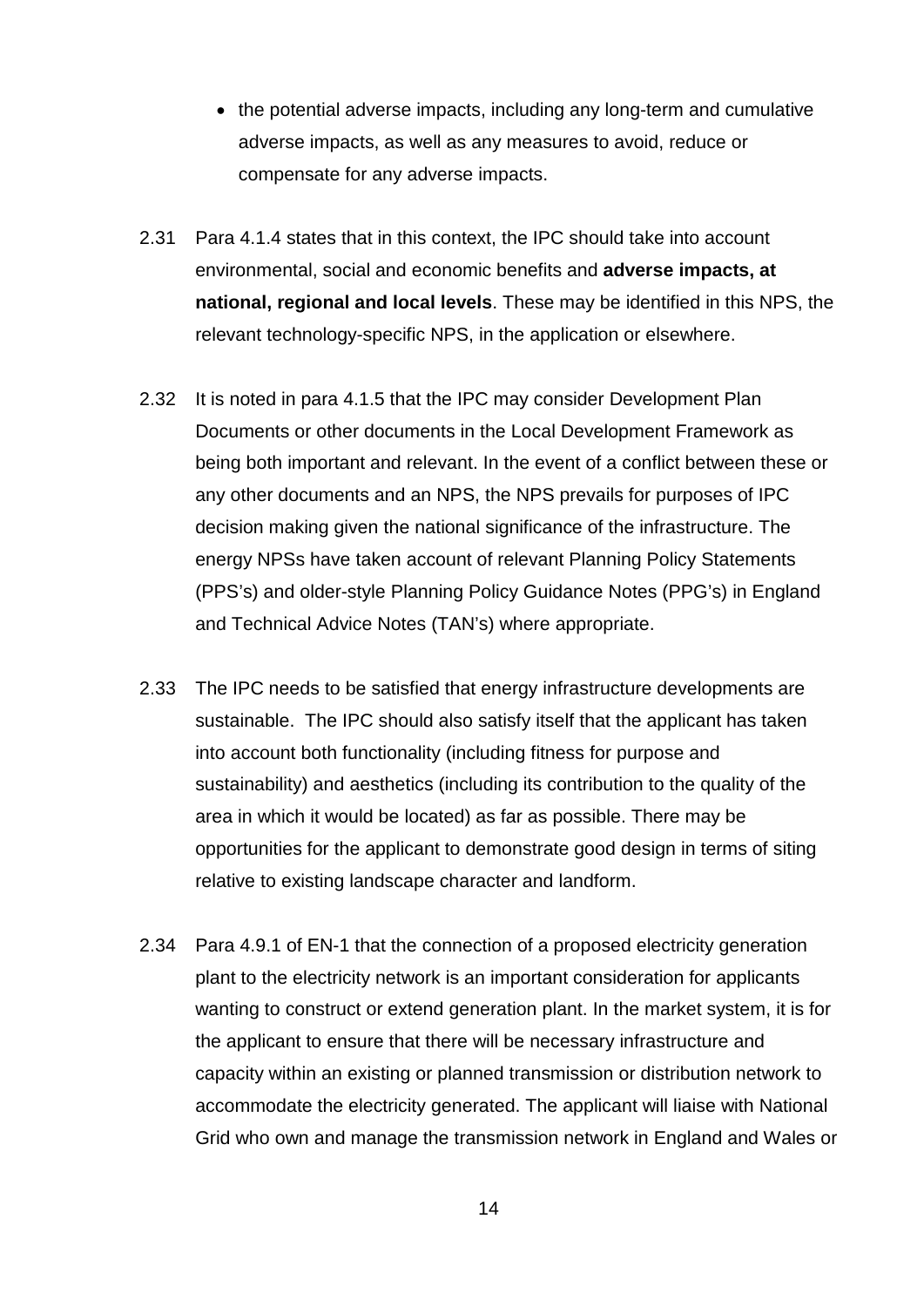the relevant regional Distribution Network Operator (DNO) to secure a grid connection. It may be the case that the applicant has not received or accepted a formal offer of a grid connection from the relevant network operator at the time of the application, although it is likely to have applied for one and discussed it with them. This is a commercial risk the applicant may wish to take for a variety of reasons, although the IPC will want to be satisfied that there is no obvious reason why a grid connection would not be possible.

- 2.35 The planning approach should be holistic so that the cumulative effect of different elements of the same project can be considered together. Para 4.9.2 states that the Government therefore envisages that wherever possible, applications for new generating stations and related infrastructure should be contained in a single application to the IPC or in separate applications submitted in tandem which have been prepared in an integrated way. However this may not always be possible, nor the best course in terms of delivery of the project in a timely way, as different aspects may have different lead-in times and be undertaken by different legal entities subject to different commercial and regulatory frameworks (for example grid companies operate within OFGEM controls). So the level of information available on the different elements may vary. In some cases applicant(s) may decide to put in an application that seeks consent only for one element but contains some information on the second. Where this is the case, the applicant should explain the reasons for the separate application.
- 2.36 Para 4.9.3 confirms that the IPC must be satisfied that there are no obvious reasons why the necessary approvals for the other element are likely to be refused. The fact that the IPC has decided to consent one project should not in any way fetter its subsequent decisions on any related projects.
- 2.37 DECC 2007 guidance on Section 36 (as referred to earlier) consents provides good practice for the pre-application stage. This includes consideration of the grid connection and the process for this required under Section 37 of the Electricity Act 1989 (as well as possible requirements for related Compulsory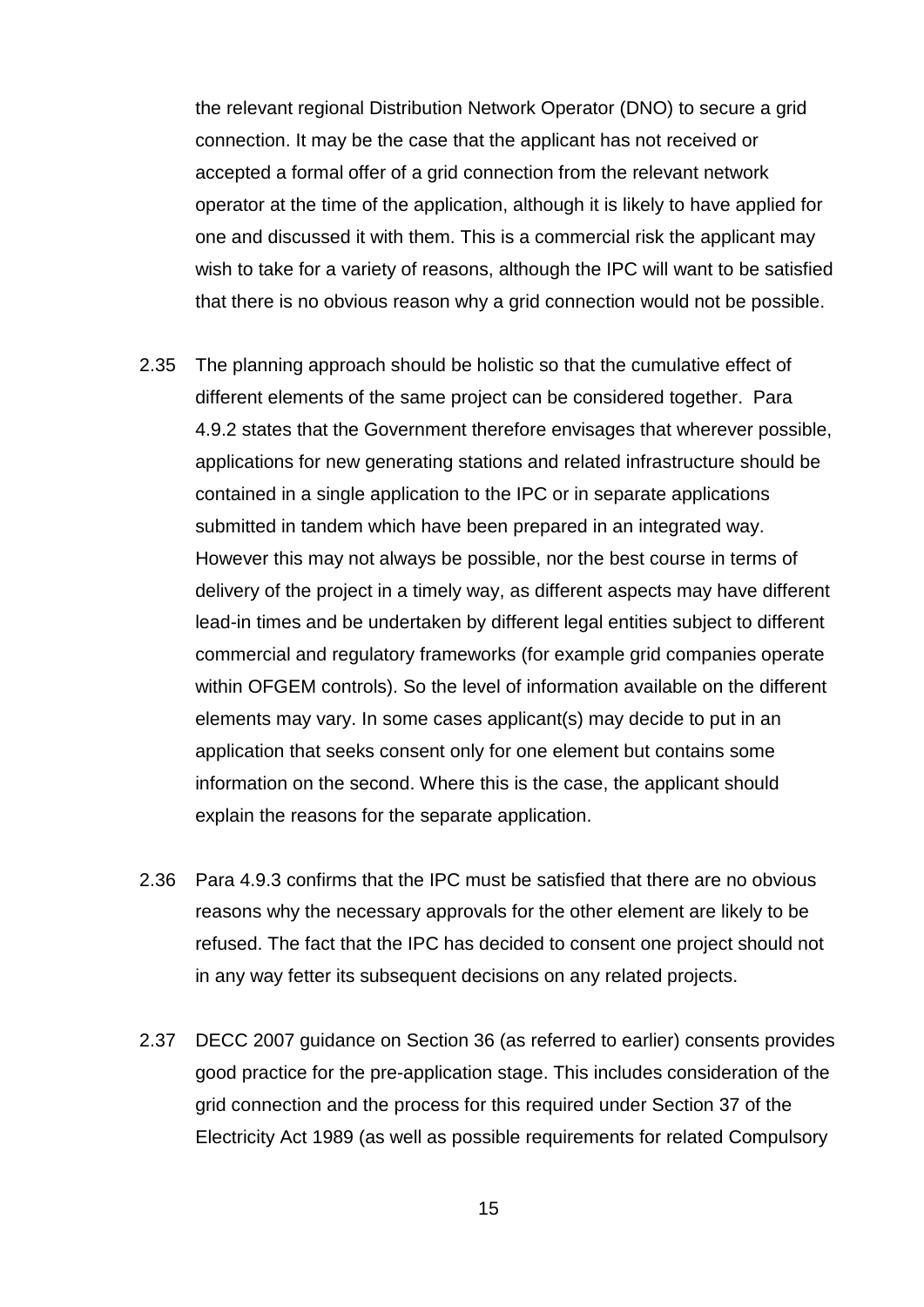Purchase Orders and/or agreements with landowners). The guidance also states that applicants should discuss the grid connection with the network company at an early stage. Although it will not be possible to carry out a full Environmental Impact Assessment until the clearer route options are known, the Secretary of State considers that an applicant of a generating station will still need to demonstrate that they have given consideration to how the power will be delivered from the development site, the likely impact and whether that impact can be mitigated (e.g. where it is intended to connect to the grid, the likely route corridor, whether it will cross sensitive areas such as National Parks, SSSIs, SPAs, bridle paths, other public rights of way, etc).

- 2.38 Part 5 *Generic Impacts* considers the actual impacts of the projects on a number of issues including historic environment and the landscape and visual character. Para 5.9.8 states that virtually all nationally significant energy infrastructure projects will have effects on the landscape. Projects need to be designed carefully, taking account of the potential impact on the landscape. Having regard to siting, operational and other relevant constraints the aim should be to minimise harm to the landscape, providing reasonable mitigation where possible and appropriate.
- 2.39 The scale of such projects means that they will often be visible within many miles of the site of the proposed infrastructure. The IPC should judge whether any adverse impact on the landscape would be so damaging that it is not offset by the benefits (including need) of the project. In reaching a judgment, the IPC should consider whether any adverse impact is temporary, such as during construction, and/or whether any adverse impact on the landscape will be capable of being reversed in a timescale that the IPC considers reasonable. The IPC should consider whether the project has been designed carefully, taking account of environmental effects on the landscape and siting, operational and other relevant constraints, to minimise harm to the landscape, including by reasonable mitigation. All proposed energy infrastructure is likely to have visual effects for many receptors around proposed sites. The IPC will have to judge whether the visual effects on sensitive receptors, such as local

16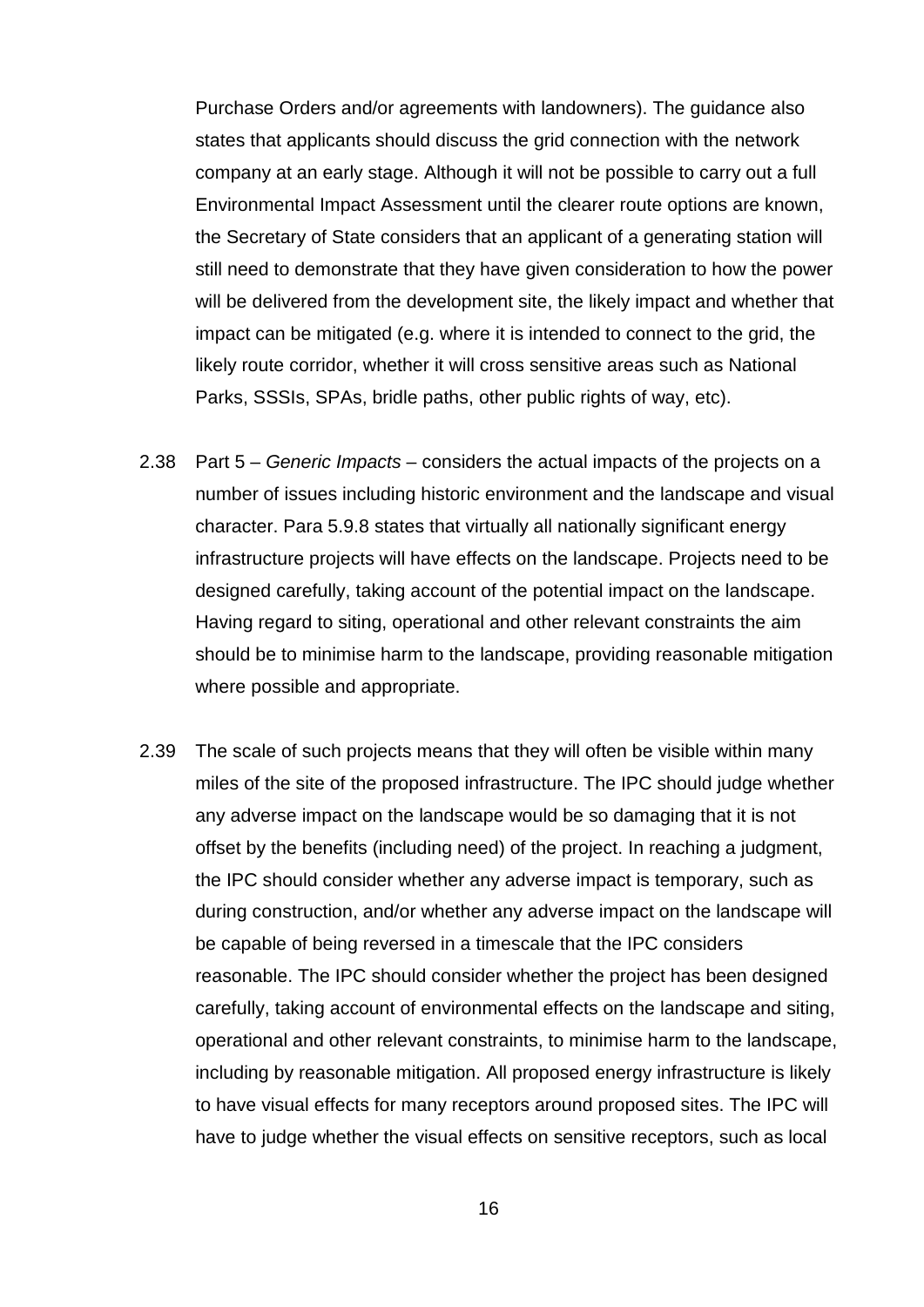residents, and other receptors, such as visitors to the local area, outweigh the benefits of the project (paras.5.9.15 – 5.9.18).

2.40 The socio-economic impacts are a material consideration both positive and negative. The effect on tourism is one of these impacts and this can be an important consideration when supported by evidence (para 5.7.12 refers).

# **National Policy Statement EN-3: Renewable Energy Infrastructure - 2011**

- 2.41 The guidance in EN3 does not seek to repeat the material set out in EN1, which applies to all applications covered by EN3 unless stated otherwise. EN3 covers the following types of nationally significant renewable energy infrastructure:
	- Energy from biomass and/or waste (>50MW)
	- Offshore wind (>100MW)
	- Onshore wind (>50MW)
- 2.42 In Section 2.2 of Part 2 (Relationship with English and Welsh Renewable Policies) it states where a proposal is located in Wales, existing planning guidance issued by the Welsh Government relevant to renewables is relevant and should be considered by the IPC and applicants are expected to have taken them into account when working up their proposals. Applicants should explain in their applications to the IPC how their proposals fit with the guidance and support its targets or, alternatively, why they depart from them.
- 2.43 Whether an application conforms to the quidance or meets the targets will not, in itself, be a reason for approving or refusing the scheme. The refinement work and other assessment to the boundaries for the strategic search areas<sup>[5](#page-20-0)</sup> for onshore wind development that has been undertaken by LPA's in Wales, is both important and relevant. The IPC should be satisfied that such an exercise has been undertaken in accordance with the relevant guidance published by the Welsh Assembly Government (paras 2.2.1 and

<span id="page-20-0"></span> $5$  This is referred to later in the Statement under the section on TAN 8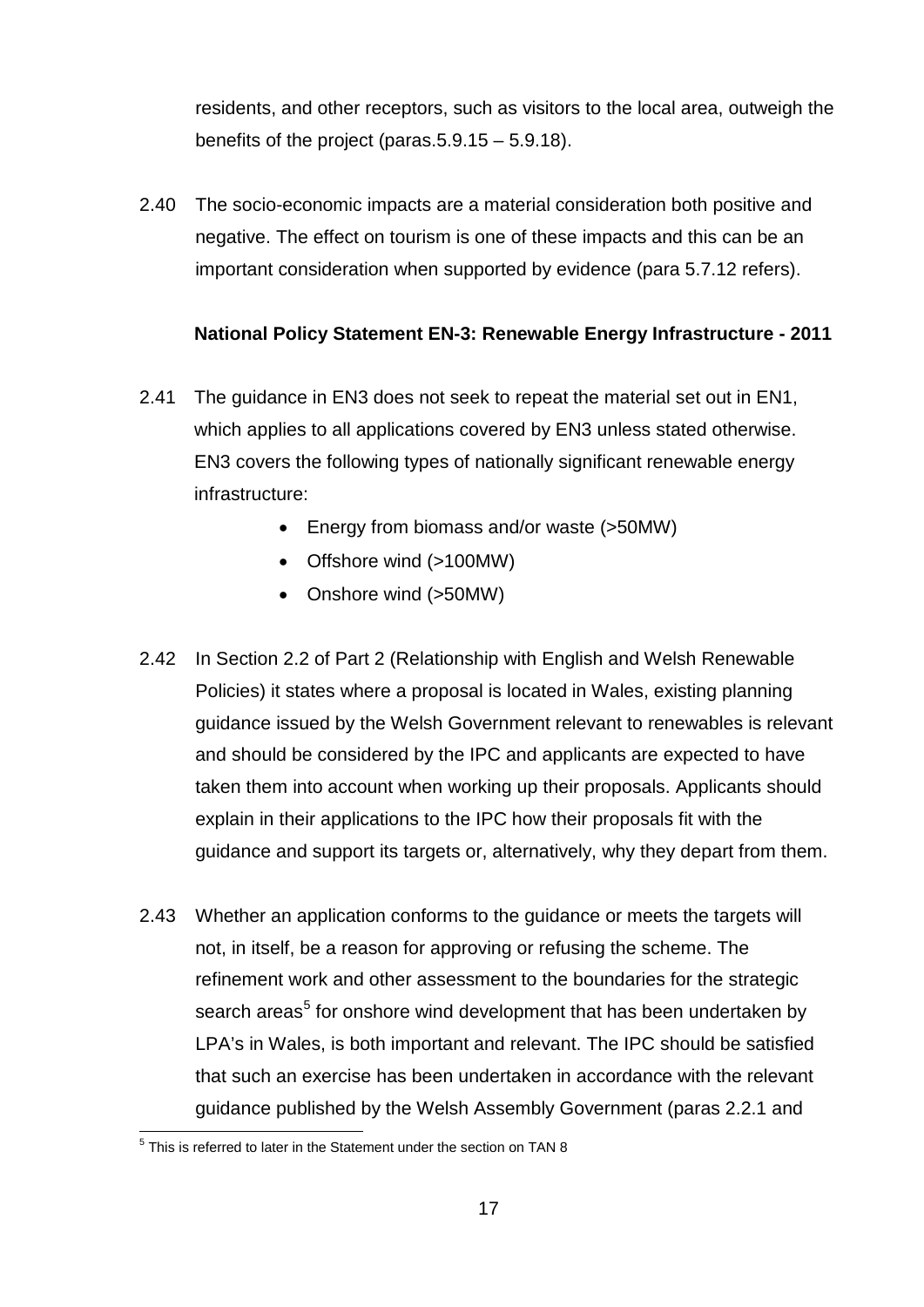2.2.2). Para 5.4 of TAN 8 refers to the full procedures in respect of boundary refinement which the County Council has not fully complied with in so far as the refined boundaries and subsequent draft policy guidance were not adopted through the Local Development Plan process.

- 2.44 Para 2.7.26 on Repowering of onshore wind proposals states that where an onshore wind farm nears the end of its operational life or reaches the permitted time-limit for operation, the older turbines are very likely to have to be decommissioned. Given the likely change in technology over the intervening time period, any repowering of sites may involve a different number of wind turbines (usually fewer) of a different scale and nature (usually larger). In determining an application for the repowering of a site, the proposed replacement scheme should be determined by the IPC on its individual merits.
- 2.45 With regard to the impacts identified in Part 5 of EN1 and EN3, they are not intended to be exhaustive and the IPC should therefore consider any impacts which it determines are relevant and important to its decision (para 2.5.32) refers). Para 2.5.36 states - as most renewable energy resources can only be developed where the resource exists and where economically feasible, the IPC should not use a sequential approach in the consideration of renewable energy projects (for example, by giving priority to the re-use of previously developed land for renewable technology developments).
- 2.46 Para 2.7.73 on the traffic and transport impacts of onshore wind farms states that many developments will be sited in areas served by a minor road network. Modern wind turbines are large structures and some components, notably the rotor blades, can currently only be transported to sites as complete structures. Blades currently range from between 30m and 45m in length, although this could change as technology develops. The construction of a wind farm will therefore require sufficient access for long and wide load items. Further, some individual components of the wind turbines can weigh in excess of 100 tonnes and it is important that all sections of roads and bridges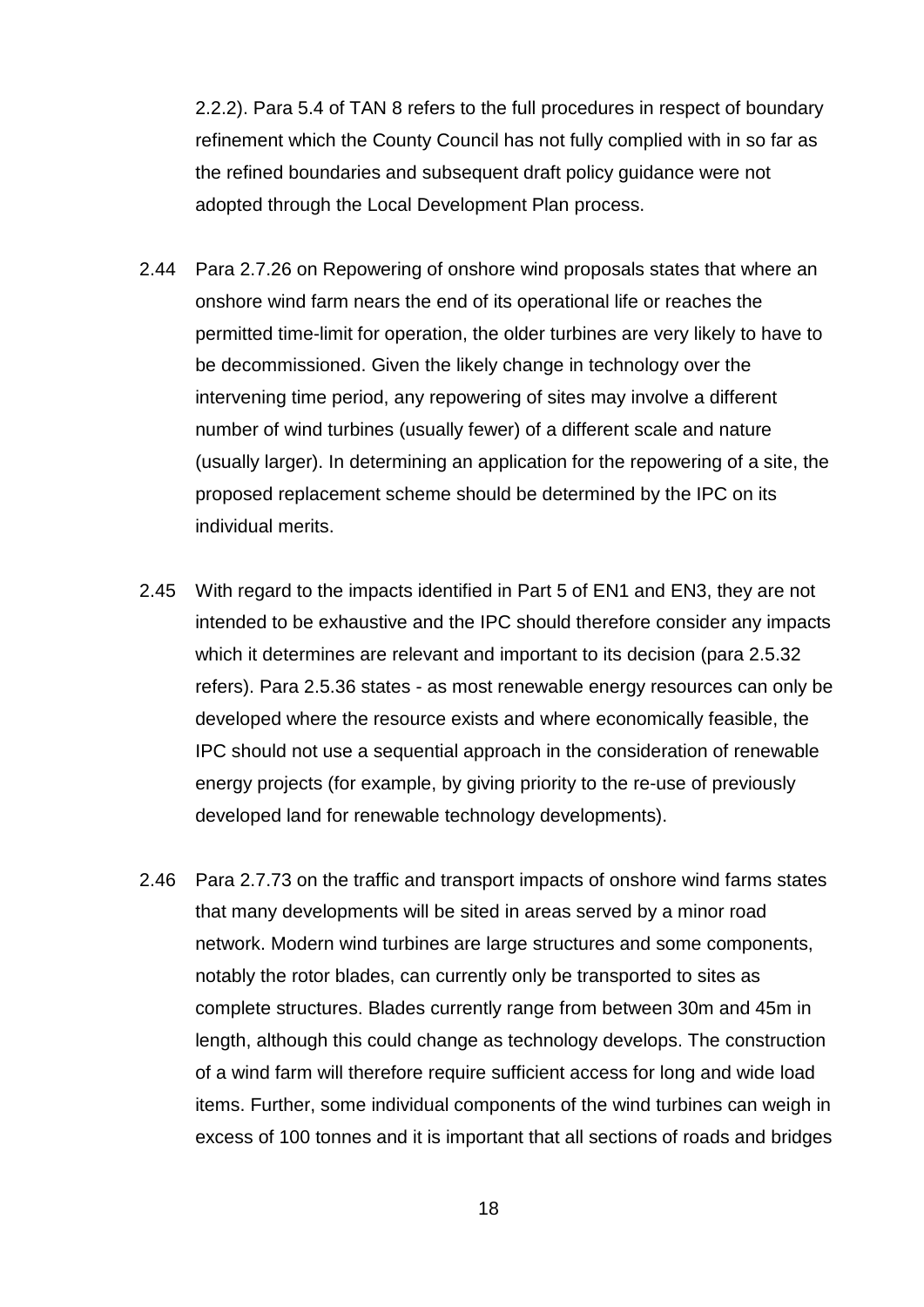on the proposed delivery route can accommodate the weight of the loads. The IPC should be satisfied, taking into account the views of the relevant local highway authorities, that abnormal loads can be safely transported in a way that minimises inconvenience to other road users and that the environmental effects of this and other construction traffic, after mitigation, are acceptable.

# **National Policy Statement EN-5: Electricity Networks Infrastructure - 2011**

- 2.47 This NPS, taken together with EN-1 provides the primary basis for decisions taken by the IPC on applications it receives for electricity networks infrastructure.
- 2.48 Para 2.8.2 on 'Landscape and Visual Impact' states that new above ground electricity lines, whether supported by lattice steel towers/pylons or wooden poles, can give rise to adverse landscape and visual impacts, dependent upon their scale, siting, degree of screening and the nature of the landscape and local environment through which they are routed. For the most part these impacts can be mitigated, however at particularly sensitive locations the potential adverse landscape and visual impacts of an overhead line proposal may make it unacceptable in planning terms, taking account of the specific local environment and context. Cumulative landscape and visual impacts can arise where new overhead lines are required along with other related developments such as substations, wind farms and/or other new sources of power generation.
- 2.49 Para 2.8.8 on 'Undergrounding' states that although the Government expects that fulfilling this need (for new electricity lines of 132kV and above) through the development of overhead lines will often be appropriate, it recognises that there will be cases where this is not so. Where there are serious concerns about the potential adverse landscape and visual effects of a proposed overhead line, the IPC will have to balance these against other relevant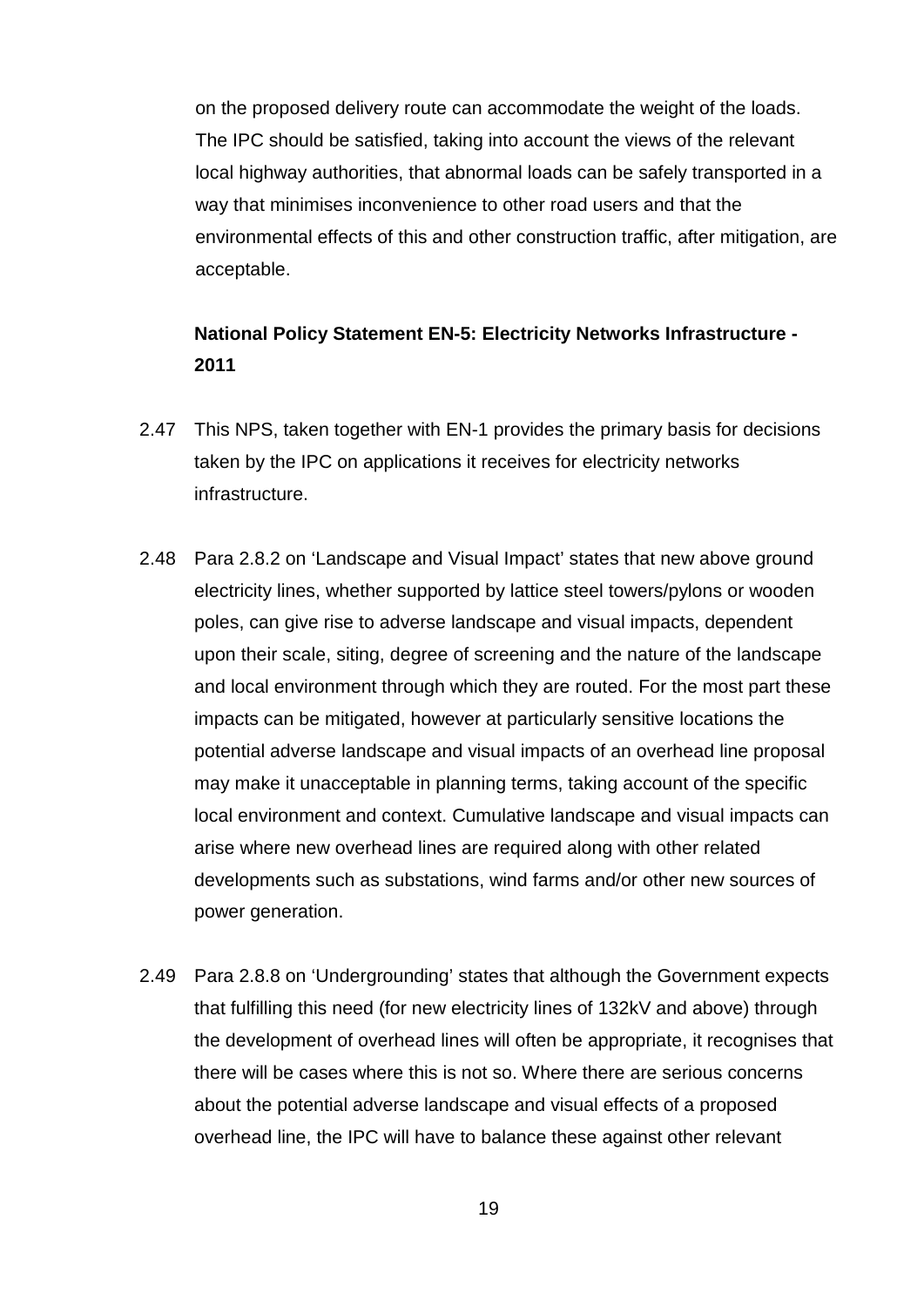factors, including the need for the proposed infrastructure, the availability and cost of alternative sites and routes and methods of installation (including undergrounding).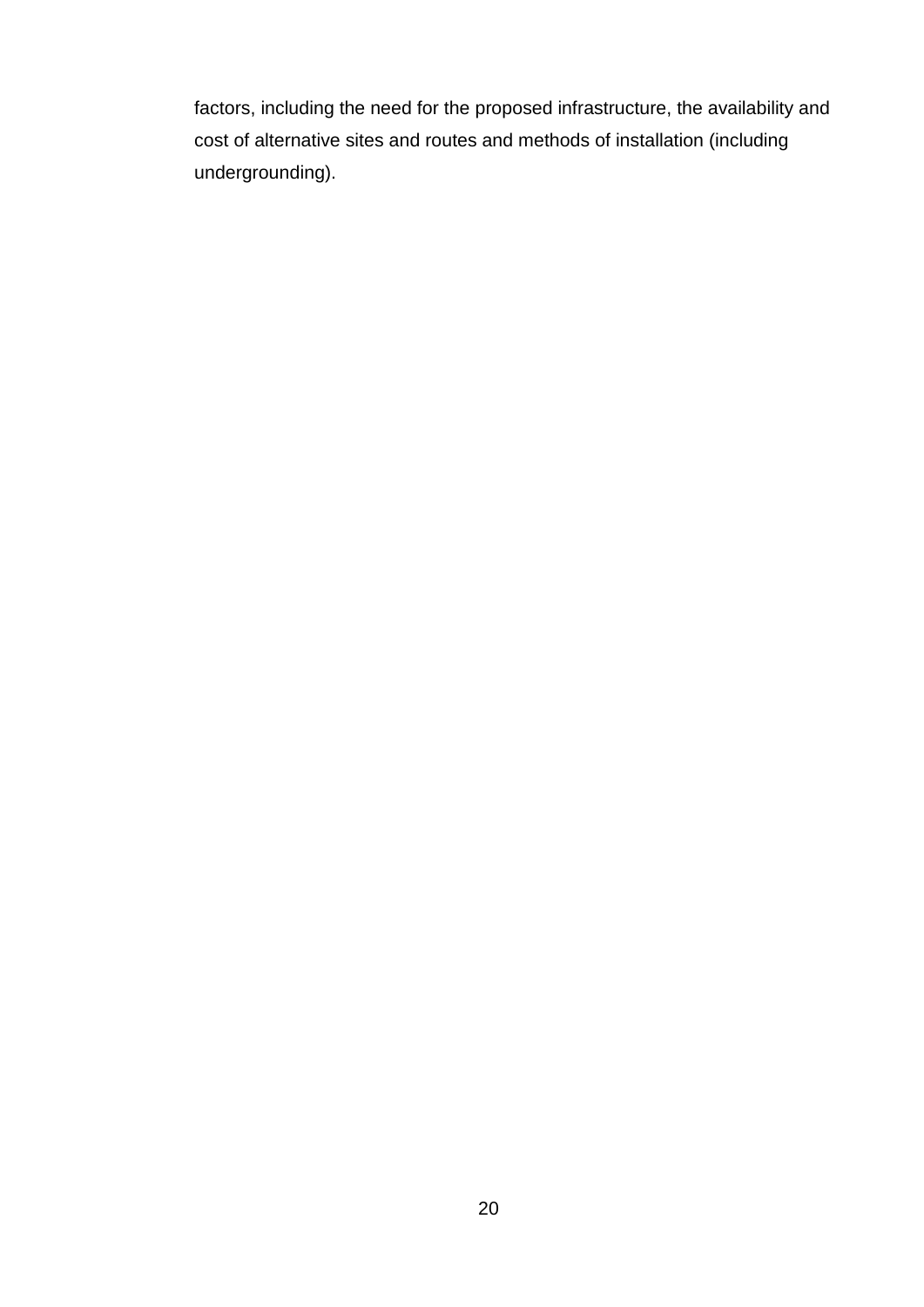#### **Welsh Policy**

# **Planning Policy Wales (PPW) 2012 5th Edition**

- 2.50 Planning Policy Wales (PPW) sets out the land use planning policies of the Welsh Government. It is supplemented by a series of Technical Advice Notes (TAN). The PPW, the TANS, circulars and policy clarification letters comprise national planning policy. National planning policy and the Wales Spatial Plan should be taken into account in the preparation of development plans.
- 2.51 Section 4.5 confirms the commitment made by the Welsh Government to tackle climate change. The Government has set out to achieve annual carbon reduction-equivalent emissions reductions of 3 per cent per year from 2011 in areas of devolved competence, which include land use planning. They are committed to achieving at least a 40% reduction in all greenhouse gas emissions in Wales by 2020 against a 1990 baseline.
- 2.52 Section 12 on Infrastructure and Services outlines in para 12.8.2 that both local planning authorities and developers should have regard in particular to the guidance contained in Technical Advice Note 8 (TAN 8): *Planning for Renewable Energy* 2005 in respect of large scale projects in order to meet the renewable energy potential to 2020/2025.
- 2.53 At para 12.8.12 the Government accepts the introduction of new, often very large structures for onshore wind will need careful consideration to avoid and where possible minimise their impact. However, the need for wind energy is a key part of meeting the Welsh Government's vision for future renewable electricity production as set out in the Energy Policy Statement (2010) and should be taken into account by decisions makers when determining such applications.
- 2.54 The most appropriate scale at which to identify areas for large scale onshore wind energy development is at an all-Wales level. Technical Advice Note 8: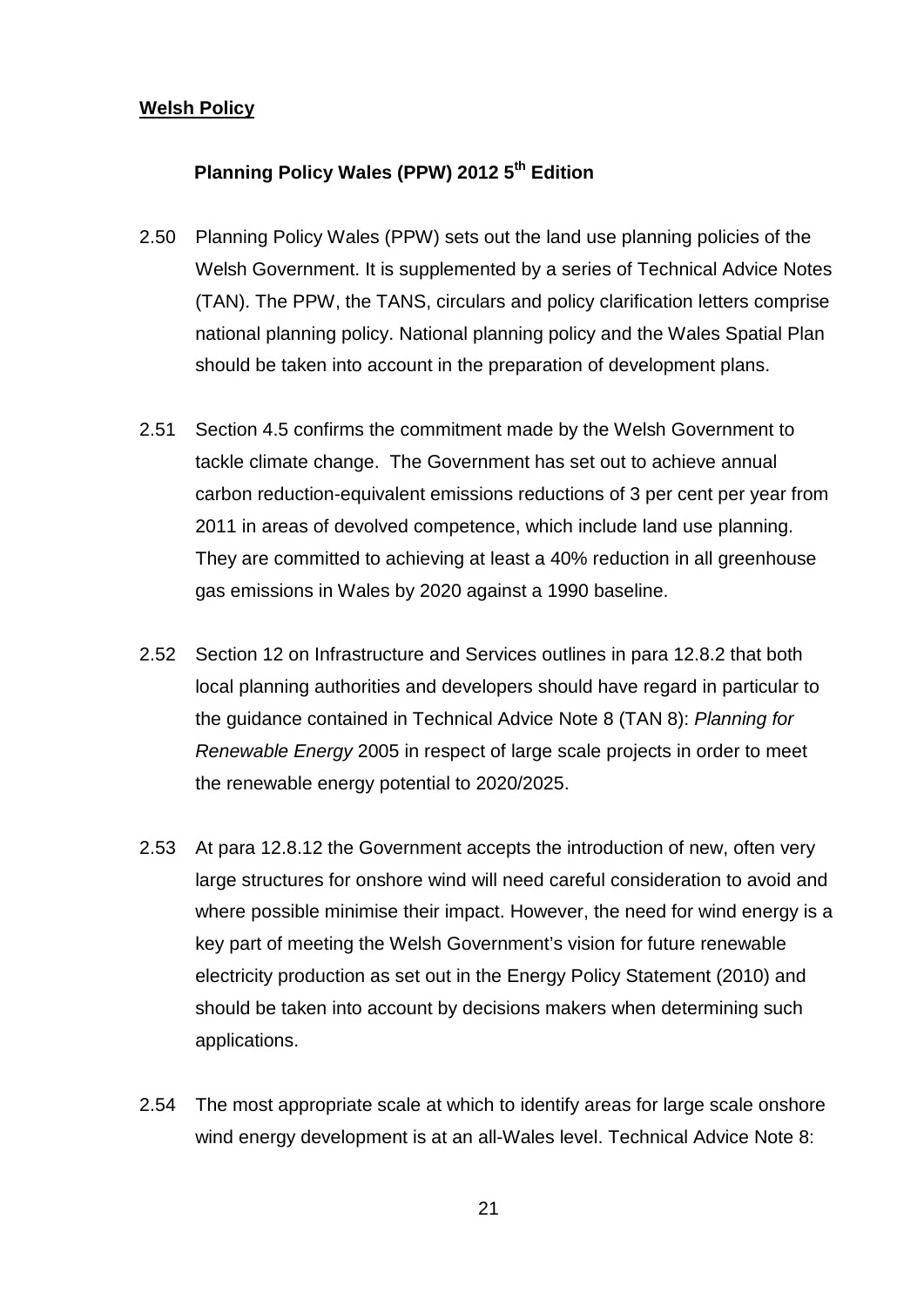*Planning for Renewable Energy* (2005) identifies areas in Wales which, on the basis of empirical research, are considered to be the most appropriate locations for large scale wind farm development; these areas are referred to as Strategic Search Areas (SSAs). The detailed characteristics of SSAs and the methodology used to define them are outlined in TAN 8 and its Annexes. Development of a limited number of large-scale (over 25MW) wind energy developments in these areas will be required to contribute significantly to the Welsh Government's onshore wind energy aspiration for 2GW in total capacity by 2015/17; UK and European renewable energy targets; to mitigate climate change and deliver energy security (para 12.8.13).

- 2.55 Within the Strategic Search Areas (SSAs), whilst cumulative impact can be a material consideration, it must be balanced against the need to meet the Welsh Government's renewable energy aspirations and the conclusions reached fully justified in any decisions taken. Developers will need to be sensitive to local circumstances, including siting in relation to local landform, proximity to dwellings and other planning considerations (para 12.8.14 refers).
- 2.56 Para 12.9.4 states that at the strategic scale, development plans should, where relevant, provide policies to clarify in the SSAs where strategic scale wind energy developments are likely to be permitted, for example by identifying local micro-siting criteria or identifying specific preferred locations. The SSA boundaries have been drawn to allow for some local refinement; however in defining such locations or criteria it will be important to ensure that they do not differ significantly without local evidence from the indicative boundaries of the SSAs set out in TAN 8.

#### **Commentary**

2.57 The emphasis towards greenhouse gas reductions and a low carbon environment is clear and understood. This is expressed at European and National levels. The targets for meeting emission reductions are also understood. The primary policy to bring forward large scale energy and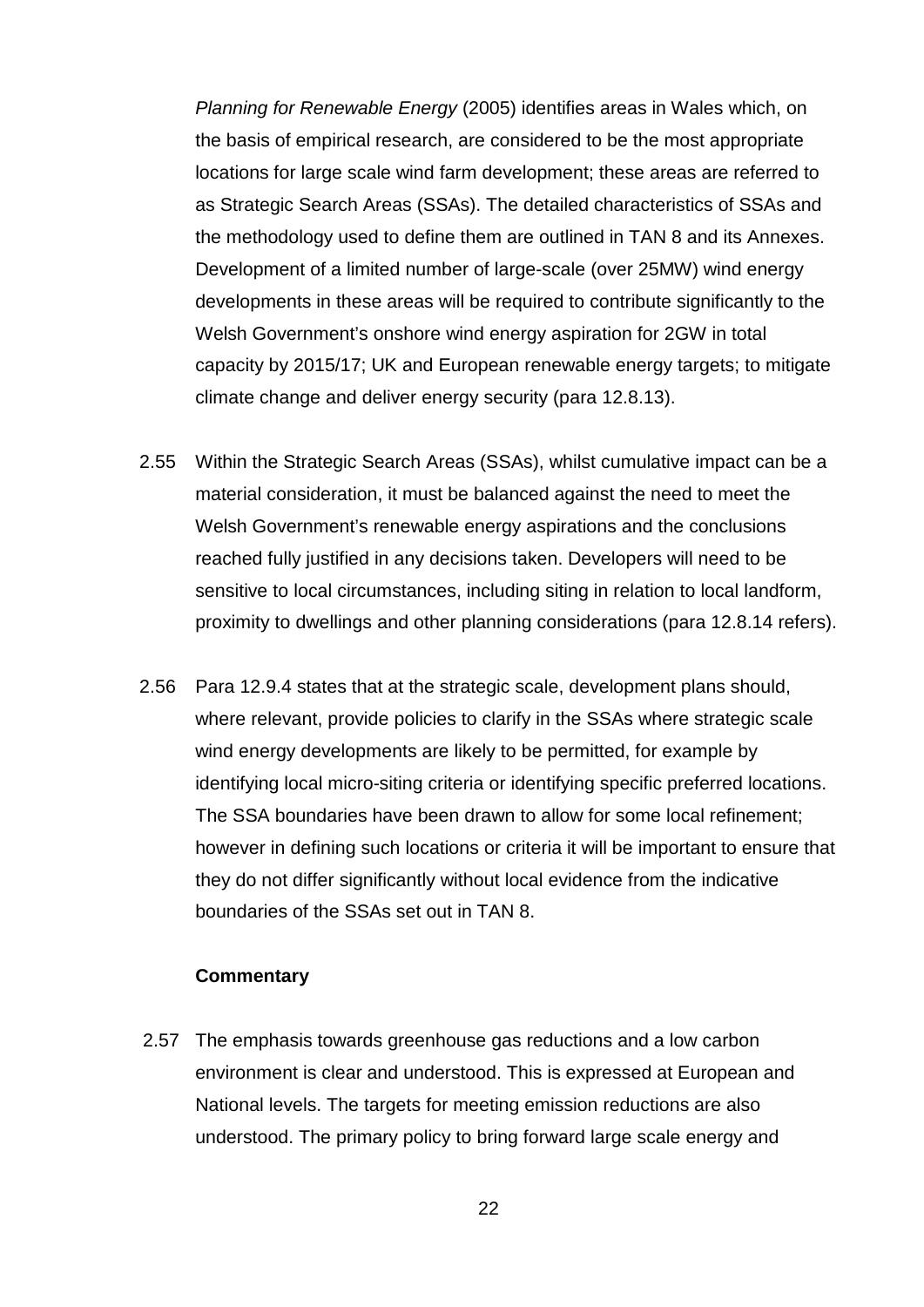renewable energy projects is the national policy statements. This policy is at a strategic level which recognises that such development is likely to have negative effects on biodiversity, landscape/visual amenity and cultural heritage. Para 1.7.2 of EN-1states that the significance of these effects and the effectiveness of mitigation possibilities is uncertain at the strategic and non-locationally specific level at which EN-1 to EN-5 are pitched. Short-term construction impacts are also likely through an increased use of raw materials and resources and negative effects on the economy due to impacts on existing land and sea uses. In general, it should be possible to mitigate satisfactorily the most significant potential negative effects of new energy infrastructure consented in accordance with the energy NPSs, and they explain ways in which this can be done; however, the impacts on landscape/visual amenity in particular will sometimes be hard to mitigate.

2.58 The 5<sup>th</sup> Edition of Planning Policy Wales (November 2012) provides the most up-to-date planning and energy policy for Wales. Figure 12.1 provides Wales' sustainable renewable energy potential to 2020/2025 and confirms the 2GW total capacity figure for on-shore wind with operation or consented capacity at 0.7GW. It is expected that the on-shore wind total capacity will be deliverable in the main by 2015/17. A copy of the Figure is set out below: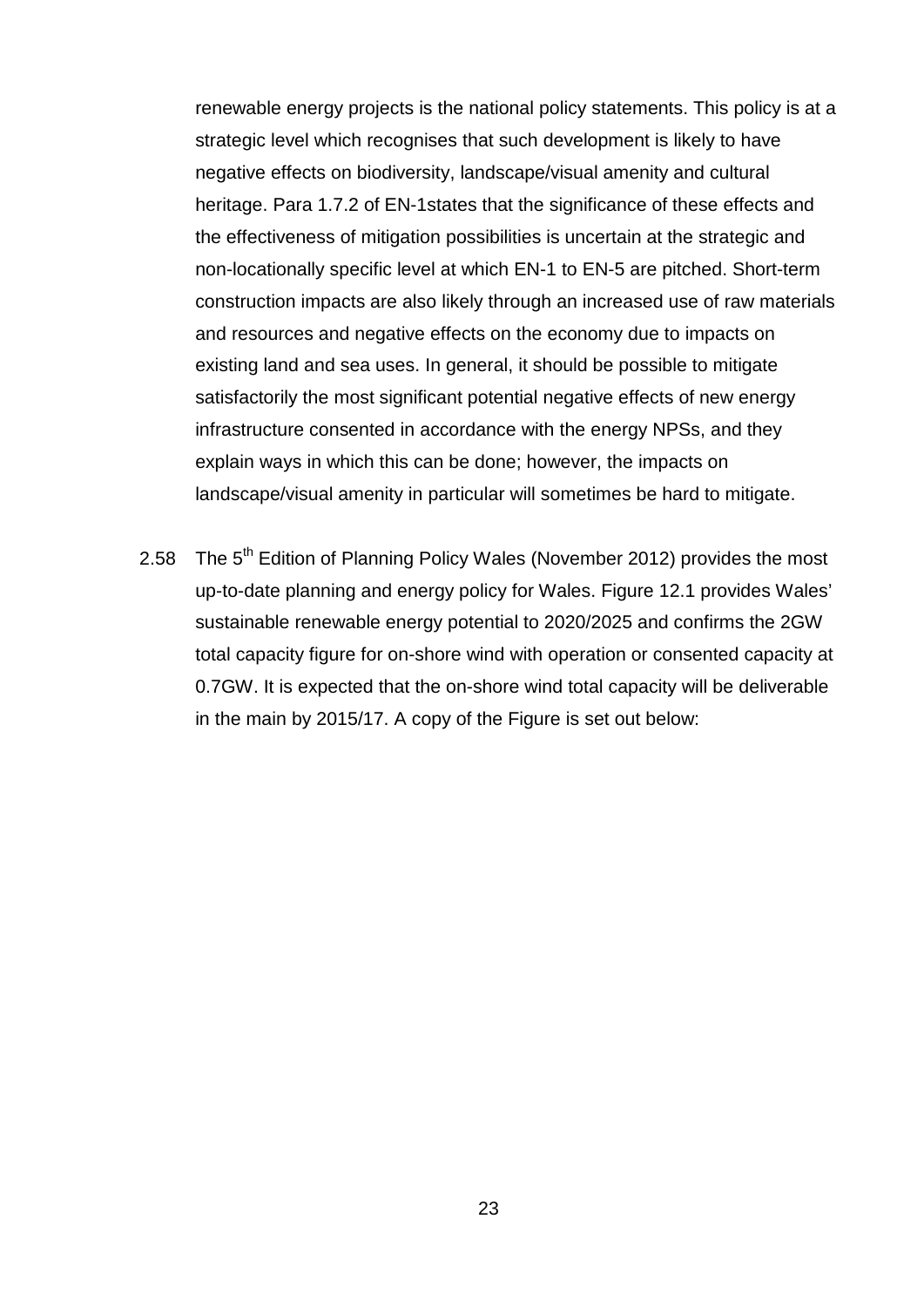| <b>Technology</b>               | <b>Capacity</b><br>either<br>operational<br>or<br>consented<br>(GW) | <b>Total</b><br><b>Capacity</b><br>(GW) | Load<br>Factor (%) | <b>Annual</b><br><b>Output</b><br>(TWhr)               | <b>Deliverable</b><br>in main by | kWh/d/p in<br><b>Wales</b>       |
|---------------------------------|---------------------------------------------------------------------|-----------------------------------------|--------------------|--------------------------------------------------------|----------------------------------|----------------------------------|
| <b>Onshore</b><br>wind          | 0.7                                                                 | $\overline{2}$                          | 30                 | 5                                                      | 2015/17                          | 4.5                              |
| <b>Offshore</b><br>wind         | 0.9                                                                 | $6\phantom{1}$                          | 40                 | $21$ (of<br>which 20%<br>is shared<br>with<br>England  | 2015/16                          | 15.5                             |
| <b>Biomass</b><br>(electricity) | 0.5                                                                 | 1                                       | 75                 | $\overline{7}$                                         | 2020                             | 3 imports<br>and 3<br>indigenous |
| <b>Tidal range</b>              | $\mathbf 0$                                                         | 8.5                                     | 25                 | $18($ of<br>which 50%<br>is shared<br>with<br>England) | 2022                             | 8                                |
| <b>Tidal</b><br>stream/wave     | $\mathbf 0$                                                         | 4                                       | 25                 | 9                                                      | 2025                             | 8                                |

#### **Wales' sustainable renewable energy potential to 2020/2025**

- 2.59 Grid connection is an important consideration and particularly with the proposals the subject of this Inquiry. According to the Welsh Government there are potential significant implications in respect of the grid connection if all of the applications are allowed in terms of the impacts of the new grid line.
- 2.60 Taken together the 5 no. Inquiry wind farm applications comprise a total of 502.2MW (including the existing provision at Llandinam) of renewable electricity and cover a substantial area within Powys. The proposals include a new transmission line between Llandinam and Welshpool over a length of some 35km. Operational wind farms (since 2005), those consented and those the subject of current applications comprise a further 341.5MW. The cumulative impact of all of these proposals which comprise 843.7MW need to very carefully assessed.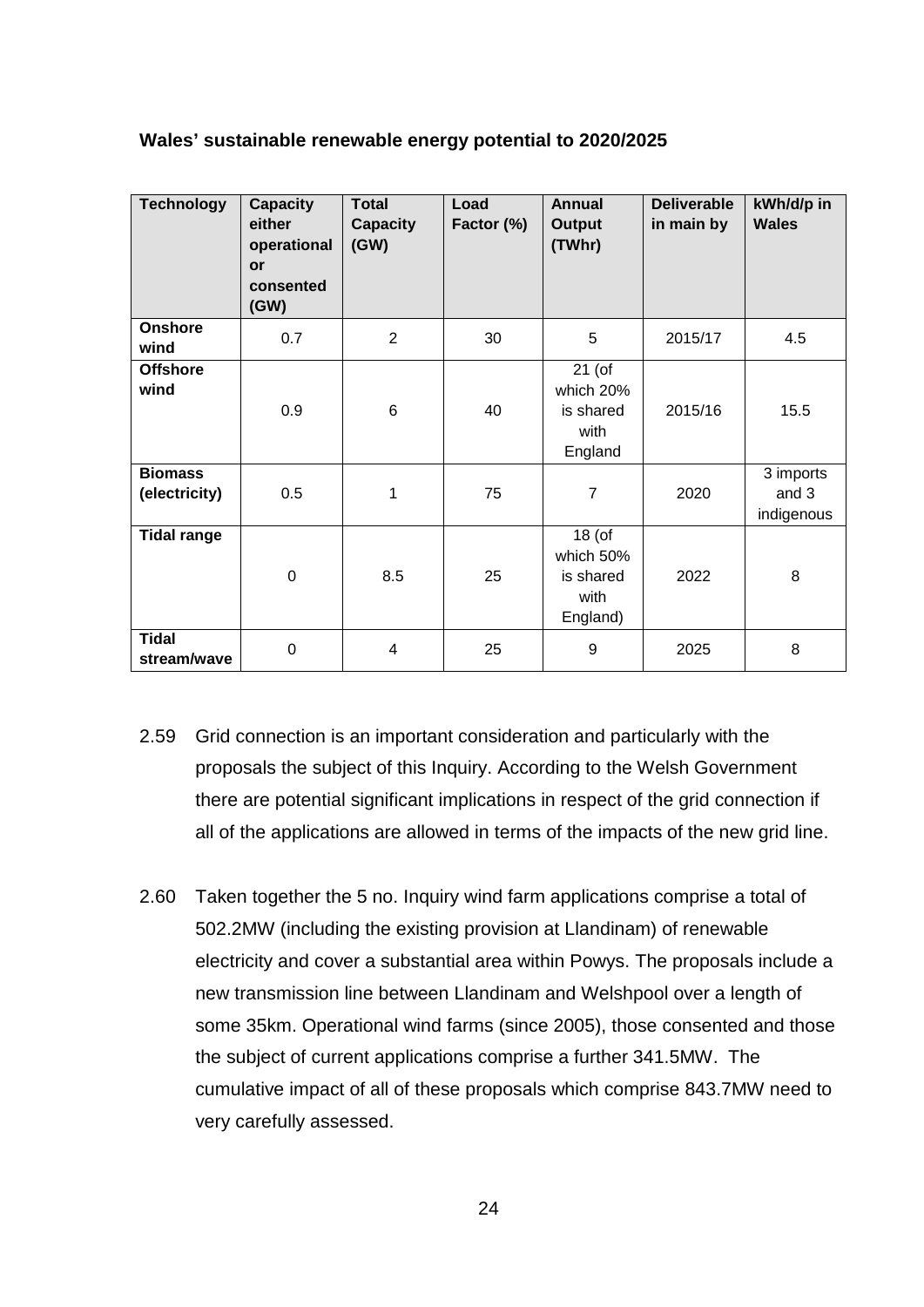| <b>Operational (since 2005)</b>       | <b>MW</b> |
|---------------------------------------|-----------|
| Mynydd Clogau                         | 14.5      |
| Carno A and B                         | 33.5      |
|                                       |           |
| <b>Consented (not yet built)</b>      |           |
| Tirgwynt                              | 28        |
|                                       |           |
| 'In Planning'                         |           |
| Carno (adjacent to Carno A and B)     | 45        |
| Esgair Cwm Owen                       | 47.5      |
| Mynydd Waun Fawr                      | 40        |
| <b>Garreg Llwyd</b>                   | 46        |
| Bryngydfa                             | 24        |
| Hirddywel                             | 27        |
| <b>Neuadd Goch</b>                    | 27        |
| Mynydd y Gwynt** (only part in Powys) | 9         |
| Llanbadarn Fynydd*                    | 59.5      |
| Llandinam*                            | $126***$  |
| Llaithddu*                            | 66.7      |
| <b>Carnedd Wen*</b>                   | 150       |
| Llanbrynmair*                         | 100       |
|                                       |           |
| <b>Total</b>                          | 843.7     |

The wind farm projects in Powys are set out below<sup>[6](#page-28-0)</sup>:

\* Applications the subject of the Conjoined Inquiry

\*\* Application in SSA D for 81 MW - 9MW in Powys

\*\*\* Including existing 31 MW

<span id="page-28-0"></span><sup>&</sup>lt;u>com</u><br><sup>6</sup> Sources: Planning application submissions, Powys County Council website, Statement of Common Ground prepared by appellants 09/05/13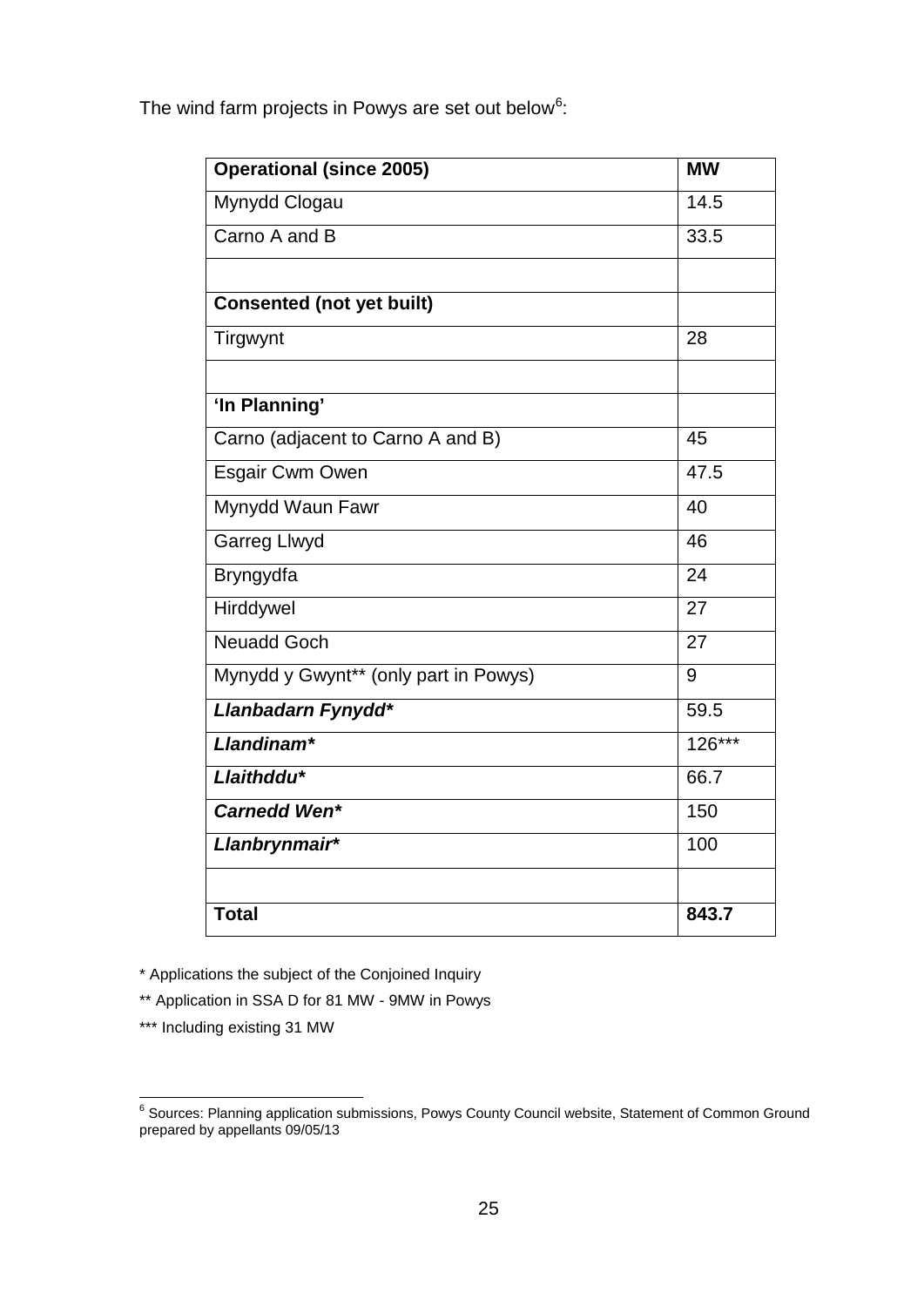2.61 In terms of the energy potential to 2025, 1.3GW is required to meet the total capacity figure of 2GW. The above table indicates the significant level of provision that is being proposed in Powys and in particular the two Strategic Search Areas (SSA B and C) in the context of TAN 8.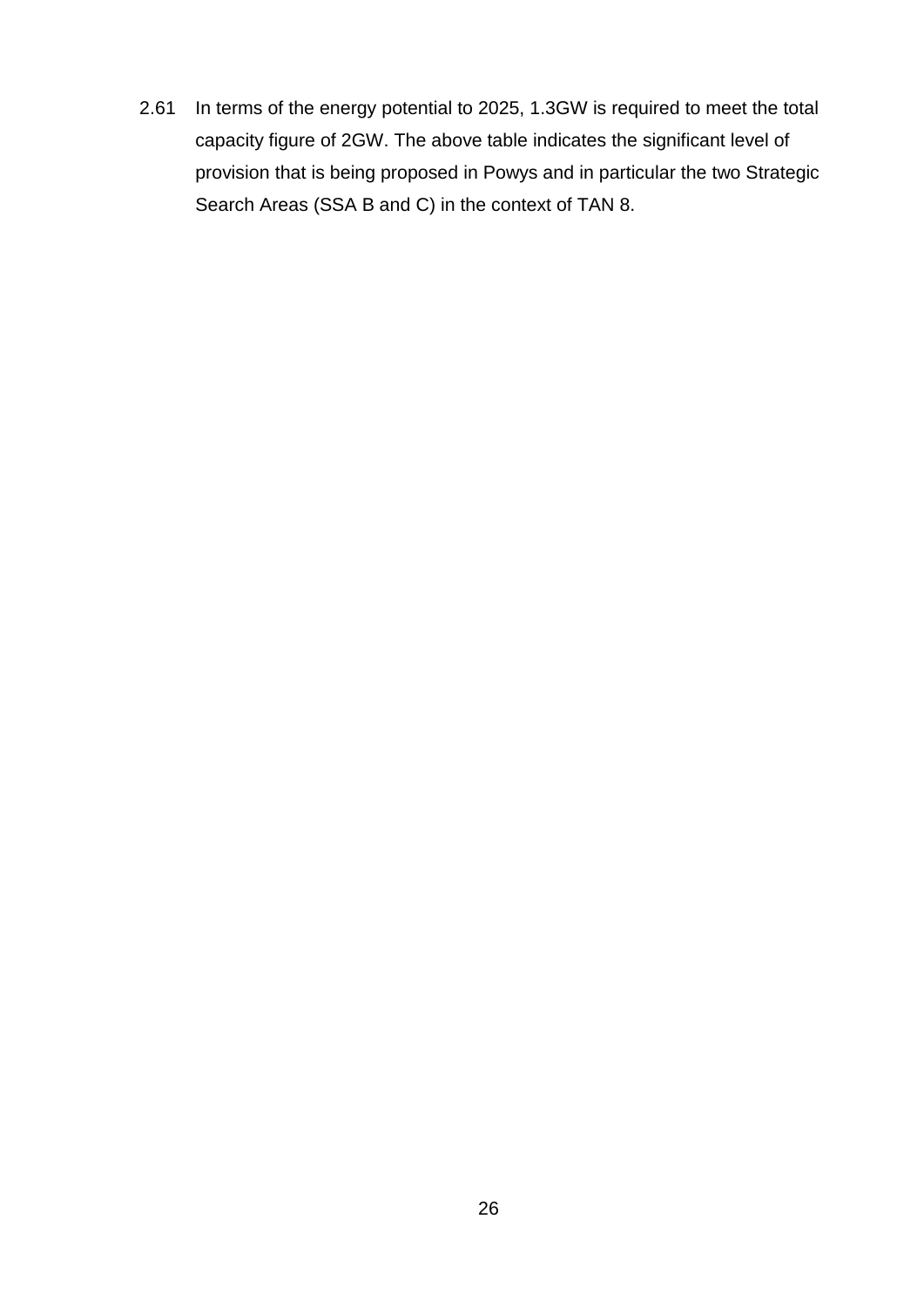### **3.0 ACHIEVEMENT AND PROGRESS TOWARDS RENEWABLE ENERGY TARGETS IN THE UK AND WALES**

# **The UK Renewable Energy Roadmap and Current Position**

- 3.1 The first UK Renewable Energy Roadmap<sup>[7](#page-30-0)</sup> was produced in July 2011. It showed the position of where the UK was at that time and provided an analysis of how deployment may evolve by 2020, together with separate estimates of the market's view of the potential and the actions required to achieve the target levels. While renewable deployment across all technologies will be important, the Roadmap focuses in particular on the 8 technologies that have either the greatest potential to help the UK meet the 2020 target in a cost effective and sustainable way, or offer great potential for the decades that follow.
- 3.2 With regard to onshore wind, the situation in 2011 was:
	- The UK has more than 4 GW of installed onshore wind capacity in operation (generating approximately 7 TWh of electricity annually).
	- The central range for deployment indicates that onshore wind could contribute up to around 13 GW by 2020. Achieving this level of capacity equates to an annual growth rate of 13%.
	- The existing pipeline for onshore wind contains an additional 11 GW. When taken together with the existing operational capacity, this could contribute a significant proportion of the central range for 2020 given historic planning approval rates although there are concerns with the pace at which capacity can be brought through.
	- Challenges to deployment include: minimising investment risk; reform the planning system; overcoming radar interference from wind farms; and ensuring cost-effective grid investment and connection.

<span id="page-30-0"></span> $7$  Produced by the Department of Energy and Climate Change (DECC)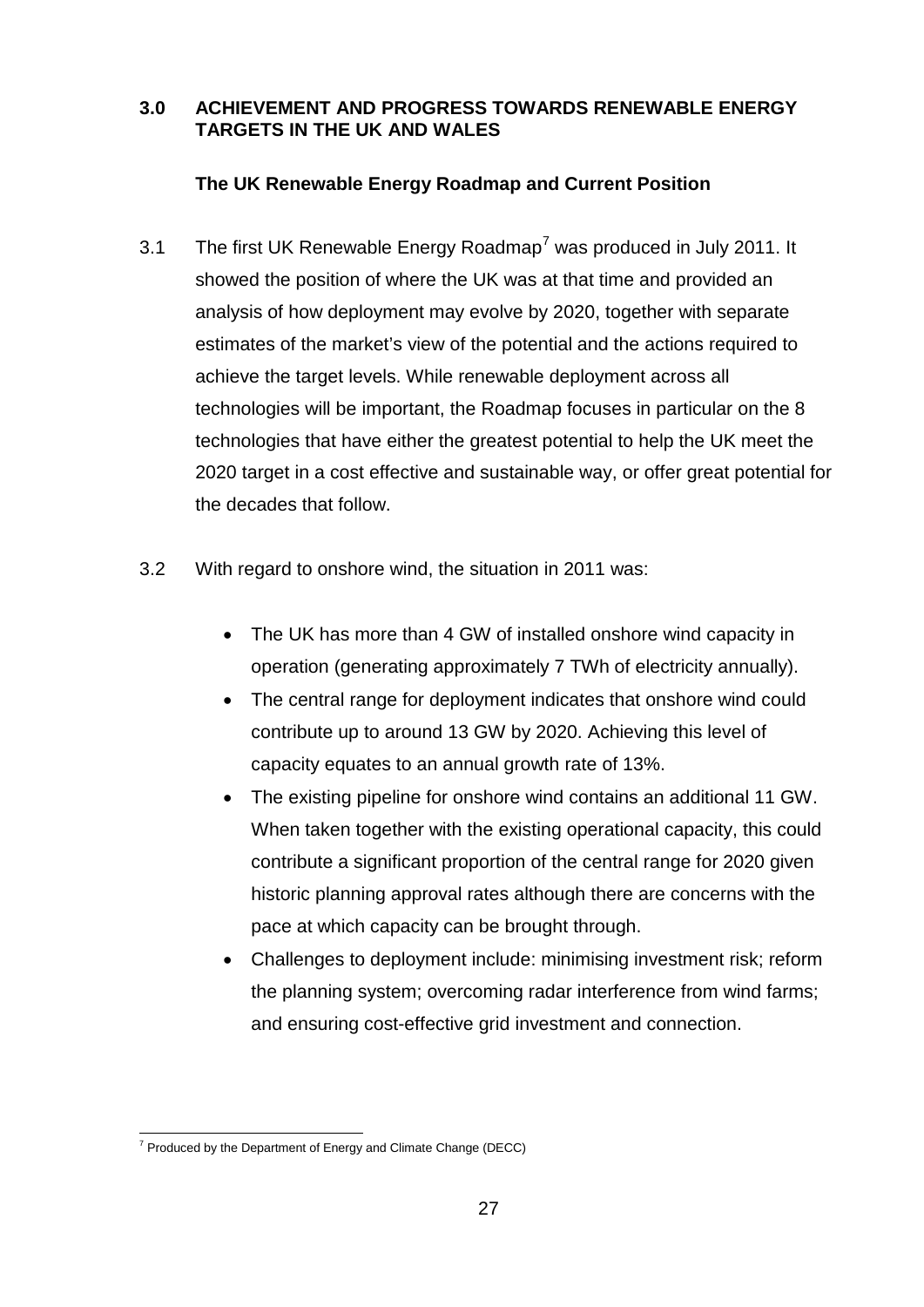- 3.3 The first annual update of Roadmap (December 2012) shows both strong growth in renewable electricity deployment over the last year and that the UK is on track to meet the first interim target on the way to overall target of 15% renewable energy consumption by 2020. This update sets out the progress and changes delivered in the sector over the past year, and the challenges and actions for the year ahead. In 2011, renewable energy accounted for 3.8% of energy consumption, up from 3.2% in 2010. The Government expects it to increase to over 4% in line with the first interim target on the way to 2020.
- 3.4 Renewable electricity has seen dramatic growth since the Roadmap was published in 2011. From July 2011 to June 2012, the total electricity generation from renewables increased by 27% reaching 37.9TWh from a total of 14.4GW installed capacity. Both offshore and onshore wind showed a marked increase in installed capacity, up 60% to 2.5GW and up 24% to 5.3GW respectively over the period.
- 3.5 With regard to onshore wind, the update states there was an increase of 1.3GW in operational capacity between January 2011 and end of June 2012. Deployment analysis indicates that there is a healthy pipeline of projects that have entered the formal planning system for development as at June 2012 (para 2.31 refers). A total of over 11GW of on-shore wind capacity had been built (5.3GW) or was under construction or consented (6.1GW) (para 2.10). A further 7 GW was in the planning system. Whilst some could be lost in planning (estimated at 2.7GW) the pipeline is likely to be sufficient (para 2.33). From these figures – it appears that as at June only a further 1.6GW out of the 7GW in the planning system would be needed to achieve 13GW capacity by 2020. Para 3.31 – states that the majority of future development will be in Scotland. It is noted that the application at Brecha Forest has now been allowed for 84MW  $(12<sup>th</sup>$  December 2012).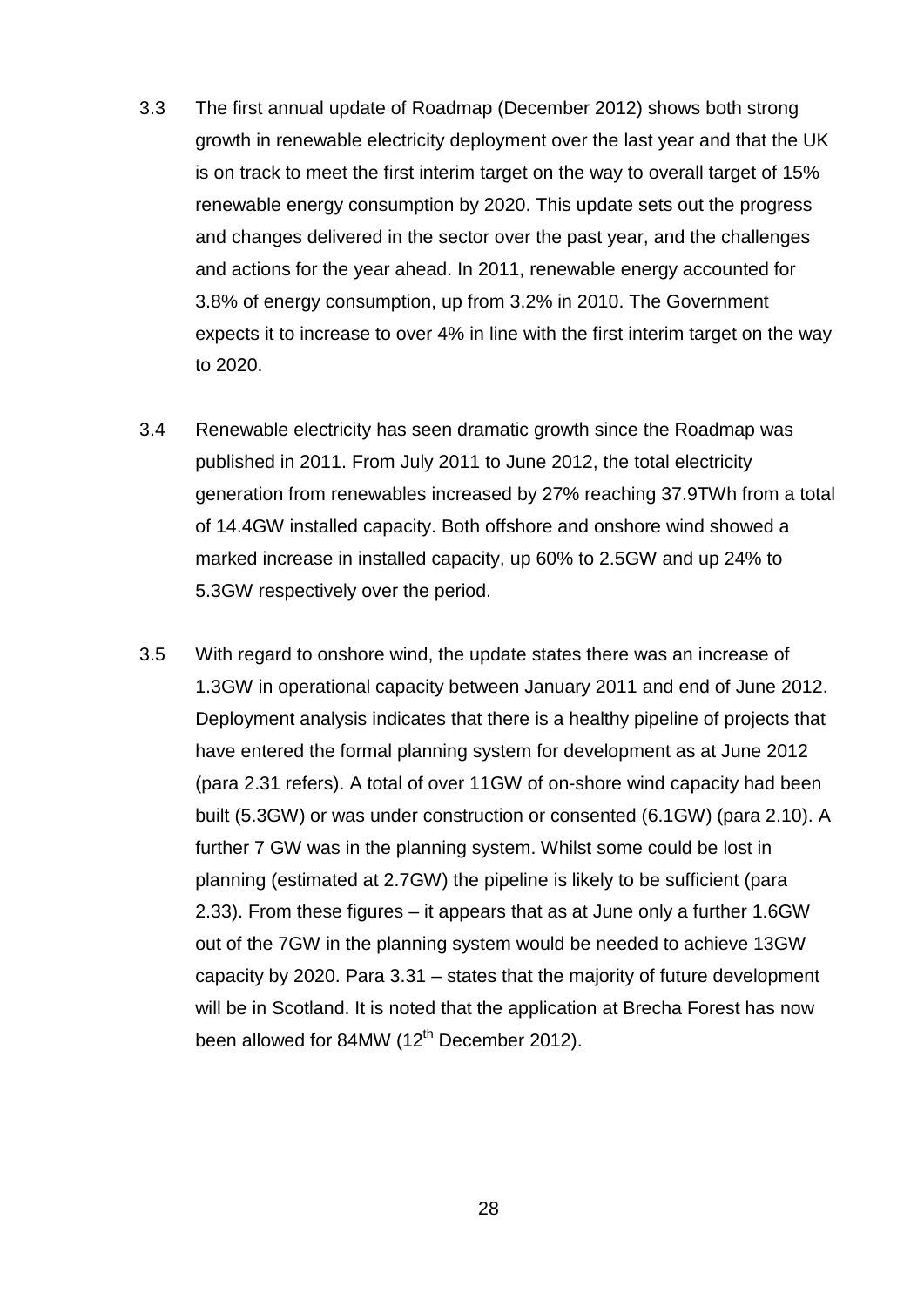# **Commentary**

- 3.6 Whilst it is accepted that there are no upper limits to renewable energy projects, it is material to consider progress in the context of the overall UK targets and overall need. It is clear from the regular annual updates that good progress is being made on the interim renewable target and the contribution on-shore wind is making is significant and increasing in line with forecast requirements. The industry is extremely active and is targeting a number of areas in the UK where multiple applications are being received and dealt with the planning authorities.
- 3.7 Progress with on-shore wind in Wales is healthy with a significant number of projects in the planning system and many also in "scoping". These will exceed the 2GW figure setting aside the TAN 8 capacity levels for the SSAs.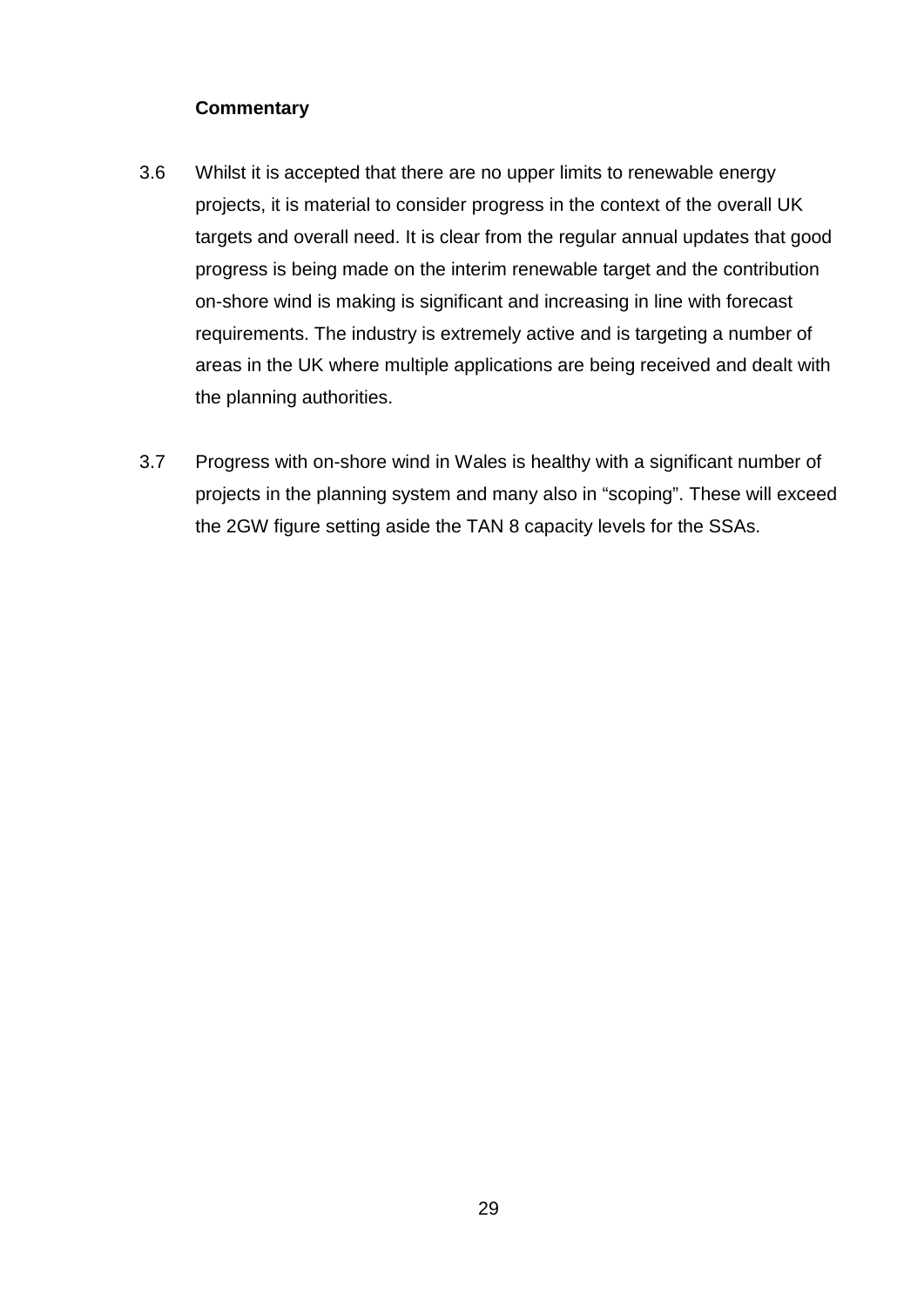# **4.0 TAN 8 CAPACITY LEVELS AND THE WELSH GOVERNMENT'S APPROACH**

#### **Technical Advice Note 8 (TAN8): Planning for Renewable Energy (2005)**

- 4.1 TAN8: Renewable Energy (July 2005) sets out the policy context for energy and target figures for 2010 and 2020. It notes at para 1.3 that Energy Policy is a reserved function and that both UK and Welsh national energy policies provide its context. TAN 8 is a means of delivering the targets for Wales as adopted by the Assembly from Strategic Search Areas (SSA) within Wales without having wind farms (particularly large scale projects) developed throughout the countryside. The assessment was informed by consultants Garrad Hassan and Arup. The objective of TAN 8 was to secure concentrated provision and on ensuring that the best sites are selected so as to ensure the creation of the most sustainable on-shore wind development.
- 4.2 TAN 8 considers that an additional 800MW of installed capacity for renewables by 2010 could be met from the 7 no. SSAs identified in the document. The SSA boundaries are at a general level referred to as 'broad brush' and TAN 8 recognises that not all the land within the SSA's may be technically, economically and environmentally suitable. Para 2.4 states the areas are seen as providing sufficient suitable land in one or more sites, to deliver WAG's energy policy aspirations.
- 4.3 Table 1 at para 2.5 sets out indicative capacity targets for the SSAs and for Area B *(Carno North)* and Area C *(Newtown South)*, these are 290MW and 70 MW respectively. The figures represent a 1/3 reduction on the maximum capacities identified by Garrad Hassan and as reviewed by Arup – 430MW and 98MW respectively. The objective of this one third reduction was to allow sufficient flexibility to ensure that only the most sustainable options were selected.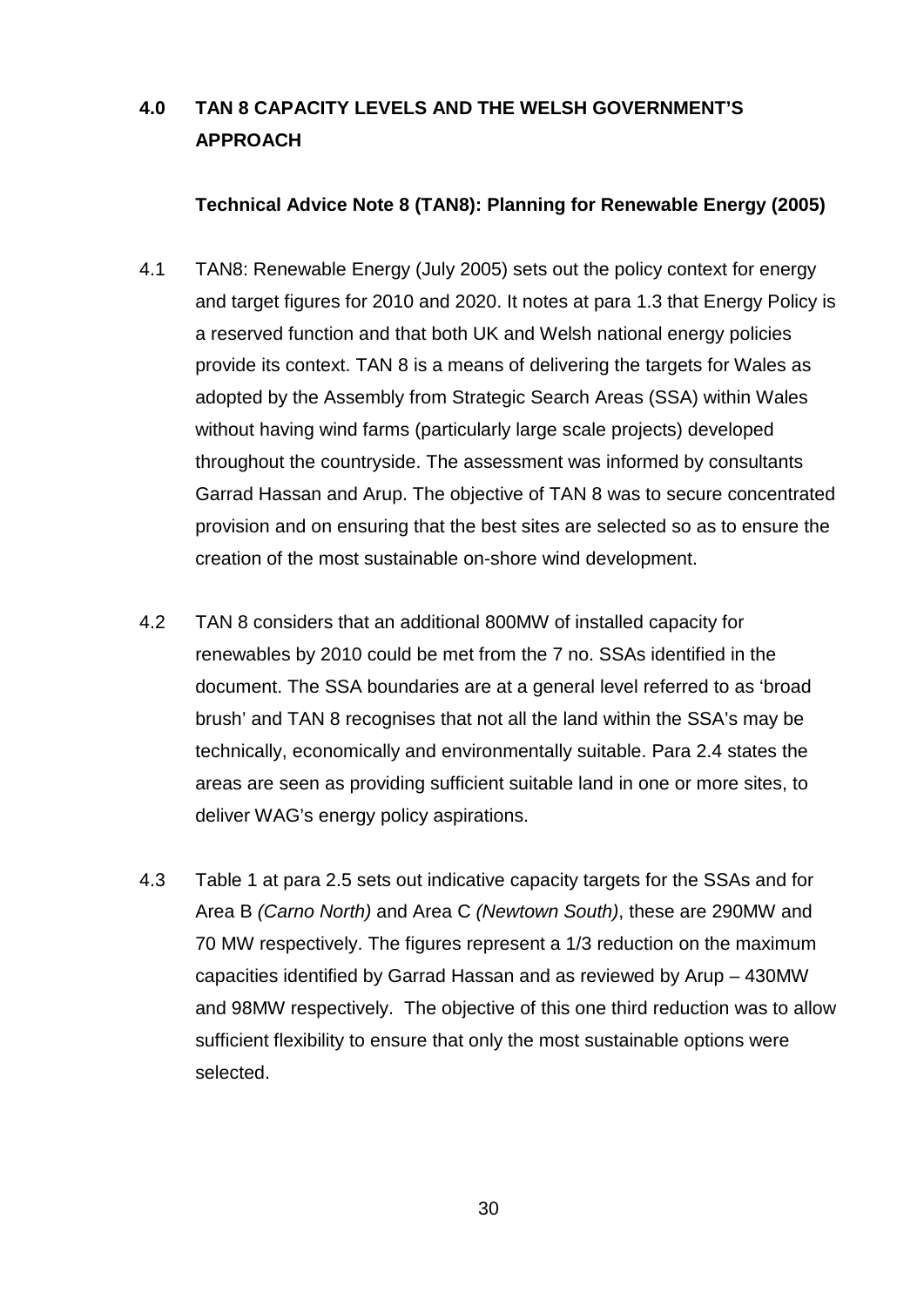- 4.4 Para 2.9 outlines the characteristics SSAs display and these are the following characteristics:
	- extensive areas with a good wind resource (typically in excess of 7 metres per second).
	- upland areas (typically over 300m above ordnance datum) which contain a dominant landform that is flat (plateau) rather than a series of ridges.
	- generally sparsely populated.
	- dominated by conifer plantation and/or improved/impoverished moorland.
	- has a general absence of nature conservation or historic landscape designations.
	- of sufficient area to accommodate developments over 25MW, to achieve at least 70MW installed capacity and to meet the target capacity.
	- largely unaffected by broadcast transmission, radar, MoD Mid Wales Tactical Training Area (TTA) and other constraints.
- 4.5 Para 2.13 states that most areas outside SSAs should remain free of large wind power schemes. It notes that there will also be opportunities to re-power and/or extend existing wind farms which may be located outside SSAs and these should be encouraged provided that the environmental and landscape impacts are acceptable (para 2.14).
- 4.6 Following the final publication of TAN 8, councils throughout Wales with SSAs in their area commissioned a series of studies to refine the boundaries of the SSA's. In line with the methodology in Annex D to TAN 8, Powys County Council undertook this work for SSA B and C and this is referred to below in the context of the 2008 Interim Development Control Guidance for Onshore Wind Farm Developments. A copy of the document is at Appendix 1.
- 4.7 With regard to the refinement work, this was not fully compliant with the procedural approach set out in TAN 8, however the process and its continued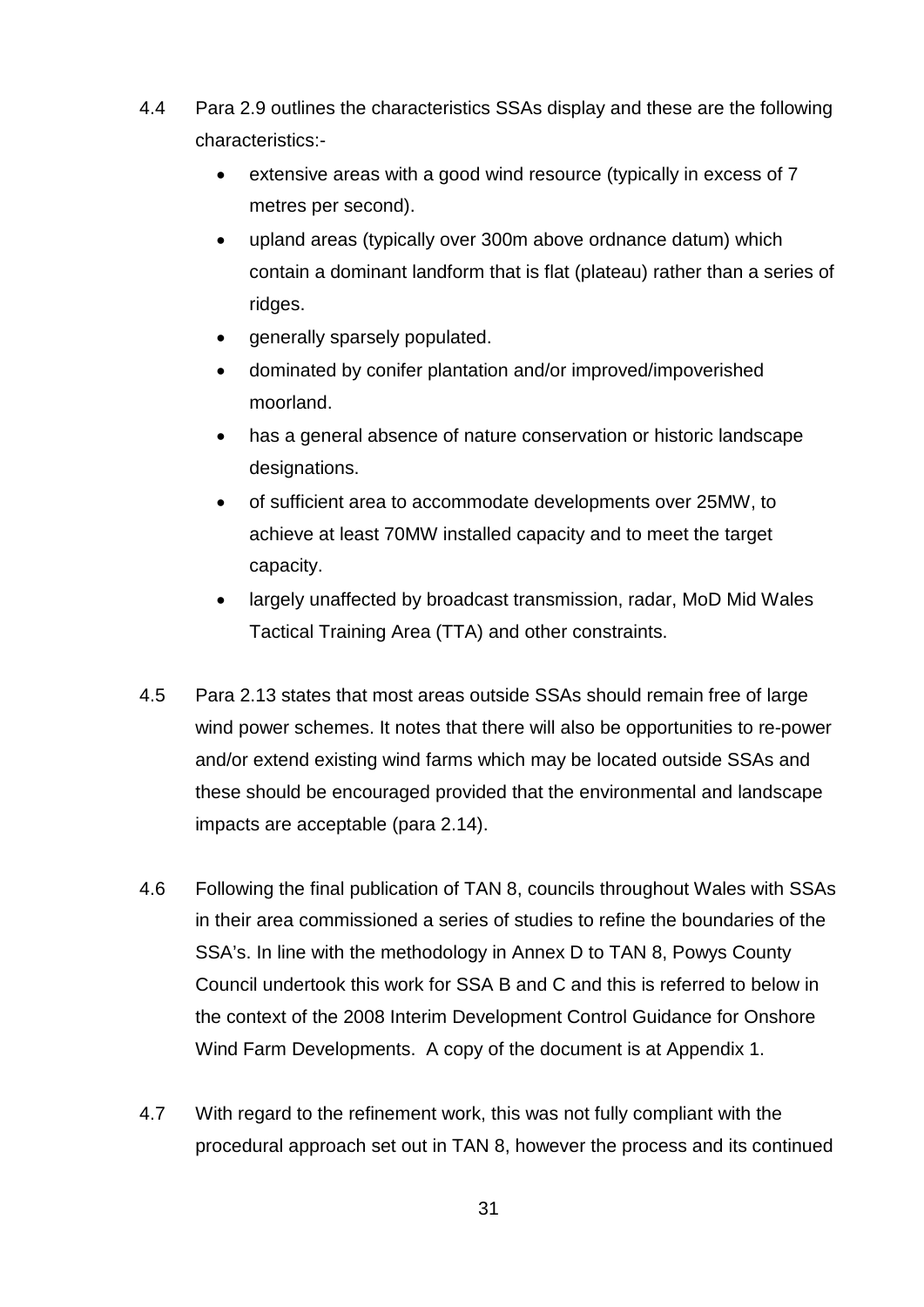refinement is supported by an evidence base which could be taken forward as an SPG. As this is a process of refinement, the capacity thresholds are relevant to Powys County Council's refined areas, RSSAs.

4.8 In addition to the issues of capacity targets and delivery, TAN 8 also sets out a wide range of factors that have to be taken into account in development control decisions. Advice on ecology, aviation, electromagnetic interference, shadow flicker, and on the key issues of landscape/visual effects and cumulative effects, is contained in technical annexes.

#### **Welsh Ministers' Letter July 2011**

- 4.9 In July 2011 the Welsh Government wrote to all local planning authorities clarifying what it considers to be the maximum installed capacity for each SSA. The Government confirmed its view that the maximum capacities would be those assessed by Garrad Hassan and for SSA B and SSA C, the figures were 430MW and 98MW respectively.
- 4.10 The letter endorsed the country's sustainable renewable energy potential to 2020/2025 and stated the Government's commitment to promoting all forms of renewable energy with onshore wind as currently the most viable technology. The letter reiterated the important function of TAN 8 in restricting the proliferation of large scale wind farms in other parts of Wales.
- 4.11 The Government confirmed in page 2 of the letter that:

*'You will be aware that the UK Government has issued National Policy Statements for Renewable Energy Infrastructure for consideration by Parliament, which will provide the primary basis for decisions by the Infrastructure Planning Commission (IPC) on projects over the devolved threshold of 50MW in Wales. Nevertheless, we expect all decision makers in Wales, including the IPC and its successor, to recognise our spatially specific policy outlined in TAN 8 and to respect the fact that the Strategic Search*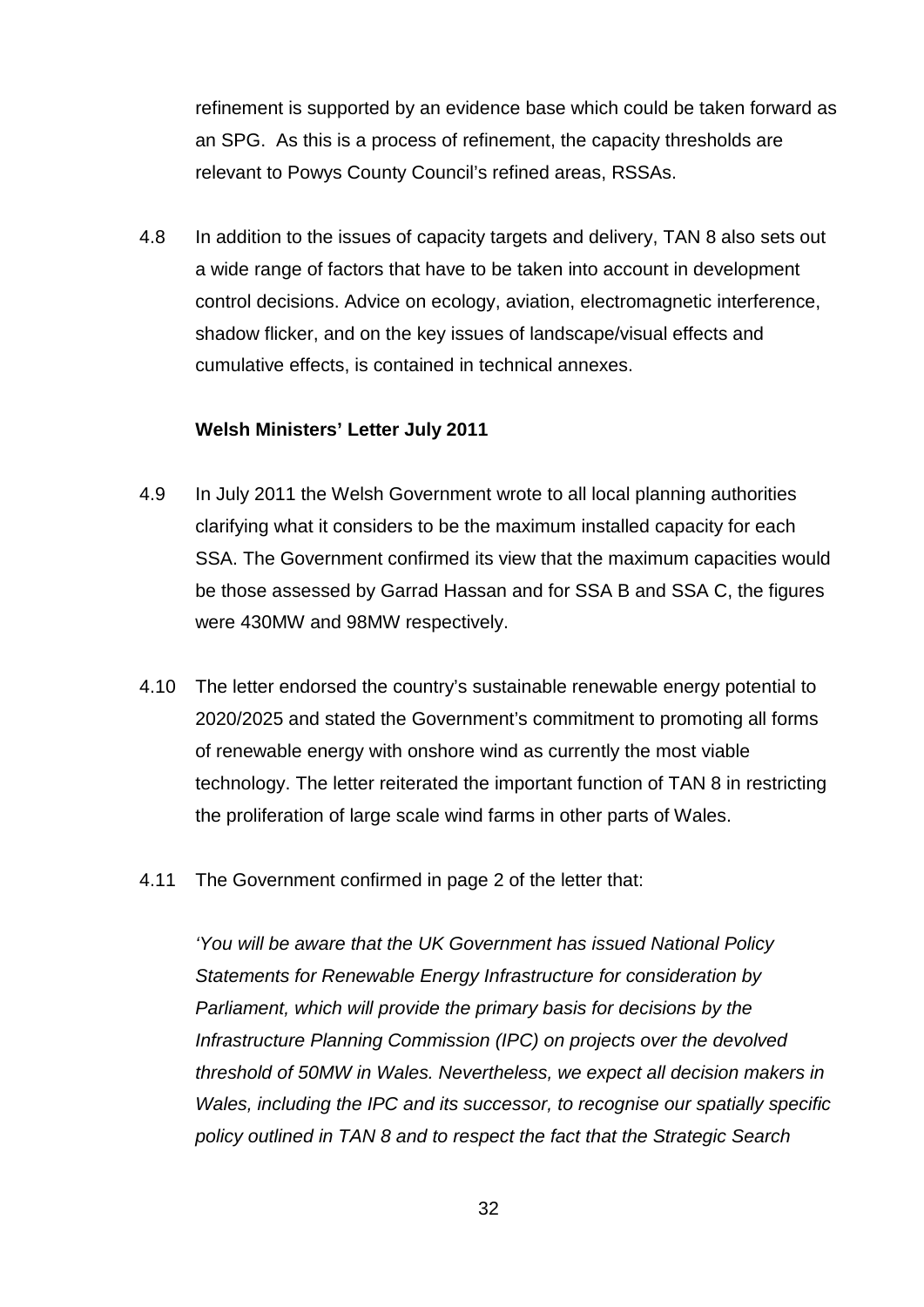*Areas have a finite environmental capacity and output should not exceed the maximum levels as assessed in 2005 and outlined above'.*

# **Powys Interim Development Control Guidance – Onshore Wind Farm Developments (2008)**

- 4.12 As referred to above, the County Council commissioned Arup to undertake refinement studies of the SSAs, which in the case of SSA B and SSA C were initially published in 2006. A further review by Arup of the SSAs was undertaken and published in 2008 and used as the basis for the draft Interim Development Control Guidance (IDCG).
- 4.13 TAN 8 has informed Powys' work to refine SSAs which is evidence based. Accordingly the refined areas (referred to as RSSAs) should be given weight. This initial refinement provides the basis for more detailed local refinements to the RSSAs if this is considered appropriate. Within SSAs a sequential approach is required which ensures that the most appropriate sites are chosen with reference to identified need. It is noted that TAN 8 confirms that not all of any identified SSA can or should accommodate wind farm development. The Guidance in the IDCG stated that the RSSA's would be the only areas within Powys whereby large scale wind farms would be permitted and that any such applications outside the boundaries would likely to be refused. The Guidance goes on to state that schemes that fell partly outside the RSSA would normally be refused unless a full and reasonable justification were presented.
- 4.14 With regard to the location of the subject applications and other proposals (operational, consented and "in planning"), the table below identifies those which fall within the RSSAs set out in the IDCG.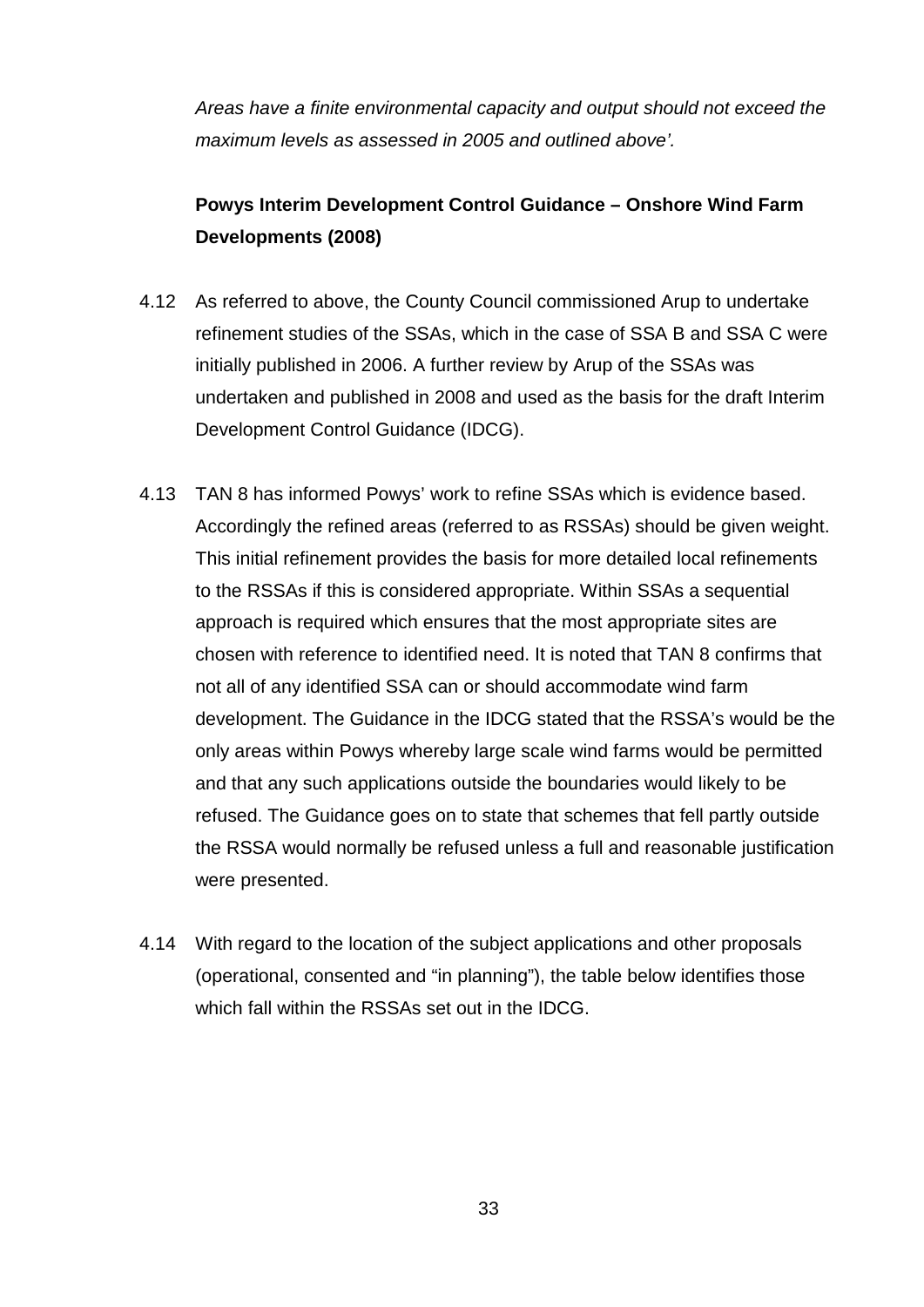# **AREA B**

|                                   | <b>MW</b> | <b>Location</b><br>within<br>TAN <sub>8</sub><br><b>SSAB</b> | <b>Location</b><br>within<br><b>Powys CC</b><br><b>RSSA</b> |
|-----------------------------------|-----------|--------------------------------------------------------------|-------------------------------------------------------------|
| <b>Operational (since 2005)</b>   |           |                                                              |                                                             |
| Mynydd Clogau                     | 14.5      | All within                                                   | All within                                                  |
| Carno A and B                     | 33.5      | Part in/Part<br>out                                          | All within                                                  |
|                                   |           |                                                              |                                                             |
| <b>Consented (not yet built)</b>  |           |                                                              |                                                             |
| Tirgwynt                          | 28        | All within                                                   | Mostly in                                                   |
|                                   |           |                                                              |                                                             |
| 'In Planning'                     |           |                                                              |                                                             |
| Carno (adjacent to Carno A and B) | 45        | Mostly out                                                   | Mostly in                                                   |
| Esgair Cwm Owen                   | 47.5      | All within                                                   | Mostly in                                                   |
| Mynydd Waun Fawr                  | 40        | Mostly in                                                    | Mostly out                                                  |
| <b>Carnedd Wen</b>                | 150       | All in                                                       | Mostly in                                                   |
| Llanbrynmair                      | 100       | All in                                                       | Mostly in                                                   |
|                                   |           |                                                              |                                                             |
| <b>TOTAL</b>                      | 458.5     |                                                              |                                                             |

# **AREA C**

|                             | <b>MW</b> | <b>Location</b><br>within | <b>Location</b><br>within |
|-----------------------------|-----------|---------------------------|---------------------------|
|                             |           | TAN <sub>8</sub>          | <b>Powys CC</b>           |
|                             |           | <b>SSAC</b>               | <b>RSSA</b>               |
| 'In Planning'               |           |                           |                           |
| Garreg Llwyd                | 46        | Mostly in                 | Mostly in                 |
| Bryngydfa                   | 24        | Mostly in                 | Part in/                  |
|                             |           |                           | part out                  |
| Hirddywel                   | 27        | All out                   | Mostly in                 |
| <b>Neuadd Goch</b>          | 27        | Mostly in                 | Part in/                  |
|                             |           |                           | part out                  |
| Llanbadarn Fynydd           | 59        | Part in/part              | Mostly in                 |
|                             |           | out                       |                           |
| <b>Llandinam Repowering</b> | 126       | All out                   | All in                    |
| (including existing 31MW)   |           |                           |                           |
| Llaithddu                   | 66.7      | All out                   | All in                    |
|                             |           |                           |                           |
| <b>TOTAL</b>                | 375       |                           |                           |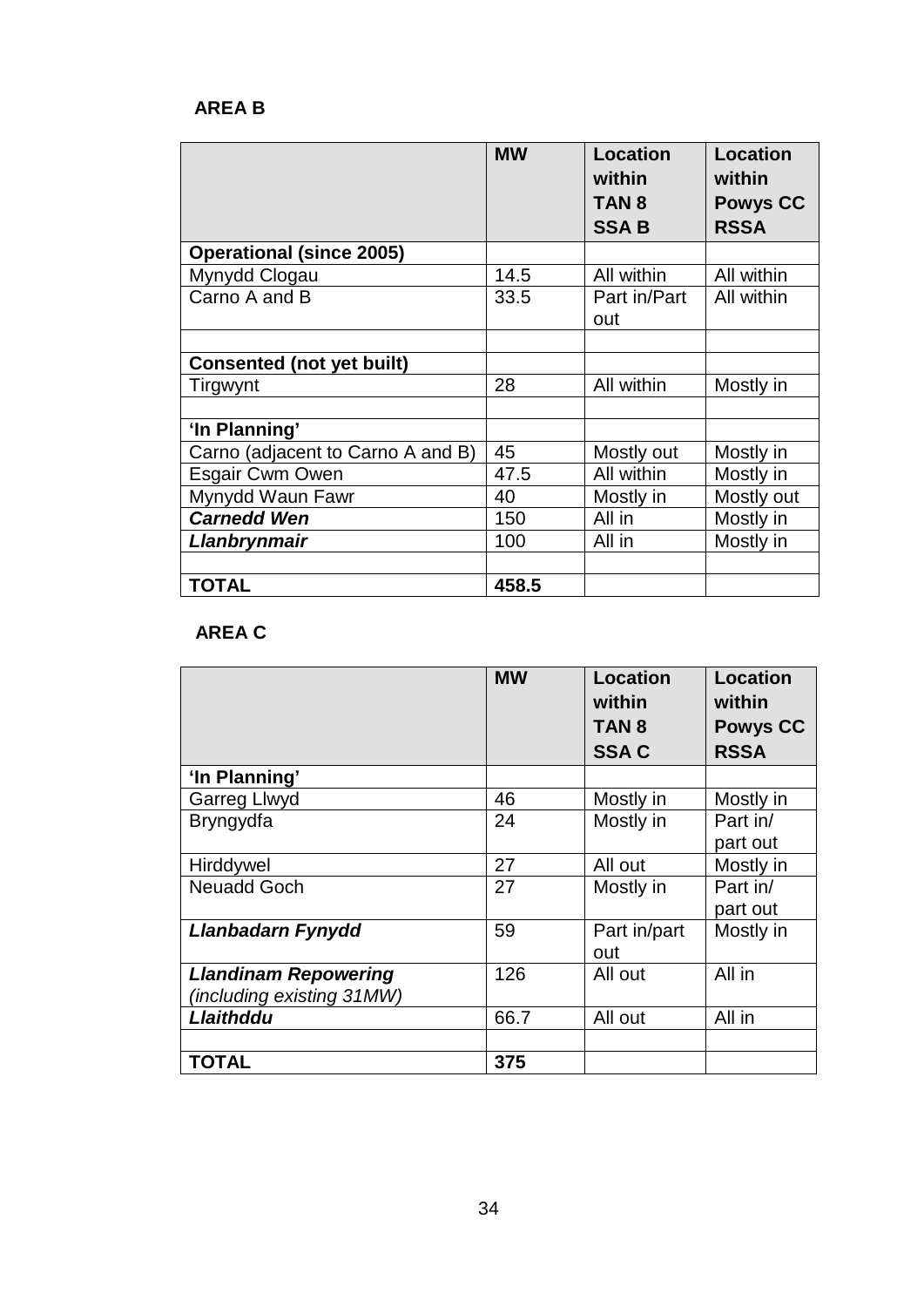# **Commentary**

- 4.15 TAN 8 and the subsequent RSSAs provide an important land use framework for the consideration and location of large scale wind farms. The location of the SSAs has been the subject of significant assessment and refinement as encouraged by the TAN 8 advice. Whilst the 2005 TAN 8 figures are indicative, the Welsh minister in 2011 confirmed the Welsh Government's position that the Garrad Hassan figures are to be treated as the maximum for the SSAs.
- 4.16 With regard to RSSA C, the subject applications propose some 251MW (including re-powering of the existing Llandinam) which is significantly in excess of the Garrad Hassan figure. In addition, there are a further 4 applications in planning and which comprise 124MW. In total therefore, there are 375MW proposed within 7 no. schemes in RSSA C.
- 4.17 Within RSSA B, operational and consented scheme deliver 76MW. The subject applications propose 250MW and there are three other schemes 'n planning' comprising 132MW. In total therefore the 8 no scheme (operational, consented and "in planning) provide 458 MW.
- 4.18 The overall scale of the development proposals for RSSA B and C are very significant comprising a total of 833MW. The individual and cumulative impact of all of the applications is a key consideration in policy terms.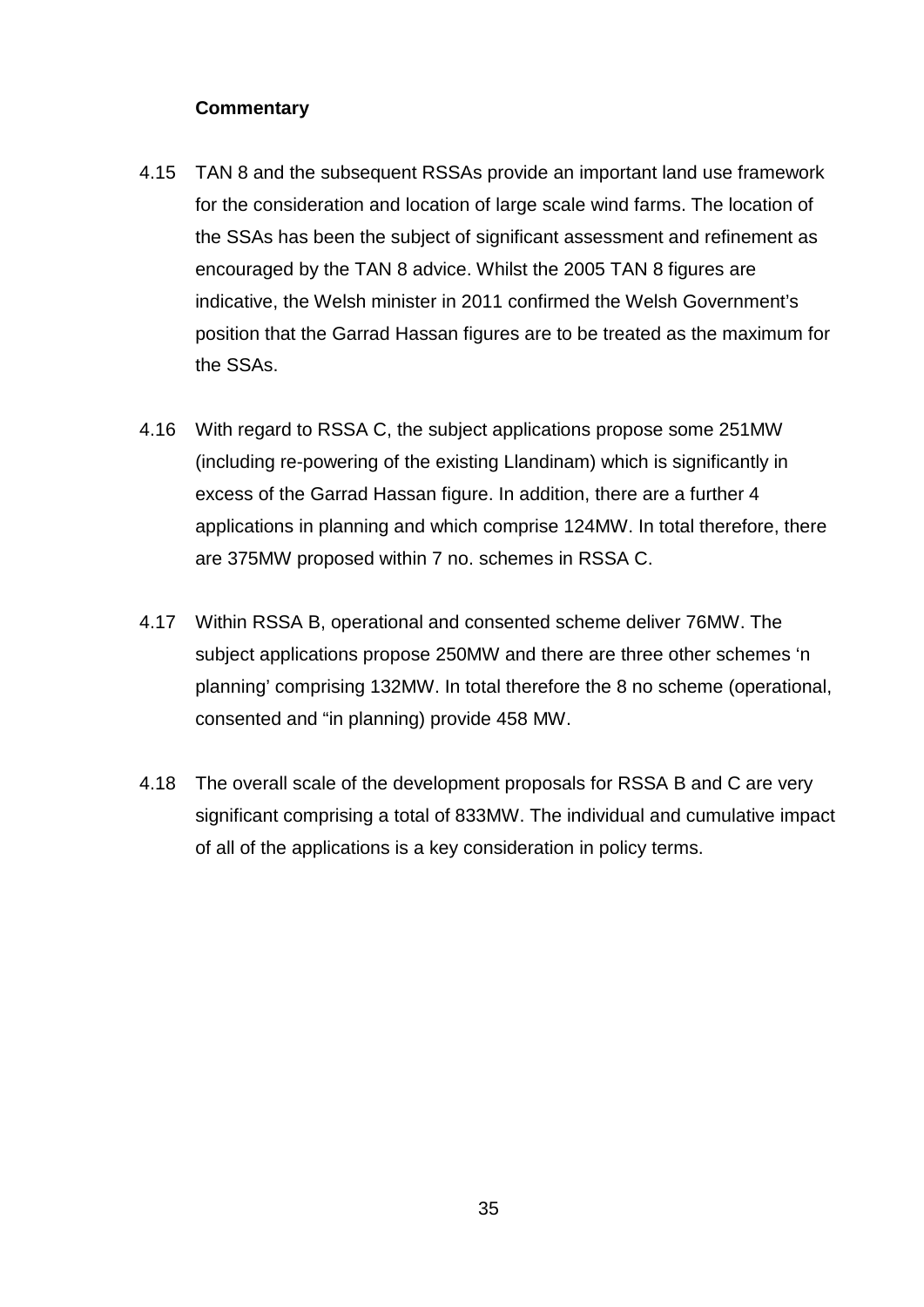# **5.0 THE DEVELOPMENT PLAN**

5.1 Powys County Council's UDP was adopted in March 2010, and this comprises the development plan. There are a number of overall strategic policies including SP3 (Natural Historic and Built Heritage) which requires the development to take account of the need to protect, conserve and wherever possible enhance the natural, historic and built heritage. In addition SP12 (Energy Conservation and Generation) provides advice on proposals for energy generation and states that energy renewable sources will be approved providing that they meet the landscape, environmental, amenity and other requirements set out in this plan.

There are numerous generic policies which are listed below:-

- GP1: Development Control
- GP2: Planning Obligations
- GP3: Design and Energy Conservation
- GP4: Highway and Parking Requirements
- GP5: Welsh Language and Culture
- ENV1: Agricultural Land
- ENV2: Safeguarding the Landscape
- ENV3: Safeguarding Biodiversity & Natural Habitats
- ENV4: Internationally Important Sites
- ENV5: Nationally Important Sites
- ENV6: Sites of Regional and Local Importance
- ENV7: Protected Species
- ENV8: Tree Preservation Orders
- ENV14: Listed Buildings
- ENV16: Landscapes, Parks & Gardens of Special Historic Interest
- ENV17: Ancient Monuments & Archaeological Sites
- ENV18: Development Proposals Affecting Archaeological Sites
- ENV 19: Development Proposals Affecting Archaeological Sites
- EC1: Business, Industrial and Commercial Developments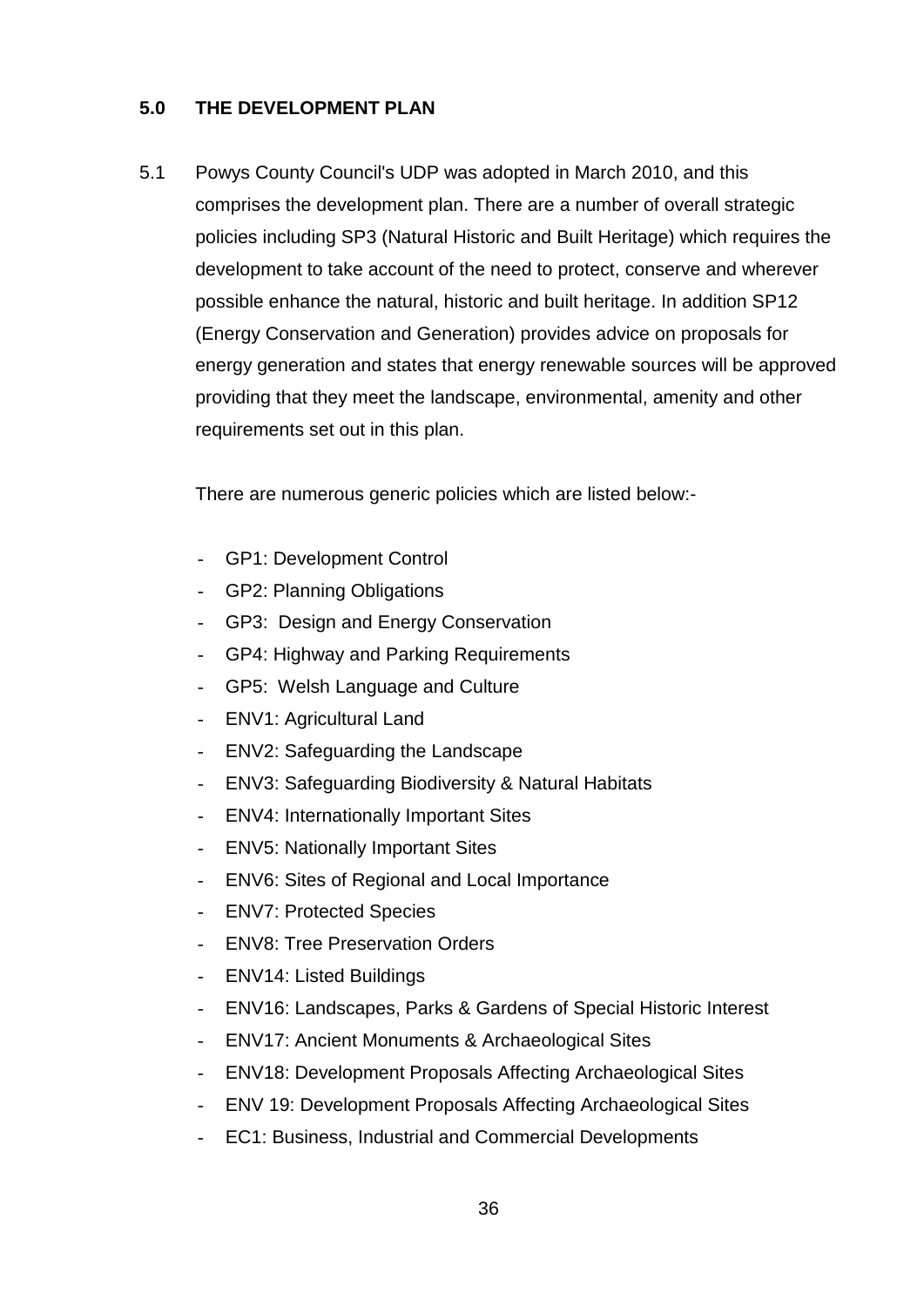- EC7: farm/ Forestry Diversification for Employment Purposes in the Open **Countryside**
- T2: Traffic Management
- T3: Transport Assessments and Travel Plans
- T4: Transport User Hierarchy
- T6: Walking and Cycling
- TR1: New Toursim Developments
- TR2: Tourist Attractions and Development Areas
- RL3: Leisure, Recreation and Arts Facilities
- RL6: Rights of Way and Access to the Countryside
- RL7: Long Distance Rights of Way
- E3: Wind Power
- E4: Removal of Redundant Wind Turbine
- E5: Off-Site Works
- MW1: Mining and Waste Disposal
- MW6: Borrow Pits
- MW9: Peat Extraction
- MW14: Noise
- MW15: Reversing Alarms
- MW16: Dust and Litter
- MW18: Geomorphology, Archaeology and History
- MW19: Developments affecting sites of Geological or Palaeontological Interest
- DC1: Access by Disabled Persons
- DC3: External Lighting
- DC6: Operational Development By Utility Companies
- DC9: Protection of Water Resource
- DC11: Non-mains Sewage Treatment
- DC12: Overhead Lines & Pipeline
- DC13: Surface Water Drainage
- DC14: Flood Prevention Measures
- DC15: Development on Unstable or Contaminated Land
- DC16: Notifiable Installation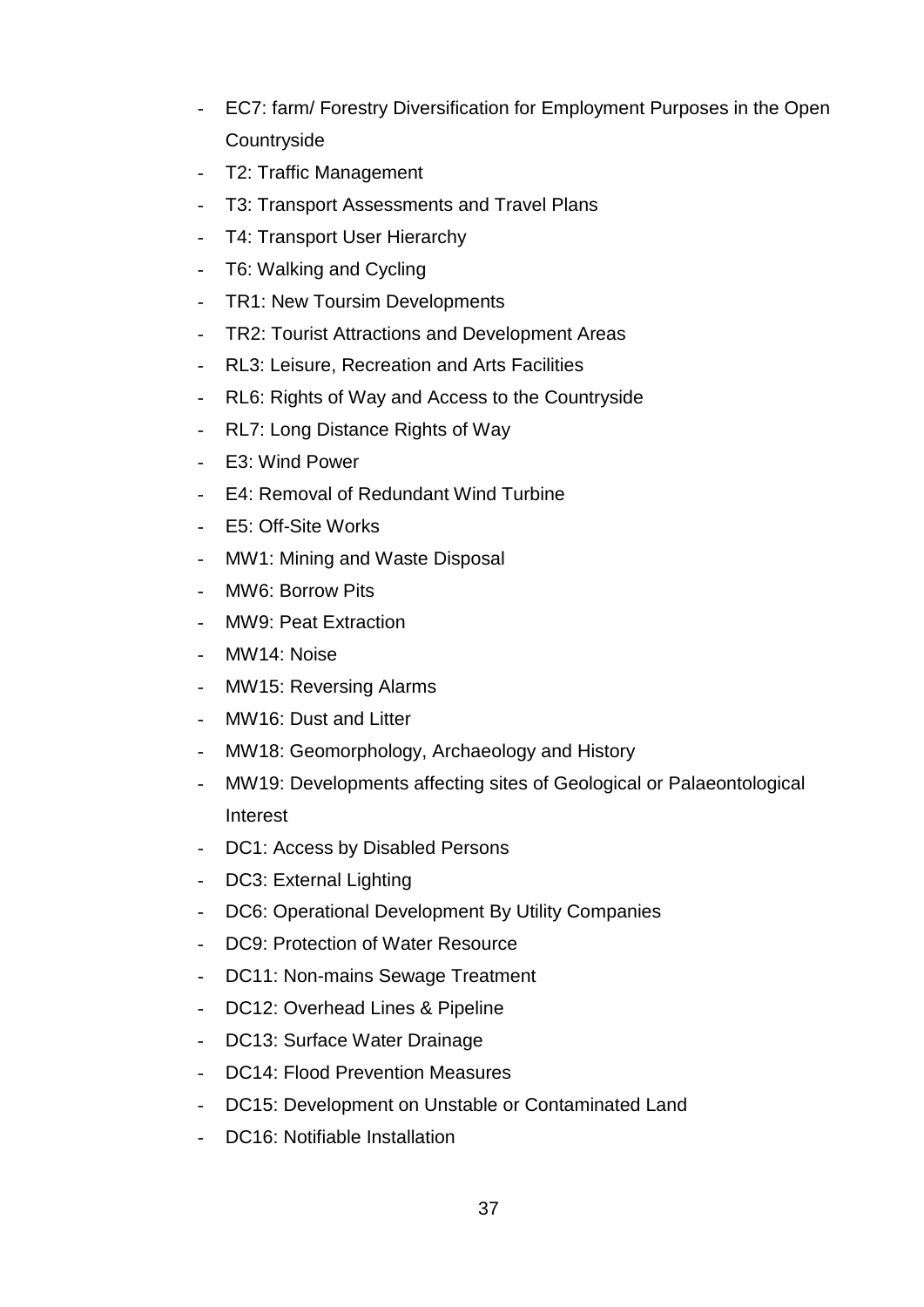#### DC17: Cordon Sanitaires

Policy E3 deals with wind power proposals and states as follows:-

*Applications for wind farms including extensions to existing sites and individual wind turbine generators will be approved where:*

*1. They do not unacceptably adversely effect the environmental and landscape quality of Powys, either on an individual basis or in combination with other proposed or existing similar developments. Where the cumulative impact of the proposals in combination with other approved or existing wind farms would be significantly detrimental to overall environmental quality they will be refused.*

*2. They do not unacceptably adversely affect wildlife habitats or species that are of international, national or local importance in accordance with policies ENV3-7.*

*3. They do not unacceptably adversely affect the occupants or users of sensitive properties (usually dwellings) or their amenities by reason of noise, vibration, shadow flicker or reflected light.*

*4. They do not unacceptably impact upon any buildings or features of conservation or archaeological interest.*

*5. They do not unacceptably adversely affect the enjoyment and safe use of highway and the public rights of way network, especially bridleways (including during the construction phase).*

*6. They would be capable of being served by an acceptable means of highway access and any new or improved roads and accesses required would not have unacceptable environmental impacts.*

*7. Applicants are able to demonstrate through land management schemes that there would be adequate mitigation or compensation for any adverse impact on environmental quality, wildlife habitats or heritage features. 8. Any ancillary structures or buildings are so sited and designed (including the use of locally appropriate construction material) so as to adequately blend into their setting".*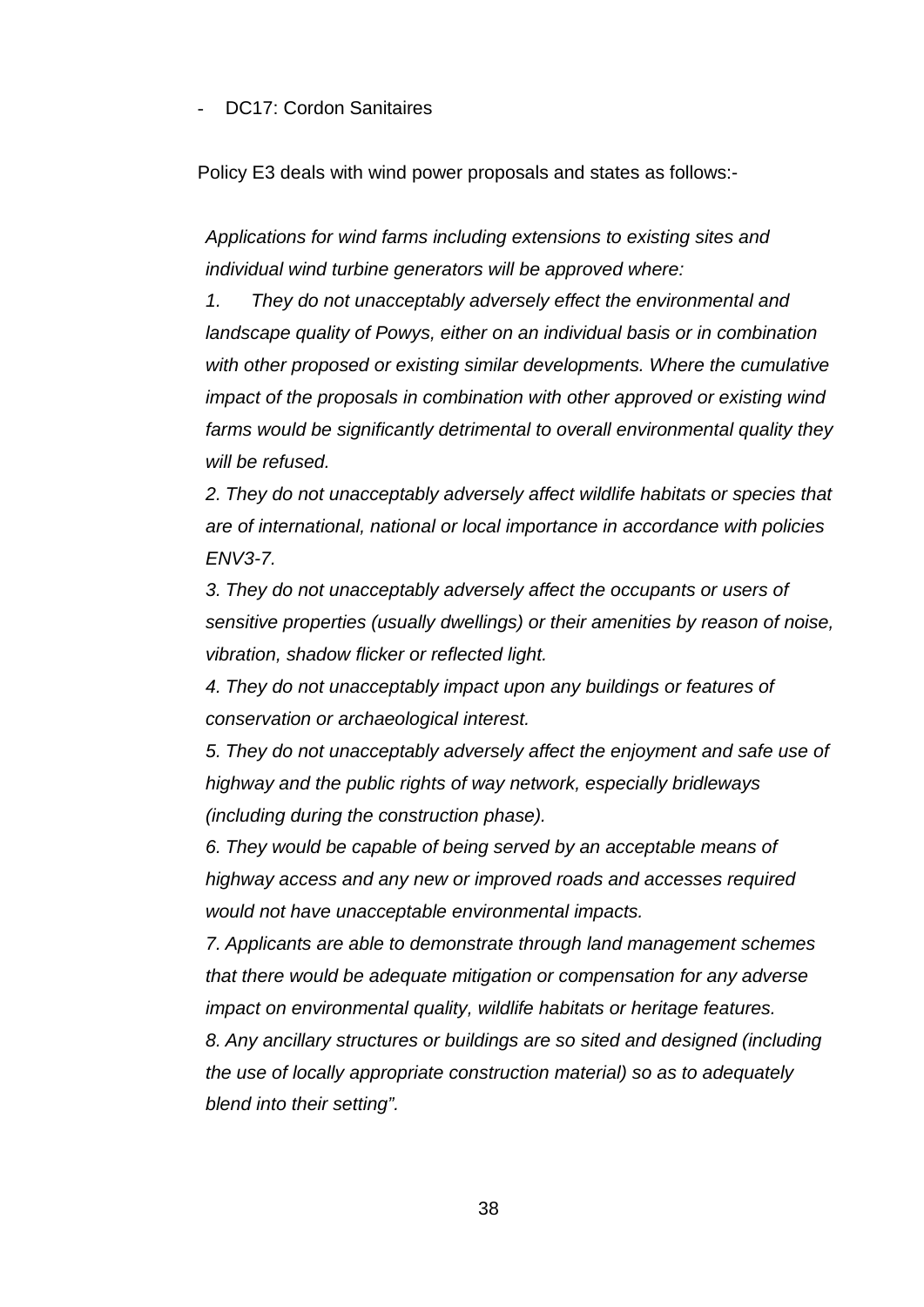- 5.2 Policy E4 requires the removal of turbines if they cease to operate for a period of more than six months.
- 5.3 Policy E3 refers to ENV3(7) which covers a range of nature conservation and biodiversity issues, and engages international and national obligations on these topics in addition to local ones. The development of a wind farm still has to meet the statutory tests involved by effects on habitats and species and, where necessary, appropriate assessment will have to be carried out as a separate issue to development plan policy.

# **Powys Local Development Plan (LDP)**

5.4 The Planning and Compulsory Purchase Act 2004 requires Powys County Council as the LPA to prepare a Local Development Plan for its area (excluding the Brecon Beacons National Park) which, once adopted, will replace the Powys UDP. At the time of writing the Powys LDP is at the consultation stage.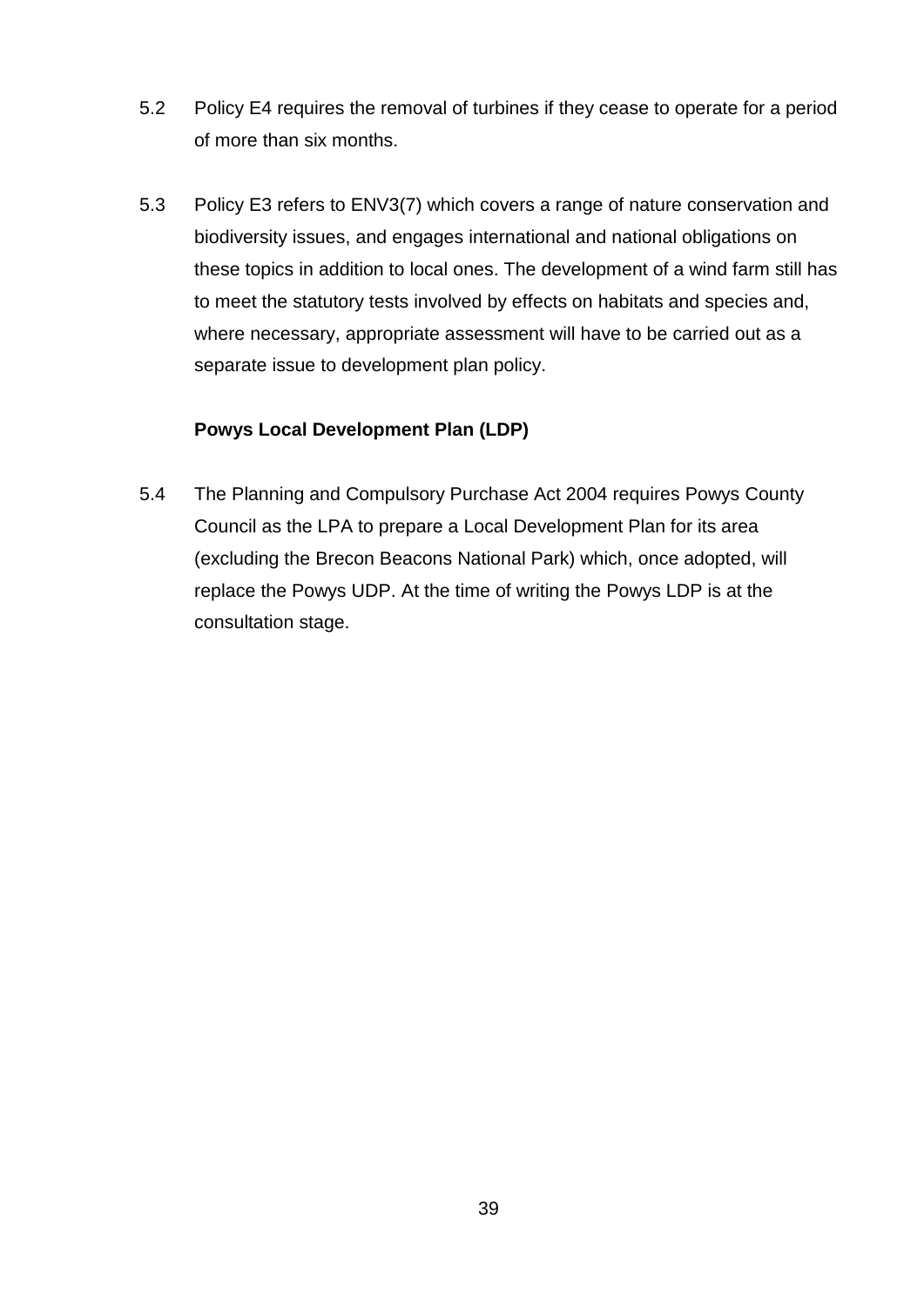### **6.0 CONCLUSION**

- 6.1 It is accepted that substantial weight is to be attached to all the NPSs, PPW and TAN 8. However, this strategic policy framework must reflect the capacity of individual areas to accommodate major on-shore wind farm proposals.
- 6.2 This overall policy supports renewable energy proposals in order to meet the EU and national targets and obligations. Notwithstanding this, the environmental impacts, particularly the landscape impacts, of all the proposals must be carefully assessed including their cumulative impacts.
- 6.3 There are 5 no. separate major wind farm proposals and 8 no. current applications in planning within Powys. The cumulative impacts of these are a key consideration for the decision maker. All the applications are located within or close to the Council's RSSAs where such proposals are to be concentrated, subject to the capacity of the areas being able to accommodate the development.
- 6.4 It is noted that Wales is performing reasonably well in terms of meeting its onshore wind requirements to 2020/2025 as confirmed in the 2012 Roadmap update and the  $5<sup>th</sup>$  Edition of PPW (November 2012). This is material in the overall consideration of the merits of the applications.
- 6.5 With regard to TAN 8 the County Council has undertaken evidence based work to inform their RSSAs. The Welsh Government Minister has confirmed in July 2011 that the capacity figures for SSAs B and C are to be treated as maximum figures of 430MW and 98MW respectively. The appeal proposals together with the operation, consented and 'in planning' schemes exceed these figures and in respect of Area C by a significant level.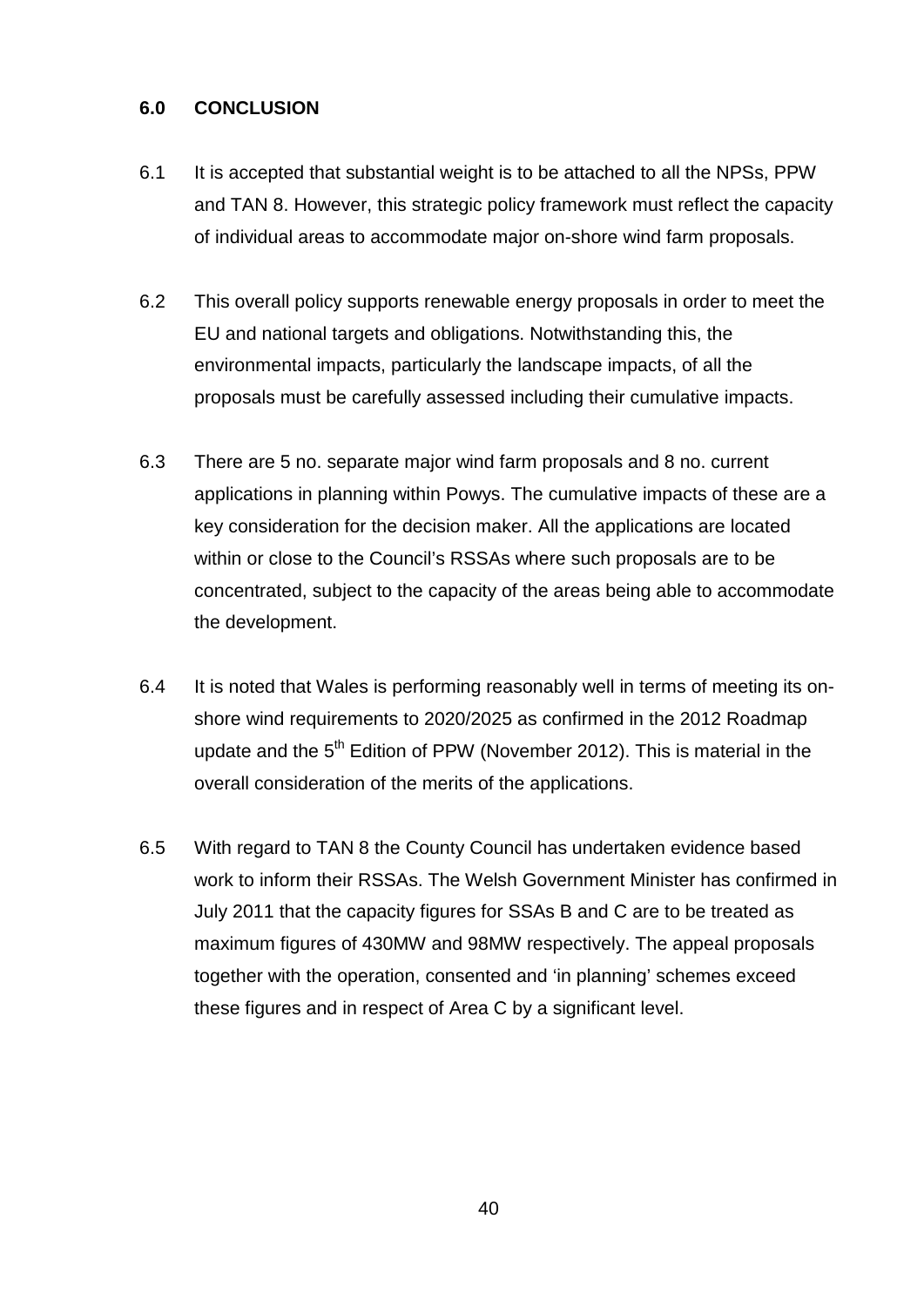# **APPENDIX 1**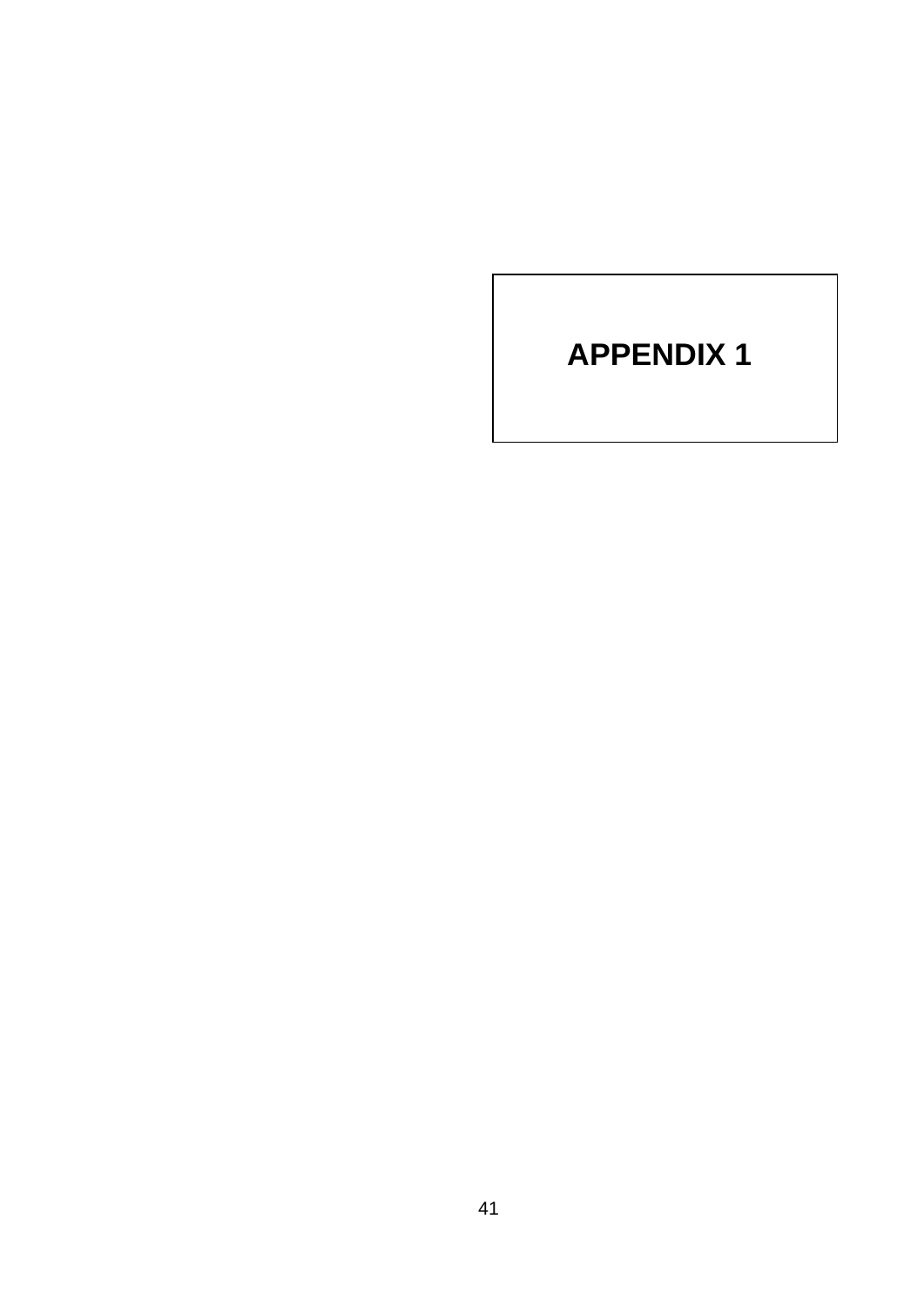**Second Draft Interim Development Control Guidance on Wind Farm Development in Powys** 

# **Interim Development Control Guidance ONSHORE WIND FARM DEVELOPMENTS**

**CONSULTATION PERIOD:**  $21^{st}$  May  $2008 - 4^{th}$  July 2008

# **1.0 INTRODUCTION**

1.1 This Interim Development Control Guidance (IDCG) is intended to offer guidance which will assist developers, members of the public, councillors and officers on the Council's planning policies relating to wind farms.

# **2.0 STATUS AND STAGES IN PREPARATION**

- 2.1 Although the content of the IDCG does not carry the same weight as Development Plan policy, it will be taken into account by the local planning authority when determining planning applications and when responding to the Secretary of State for Business Enterprise & Regulatory Reform on proposed developments in excess of 50MW. It will also be a consideration for Welsh Assembly Government Planning Inspectors in relation to appeals.
- 2.2 The first draft of this IDCG was formally authorised by Powys County Council's Board on 14th February 2006 for development control and consultation purposes. Following the consideration of representations received and of the additional refinement work undertaken on areas B, C and D, the IDCG has been revised. This second draft of the IDCG was formally authorised by Powys County Council's Board on 22nd April 2008 for use in development control with immediate effect. It was also resolved to undertake further public consultation.
- 2.3 This IDCG has been prepared in accordance with Technical Advice Note 8 - Planning and Renewable Energy (July 2005) and Ministerial Interim Planning Policy Statement (July 2005) and follows the guidance as far as possible on the preparation of supplementary planning guidance contained in Planning Guidance (Wales) Planning Policy (Mar 2002) and Unitary Development Plans Wales (February 2001).
- 2.4 Given that this guidance does not constitute development plan policy it is not considered to require the undertaking of Strategic Environmental Assessment (SEA).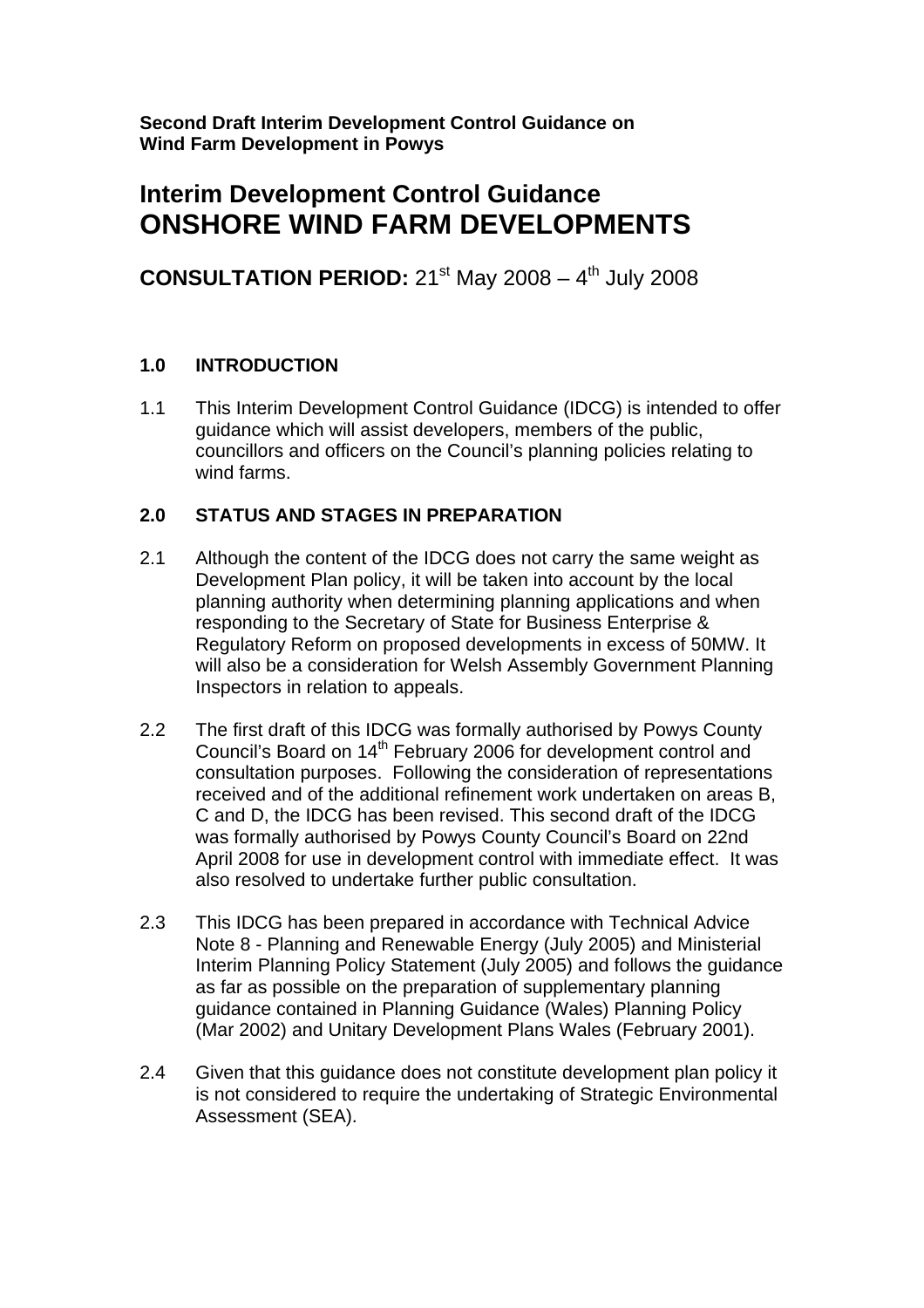#### **3.0 PURPOSE OF THE INTERIM DEVELOPMENT CONTROL GUIDANCE:**

- 3.1 The principal aim of the IDCG is to provide further guidance and advice on how the local planning authority will deal with the following applications for planning permission:
	- Large Wind Farms (more than 25MW);
	- Medium Size Wind Farms (between 5MW and 25MW);
	- Small Size Wind Farms (generally under 5MW)

#### . **4.0 NATIONAL PLANNING POLICY CONTEXT**

- 4.1 The three key national policy documents are as follows:
	- Planning Policy Wales (PPW) (Welsh Assembly Government, March 2002)
	- Ministerial Interim Planning Policy Statement (MIPPS) 'Planning for Renewable Energy' (Welsh Assembly Government, July 2005); and
	- Technical Advice Note (TAN) 8 'Planning for Renewable Energy' (Welsh Assembly Government, July 2005).
- 4.2 The Ministerial Statement replaces Sections 12.8 to 12.10 of Planning Policy Wales (PPW) (WAG, 2002).
- 4.3 There is considerable guidance in respect of wind energy contained in these documents not duplicated in this IDCG. Consequently interested parties should read all these relevant documents.
- 4.4 The TAN provides technical advice to supplement the policy set out in Planning Policy Wales and the Ministerial Interim Planning Policy Statement. Taken together the documents are relevant in the production of local development plans, in development control decisions and by the UK Government in the authorisation of electricity generation schemes under section 36 of the Electricity Act 1989.
- 4.5 The Welsh Assembly Government has concluded that, in order to meet its target for onshore wind energy production of 800MW of installed capacity by 2010, large scale onshore wind developments should be concentrated into particular areas defined as Strategic Search Areas (SSAs). Large scale has been defined as 25MW and over.
- 4.6 Outside the SSAs the TAN indicates that there may be potential for wind farm schemes of up to 25MW on urban / brownfield sites and for "smaller community based" wind farm schemes elsewhere. The TAN allows LPAs to define what they consider appropriate as small/community based wind farms having regard to the local context. The TAN indicates that most areas outside SSAs should remain free of large wind power schemes and that regard should be had to the potential cumulative effect of smaller proposals.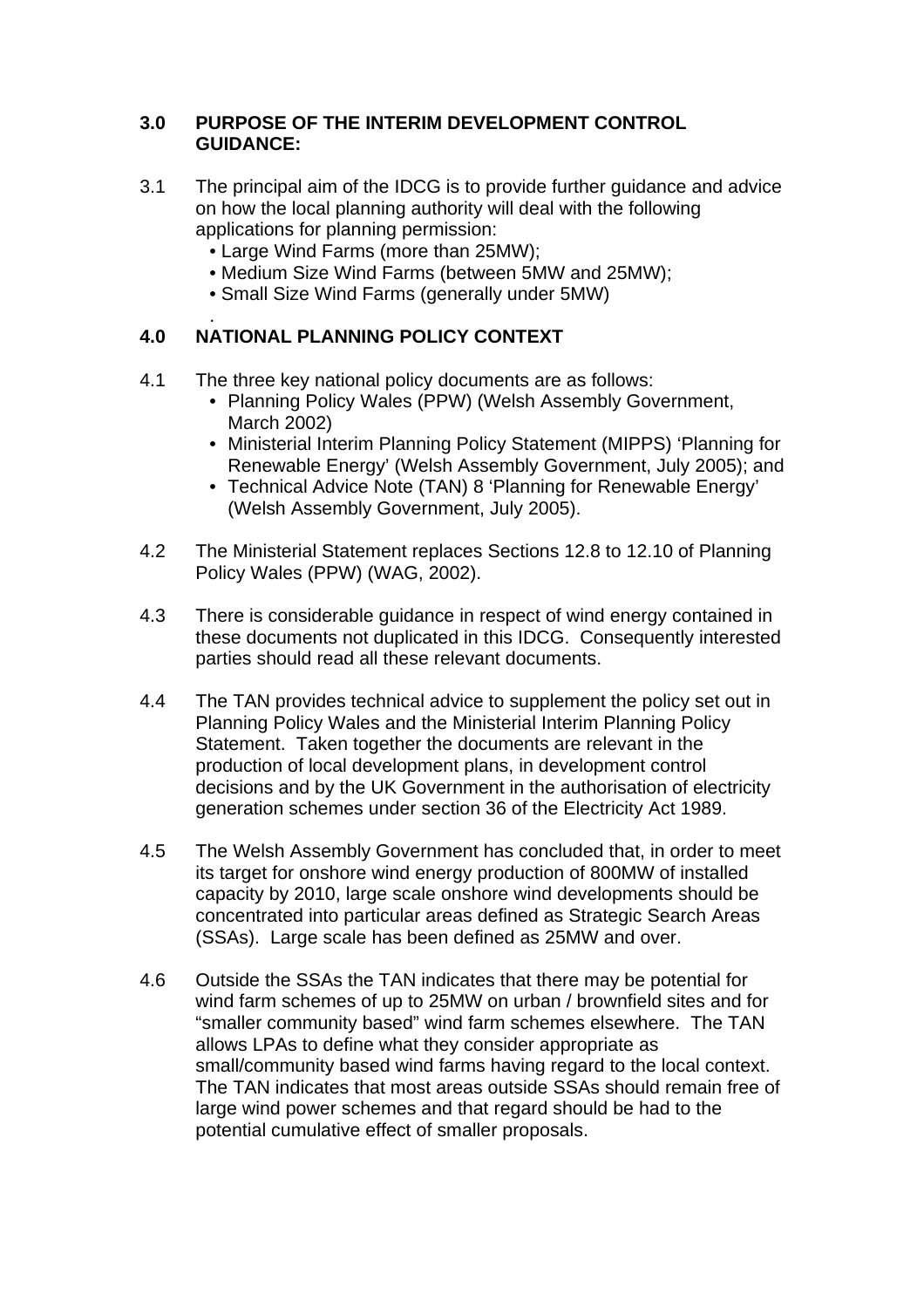4.7 This IDCG sets out the basis on which Powys County Council as local planning authority will translate the TAN guidance to its local context.

# **5.0 RELEVANT DEVELOPMENT PLAN POLICY**

- 5.1 The relevant development plans and policies are set out below. These should be read in conjunction with this IDCG. Importantly this IDCG is intended as a direct response to TAN 8 and is not intended to supersede the policies contained within the Powys UDP. The guidance is complementary to the current Development Plan and the Deposit Draft Unitary Development Plan.
- 5.2 For the purpose of this IDCG the *adopted development plan* is the Powys Structure Plan, together with the Brecknockshire Adopted Local Plan and the Radnorshire Adopted Local Plan. Importantly the Deposit Draft Powys Unitary Development Plan (as amended by proposed modifications) provides the most up-to-date planning policy for Powys. It is anticipated that the Powys Unitary Development Plan (UDP) will be adopted during the autumn of 2008.
- 5.3 The policies directly relating to wind energy in the Development Plan are listed below:
	- Powys Structure Plan EC20 Renewable Energy
	- Radnorshire Local Plan Policy REC17 Wind Energy
	- Brecknockshire Local Plan Policy B90 Wind Power
- 5.4 The UDP policies predated the strategic search area approach advocated in TAN 8 therefore necessitating this interim approach. Developers should however take account of Powys UDP Policies E3 – Wind Power, E4 – Removal of Redundant Wind Turbines and E5 – Offsite Works as those directly relate to renewable energy.
- 5.5 The County Council is yet to determine when it will commence the production of a Local Development Plan (LDP) although initial work is likely to commence in 2008. Whilst the Council does not envisage the adoption of a LDP prior to 2010 when the current TAN 8 is likely to be reviewed, it is considered that both the UDP and any emerging relevant policies within the LDP may be used as a material planning consideration in the meantime. The content of this Interim Development Control Guidance will be reviewed periodically to reflect the fact that the Powys Structure and Local Plans will be superseded by the UDP and thence by the LDP. Whilst the status of the IDCG may similarly change to that of Supplementary Planning Guidance, the Council will treat this document (as may be amended) as the detailed Council guidance for the purposes of development control decisions.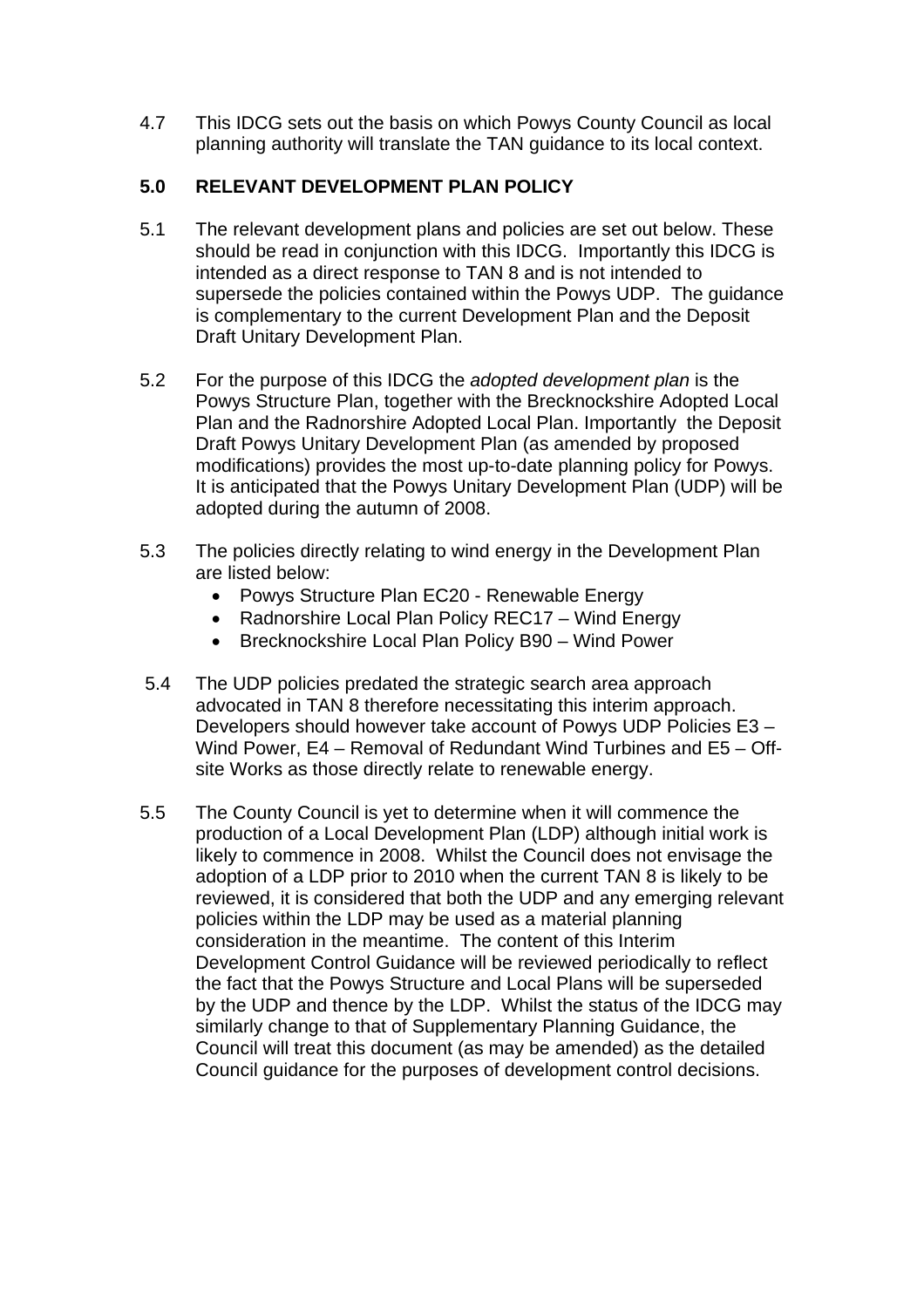#### **6. THE 'CARNO NORTH' (SSA B), 'NEWTOWN SOUTH' (SSA C) AND 'NANT- Y-MOCH' (SSA D) STRATEGIC SEARCH AREAS**

- 6.1 The Welsh Assembly Government through TAN 8 has identified the Carno North, Newtown South and Nant y Moch Strategic Search Areas (SSA) as three of seven SSAs in Wales. The Carno North and Newtown South SSAs fall wholly within the Powys County Council administrative area whilst a part of the Nant y Moch SSA falls within the Powys area with the remainder falling within Ceredigion. It is anticipated that the Carno North SSA will provide 290MW of installed energy capacity by 2010, the Newtown South SSA will provide 70MW of installed capacity and the Nant y Moch SSA will provide 140 MW of installed capacity – which will contribute to the all Wales target of 800MW of installed energy by 2010. Subject to local refinement there is a general presumption in favour of wind farm development within the SSAs. As far as Powys County Council is concerned, there will be a presumption against any development that may lead to prejudicing the ability of the SSA to meet the respective targets.
- 6.2 TAN 8 states that:

*"it is a matter for local planning authorities to undertake local refinement within each of the SSAs in order to guide and optimize development within each of the areas. If there is suitable evidence that land outside (but close to) the SSA is suitably unconstrained local planning authorities might wish to consider the possibility of development of wind farms in these areas as well".* 

- 6.3 Paragraph 2.10 and Annex D of the TAN provide further explanation and advice with regard to applying local policy.
- 6.4 Powys County Council commissioned consultants to undertake a local assessment / refinement exercise of the Carno North and Newtown South SSAs in 2005 (the Arup-White Study). Following consultation on the earlier draft of this IDCG a further refinement exercise has been undertaken of Carno North & Newtown South SSAs and in conjunction with Ceredigion County Council a refinement exercise has been carried out for the Nant y Moch SSA. The assessments carried out included a 5km band around each thereby facilitating assessment of potentially suitable areas adjacent to each SSA – in line with TAN 8 requirements. The assessments took into account the following factors, in line with the advice contained in TAN 8:
	- Landscape factors (this was a primary consideration in the study);
	- Proximity to and impact upon residential buildings;
	- Statutory and non-statutory designation within the SSA;
	- Biodiversity impact;
	- Potential highways constraints and access issues;
	- Wind speed:
	- Land ownership and constraints;
	- Topography;
	- Archaeology;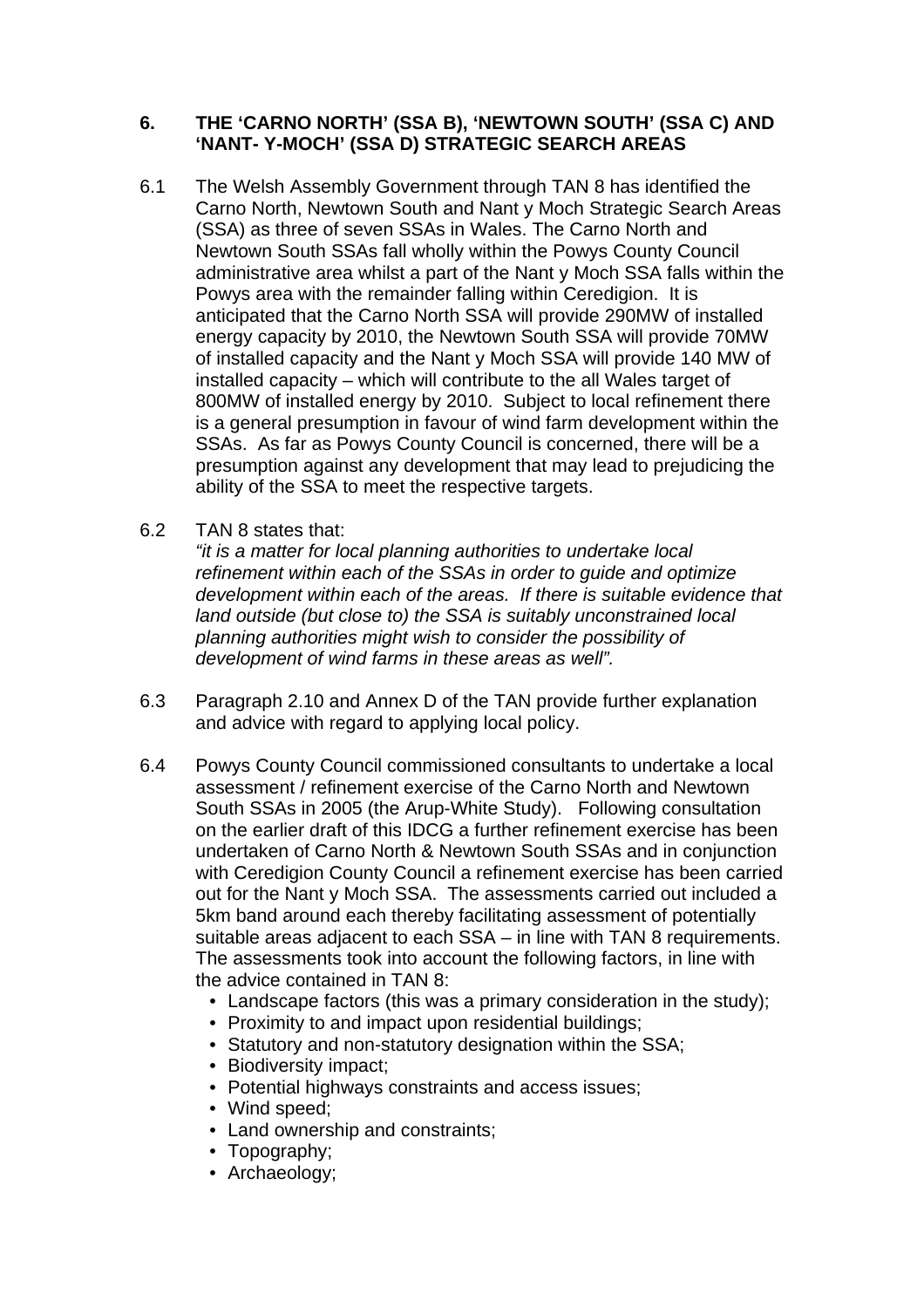- Hydrology;
- Connection to the electricity grid.
- 6.5 The consultants' reports are available separately. They can be viewed on Powys County Council's website. A hard copy or CDRom can also be purchased from the Council.
- 6.6 As a result of their further detailed assessment the consultants have updated the 2006 refinement exercise for SSAs B and C with inputs from other Welsh Annexe D Studies, additional landscape sensitivity and capacity data and consultee response to the Draft IDCG (2006). A representative energy yield based on an average of 6.5MW/sq. km. of unconstrained land has been applied as a gauge to identifying the capacity potential within each SSA. The consultants also recommended that the boundaries of the SSAs be amended to accord with that area as shown on Map 1 (Carno North), Map 2 (Newtown South) and Map 3 (Nant y Moch) below. Powys County Council has now indicated that these are the preferred areas for large wind farm proposals (>25MW). The revised SSA areas preferred by Powys County Council will be known as the **Refined Carno North Strategic Search Area B** the **Refined Newtown South SSA C** and the **Refined Nant y Moch (Powys) SSA D** to differentiate between the named areas in the TAN, given that the boundaries are not identical**.**
- 6.7 The Council is satisfied that the refinement exercise will deliver the national target, recognizing that large scale wind energy developments will have significant impacts and, as stated in paragraph 8.4 of TAN 8, will result in significant landscape change. The Council considers that its refined SSA boundaries represent the maximum potential for the development of large and medium-sized wind farms within Powys without creating a level of impact that is unacceptable when having regard to the full range of planning considerations. There will, therefore, be a presumption against approval of proposals outside the refined boundaries.
- 6.8 It should be noted that the refined SSA boundaries identified in this document have been identified at a strategic level and does not provide detailed site specific guidance. It will be necessary therefore to prepare detailed assessments for each proposal.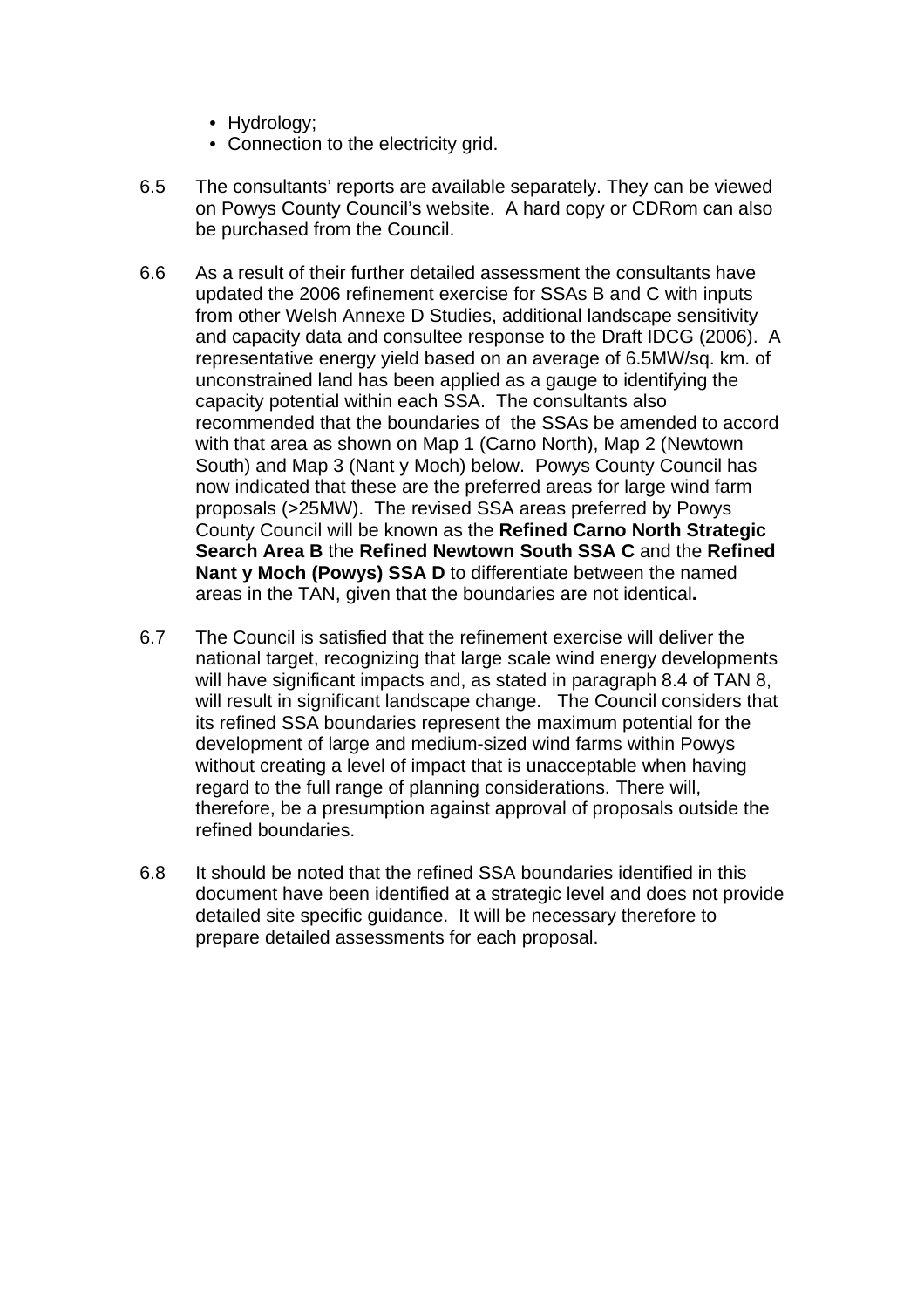# **7.0 LARGESCALE WIND FARMS (25MW+)**

- 7.1 **Notwithstanding the environmental performance of any other site located outside the Refined Carno North SSA B, the Refined Newtown South SSA C and the Refined Nant y Moch (Powys) SSA these will be the only areas within Powys where applications for wind farms of over 25MW will be permitted.**
- 7.3 **Applications for large wind farms that fall outside the Refined Carno North SSA B, Refined Carno North SSA B and the Refined Nant y Moch (Powys) SSA boundaries are likely to be refused. Applications for wind farms that fall partly outside the Wind Farm Zones will also normally be refused, unless a full and reasonable justification can be presented.**
- 7.4 The guidance applying within the Refined SSAs only deal with the principle of developing wind farms and the Council's response to the Welsh Assembly Government's strategic search area approach to the siting of wind energy developments. Planning applications will still need to go through the normal planning application process and ensure that they will not have an unacceptable impact upon various land use planning factors, which will include a consideration of the criteria set out in paragraph 6.4.
- 7.5 Applications must also be accompanied by an Environmental Statement (ES). The expected content of an ES in respect of a wind farm development is set out in Appendix 1.
- 7.6 Proposals for onshore wind development up to 50MW require planning permission, whereas proposals over 50MW require consideration under Section 36 of the Electricity Act. However Local Planning Authorities are consulted on applications made under the Electricity Act. **The response of Powys County Council in respect of consultation under the Electricity Act will depend on whether the proposal accords with the content of this Interim Development Control Guidance.**
- 7.7 In order to assist the Development Control process and the monitoring of planning applications, developers should submit the information identified in Appendix 2.

# **8.0 MEDIUM SIZE WINDFARMS (5MW – 25MW)**

8.1 **Medium sized windfarms (5MW – 25MW) will only be acceptable in the following locations:** 

**1. The Refined Carno North SSA B, the Refined Newtown South SSA C and the Refined Nant y Moch (Powys) SSA provided they are:** 

**(i) Part of a larger (>25MW) phased scheme; or**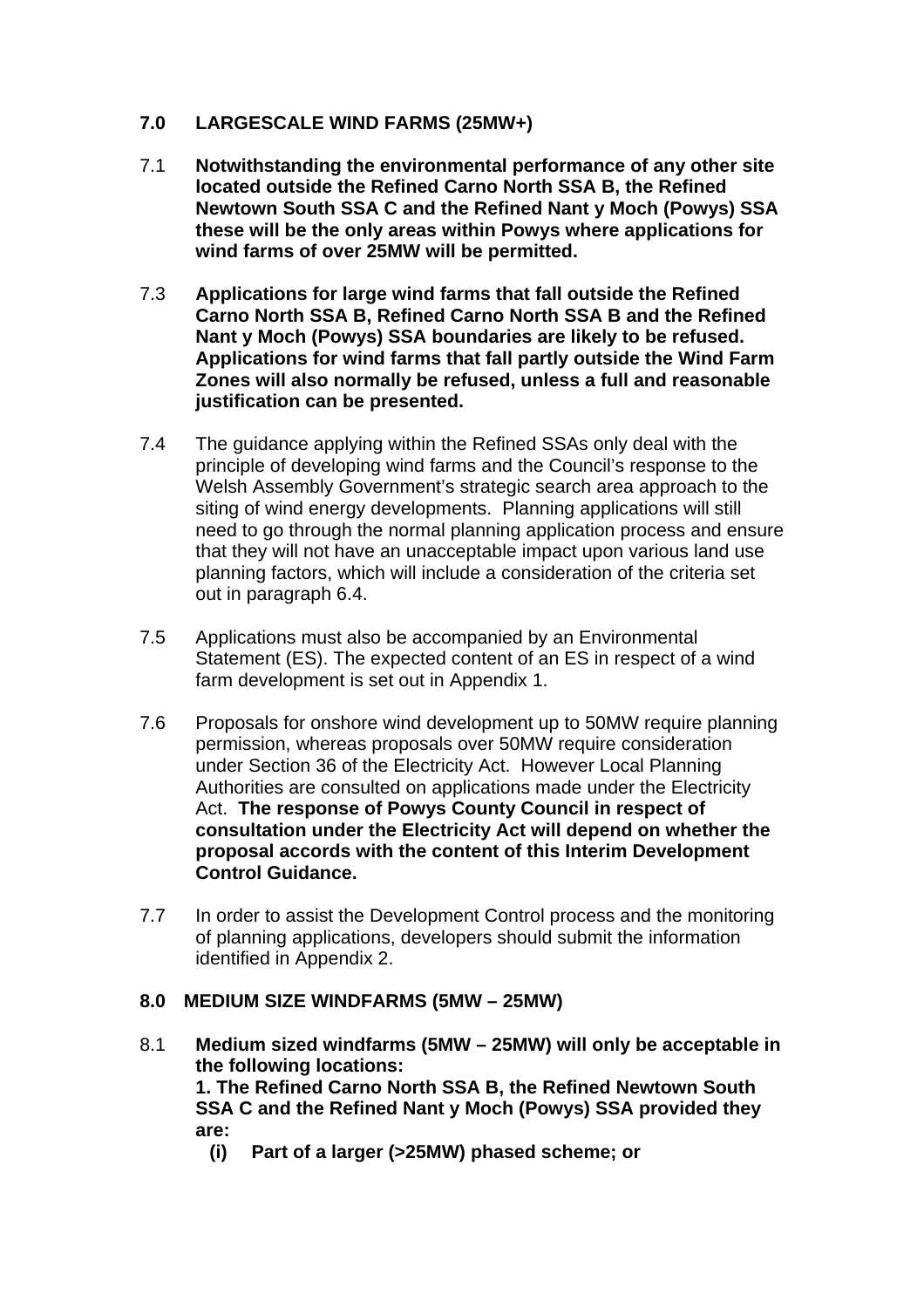**(ii) Do not compromise the ability of the SSA to meet the anticipated target of 290/70/140 MW by 2010.**

**2. Outside the Refined SSA, medium sized wind farms will only be permitted on urban / industrial brownfield sites, provided that the criteria listed in paragraph 6.4 are taken fully into account.** *Although it is considered unlikely that many medium sized wind farms will be environmentally acceptable in such locations in a Powys context.*

#### **9.0 SMALL WINDFARMS**

- 9.1 TAN 8 defines small wind farms as having an installed capacity of less than 5MW.
- 9.2 **Small sized wind farms (<5MW) will only be acceptable in the following locations:**

**1. Within the Refined Carno North SSA B, the Refined Newtown South SSA C and the Refined Nant y Moch (Powys) SSA provided they are:** 

- **(i) Part of a larger (>25MW) phased scheme; or**
- **(ii) Do not compromise the ability of the SSA to meet the anticipated target of 290/70/140 MW by 2010.**

**2. Outside the Refined Carno North SSA B, the Refined Newtown South SSA C and the Refined Nant y Moch (Powys) SSA, provided they fall into the definition as set out in Paragraph 9.6 below and are acceptable following the consideration of other planning requirements.** 

- 9.3 The TAN allows local planning authorities to "define in more detail what is meant by 'smaller' and 'community based'." There is an important distinction to be made between developments that are primarily intended to service a local demand or need (e.g. for an individual household, farm, business, institution or community co-operative) and those that are primarily intended to supply electricity to the national distribution network – and meet the WAG's renewable energy targets. Although there is no mechanism in planning law to distinguish between types of development on the basis of whom it is for, or to whom it belongs, in practice, the different scales of these proposals allow a distinction to be made in terms of planning policy. Generally, it is expected that proposals for local users will be for small-scale schemes (in terms of numbers, size of turbines and output), which are likely to be much more acceptable visually, even in areas which may be sensitive to large wind farms. This is in line with the TAN approach which gives specific support to community based renewable energy schemes.
- 9.4 Locally owned wind turbines, whether as individual installations or as clusters, offer communities, co-operatives, small businesses and families the opportunity to harness the wind, and thereby generate electricity, protect the environment and stimulate the local economy.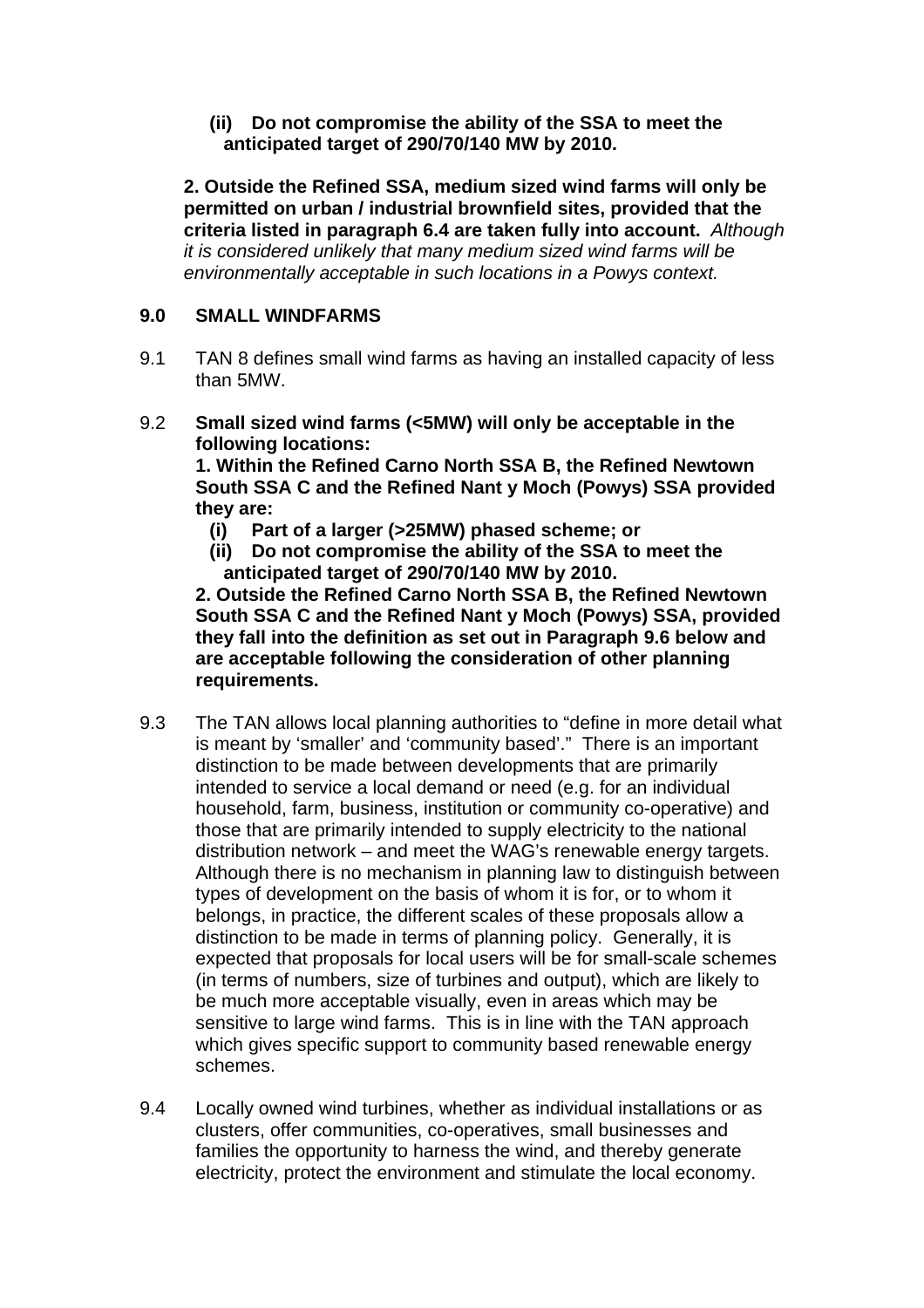Community based wind clusters can therefore provide a good rural development tool as they can provide an extra source of income which is particularly significant in rural areas and provide some employment opportunities.

9.5 In view of the contribution that will be made within the Strategic Search Areas in Powys and the likely visual effects arising from existing wind farm developments both within and outside the SSAs and those proposed under this strategic approach, the type and number of small wind farms that will be permitted outside the SSA will be strictly controlled by the local planning authority. In particular, careful consideration will be given to the cumulative impact of small schemes. Small windfarms should only have a local impact and not lead to cumulative impacts with other existing or proposed schemes such that there will be significant landscape change outside the SSAs.

#### 9.6 **Definition of Small Windfarms:**

Small windfarms are subdivided into two categories. Both types may be acceptable outside the SSAs subject to the normal planning considerations. The categories are as follows:

- a. Community Wind farms;
- b. Domestic Scale Wind Turbine Developments

#### 9.7 **Community Wind Farms:**

A community wind farm must fall within the following criteria:

- The scheme should generally not be larger than 3 turbines;
- Each turbine will normally be less than 70m in height (from base to blade tip);
- The scheme must be owned by a registered local community group or have a contractual arrangement to provide for significant community benefit defined on the basis of a clear and open process of community involvement which demonstrates a significant degree of support for the proposal. Where a proposal is justified on the basis of being community-based, any grant of planning permission may seek to secure those benefits through legal agreement and planning conditions.
- Other planning considerations will be assessed as normal in determining these planning applications.

#### 9.8 **Domestic Scale Wind Turbine Developments:**

 A domestic wind turbine development must fall within the following criteria:

- The scheme should normally compromise a single turbine;
- The purpose of the turbine must be to generate the electricity for particular buildings e.g. a residential dwelling or a school or industrial building;
- The turbine distance from any residential dwelling will be determined on an individual basis;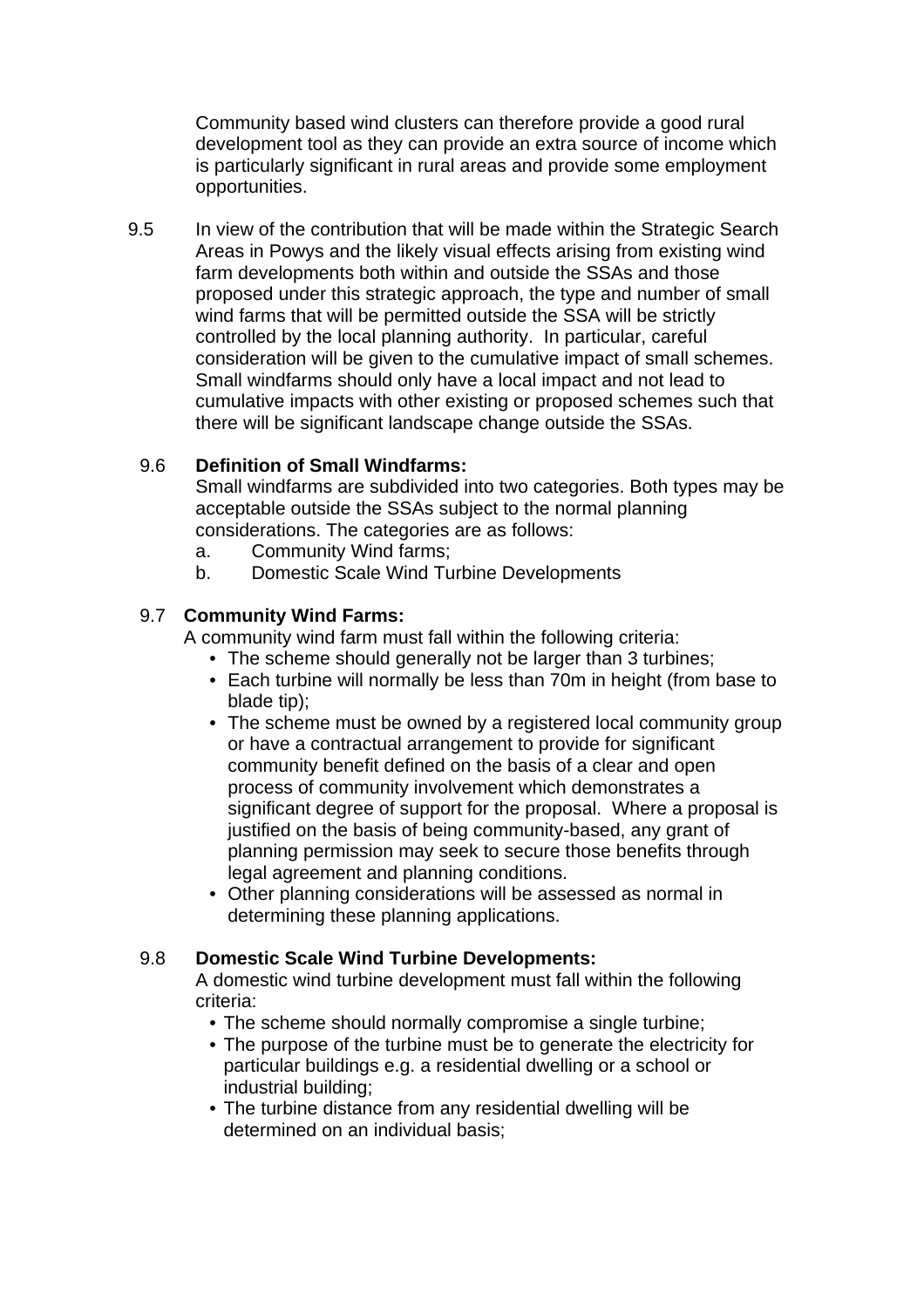9.9 The normal planning considerations set out in paragraph 6.4 will also need to be given careful consideration when determining planning applications for small windfarms.

# **10.0 OTHER PLANNING CONSIDERATIONS**

#### 10.1 **Community Involvement:**

 Developers are expected to take an active role in engaging local communities on renewable energy proposals, which should include pre-application consultation and discussion. The views and opinions of local residents affected are important and applicants should ensure that the impacts of the closest turbines to any residential properties are carefully considered. Applicants will be expected to summarise the outcomes of consultations with local community interests and to demonstrate the opinions considered in arriving at their preferred choice and to submit the outcomes of such discussions along with any appropriate background information in support of their proposals. The Planning Authority will treat local community views as a material planning consideration. Sensitive siting of turbines (to minimise visual intrusion, noise etc) will be carefully examined by the local planning authority.

#### 10.2 **Planning Obligations - Off-site and other infrastructure requirements:**

 Where wind farm development would have implications for the public provision of infrastructure, the Council will require the developer to enter into a planning obligation to make an in-kind or financial contribution toward its provision. Such provision may include the following:

- 1) Highway infrastructure improvements outside the application site;
- 2) Wildlife habitat creation and management in mitigation for adverse impacts of the construction;
- 3) Wildlife monitoring schemes;
- 4) Public access improvements;
- 5) Payments to overcome adverse implications for communication networks such as TV or radar;
- 6) Protection, investigation and interpretation of heritage features.

# 10.3 **Grid Connections:**

Guidance on the Electricity Works (Environmental Impact Assessment) (England and Wales) 2000 states that, whilst applications for power stations (including wind farms) and overhead lines should continue to be kept as separate procedures, it would expect that where projects are related, a concurrent decision would be taken on them. Account will be taken of the fact that some aspect of the combined development may not be complete. For example, the detailed route of the power line may not have been settled or the timing of the application for the line may not coincide with that of the power station. To assist in this the Secretary of State is likely to require an Environmental Impact Assessment (EIA) on the overhead line if the power station itself is the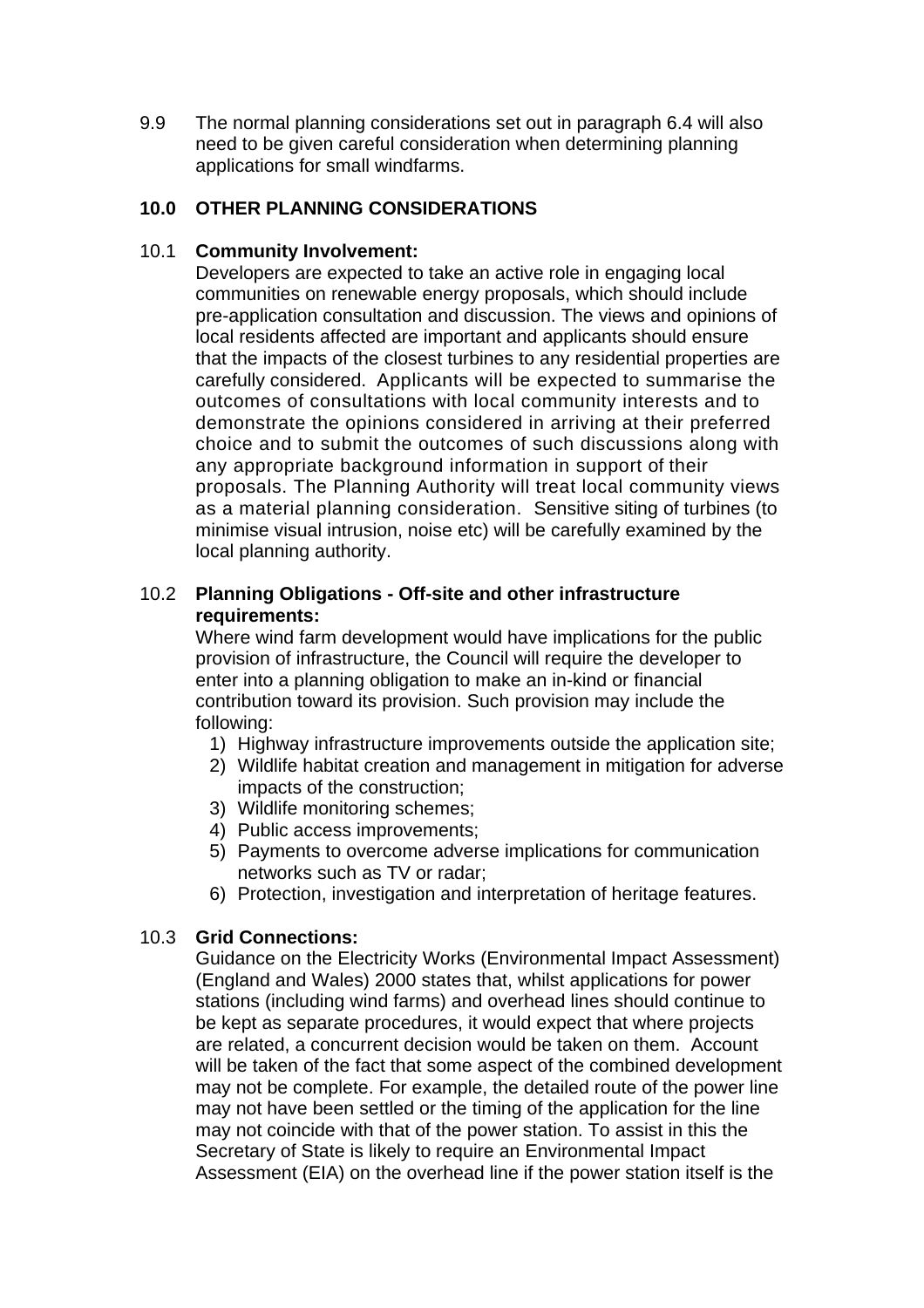subject of an EIA, to ensure the full environmental effect of the development is understood.

Whilst acknowledging that discussions between the industry and Manweb/National Grid are ongoing, applicants will be requested to provide as much information regarding routing of the lines linking their proposals to the grid as possible.

It is noted that, given the current timetable, it is unlikely that the 2010 WAG targets for generation to the grid will be met . However the Local Planning Authority will seek to reach decisions and make recommendations on the basis of available information as speedily as possible.

#### **11.0 MORE DETAILED GUIDANCE**

- 11.1 It is likely that the SSAs within Powys will become prime examples of wind farm landscapes with intervisibility from the Dyfnant Forest in the north to Llandinam/Llanbadarn Fynydd in the south. This is an accepted consequence of TAN 8 but proximity is leading to a situation where cumulative impacts may become a familiar feature including visual intrusion on dwellings and villages, acoustic amplification and a more widespread potential hydrological, ornithological, ecological and socio-economic consequences. In addition, impact on the highway network and its users is of considerable concern particularly if, as is possible, all consented schemes commence construction at around the same time.
- 11.2 Appendix C of TAN 8 sets out a range of guidance on issues including the spacing of turbines, other infrastructure, connection to the electricity grid, noise, safety, archaeology, proximity to highways and railways, electromagnetic production and interference, shadow flicker and reflected light, icing and protecting aviation interests. Proposals for wind farms will generally require the preparation of Environmental Statements under Environmental Impact Assessment Regulations and these issues will be addressed. Further advice is given in the Appendix to this document.
- 11.3 Visual and landscape effects will be given special consideration. Impacts on the skyline, views and panoramas will be important considerations. These features would be identified not only in relation to the wider landscape but also in terms of significant receptors (e.g. local residents or communities). The effects of the impacts should be assessed both in relation to the landscape and the impact on visual amenity, including views.
- 11.4 Consideration of the impacts of a proposal will focus on an assessment of their significance. There are likely to be two primary criteria:
	- o Scale and magnitude of the effect;
	- o The environmental sensitivity of the location and/or receiver.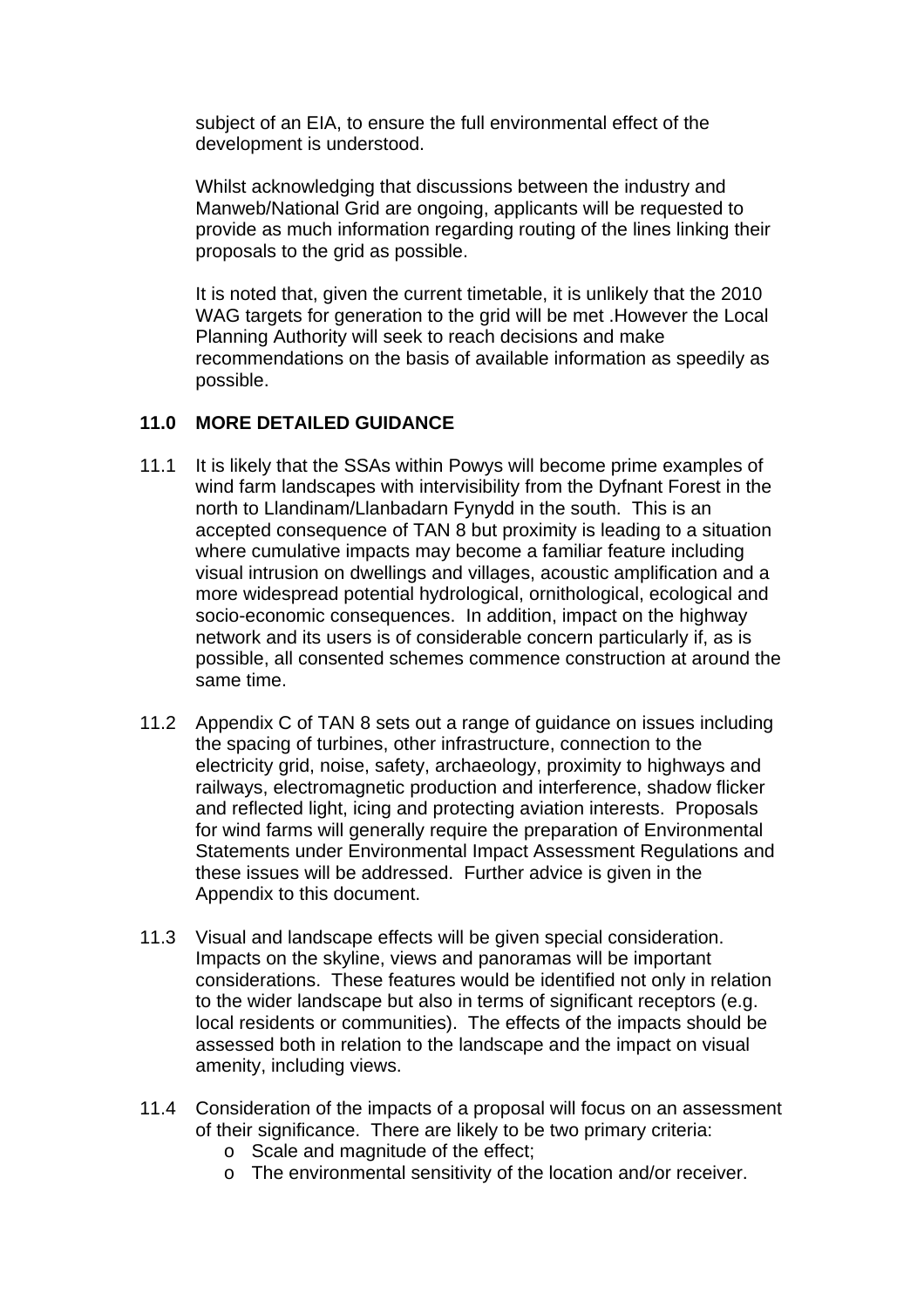11.5 PPW advises the use of LANDMAP as the basis of a consistent all-Wales approach to landscape assessment. There should be recognition of the need to distinguish between the value and significance of the landscape and its sensitivity to change. Proposals should in all cases seek to minimise impacts on local communities and avoid creating the impression of communities being hemmed in by large-scale wind farms. The Council will expect turbines to be moved back from plateau edges and skylines.

#### 11.2 **In order to deal with these consequences the local planning authority is proposing the adoption of the following protocol:**

- 11.2.1 The local planning authority will actively encourage developers to communicate with each other at the pre-application stage if it is clear that there are proximity issues and request that they take account of each other's proposals and collaborate to provide joint appraisals
- 11.2.2 Where an application has been registered and it is known that another/other applications are due which could result in cumulative impacts, communication will be actively encouraged between the current and prospective applicants to share information and amend projects if necessary.
- 11.2.3 In promoting the above the local planning authority will invite developers to participate in the Council's Development Team Protocol to include consultees/local communities as applicable.
- 11.2.4 The local planning authority will liaise with Transport Wales and the local Highway Authority to deliver a strategic approach to road improvements both local to the application site and on the Powys highway network and will seek agreement on the management of construction traffic.
- 11.2.5 In the event that it is not possible to achieve cooperation with a developer or developers the local planning authority will give consultee responses and take registered applications forward for decision on the best available information. However if there is insufficient information to demonstrate that a particular project will not prejudice the ability of the SSA to deliver its strategic targets, the applicants will be asked to agree an extension in the time period for determination. If this is not agreed to the matter will proceed to appeal.

#### **12.0 DECOMMISSIONING AND SITE REINSTATEMENT**

12.1 In order to ensure the satisfactory removal of any tracks, roads, turbine towers and blades and any ancillary equipment associated including overhead power lines and pylons associated with a wind farm a **Decommissioning and Reinstatement Plan** will be required at the time the proposal is submitted and it should be updated on a five yearly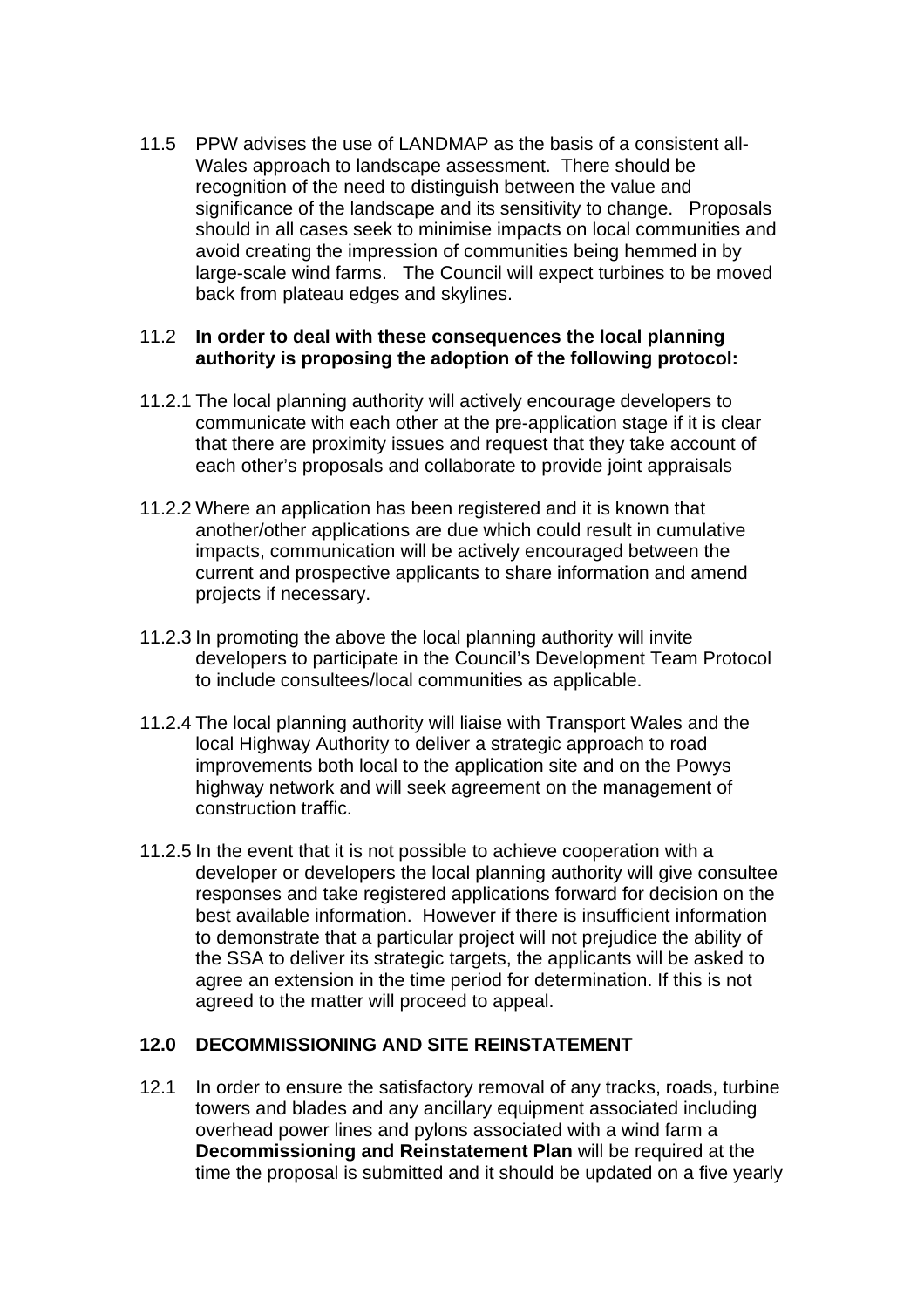cycle and finalised at least one year before the cessation of generation from the site. The Council will seek a Section 106 Obligation to ensure that the land is reinstated to its former condition in accordance with the Plan and will include the setting aside of funds or the provision of a bond or similar mechanism over the life of the project in order to ensure there will be enough money available at the end of the project's life to pay for equipment decommissioning and site restoration.

## **13.0 MONITORING**

13.1 Powys County Council will monitor planning applications within the Strategic Search Areas. The Authority intends taking a pro-active approach, monitoring and enforcing conditions and obligations as well as the delivery of the targets. In addition the Authority will monitor the negotiation of community benefits, their delivery and how they relate to aspirations and needs that have been identified by

# **14.0 MITIGATION MEASURES AND COMMUNITY BENEFIT**

- 14.1 Welsh Office Circular 13/97 Planning Obligations is the current key source of government guidance on the use of planning obligations in Wales. It advises that development plans set out the circumstances where planning obligations are likely to be sought.
- 14.2 The circular states that planning obligations should be sought only when they meet the following policy tests. They must be:
	- (i) necessary;
	- (ii) relevant to planning;
	- (iii) directly related to the proposed development;
	- (iv) fairly and reasonably related in scale and kind to the proposed development; and
	- (v) reasonable in all other respects.
- 14.3 According to the Circular, the aim of planning obligations is to foster sustainable development in a way that adds to, rather than detracts from, the quality of the environment. Planning obligations are intended to enhance the quality of development and enable proposals to go ahead which might otherwise be refused. They may also relate to matters other than those covered by planning permission provided that there is a direct relationship between the planning obligation and the planning permission.
- 14.4 The Council has prepared a Planning Obligations Strategy IDCG. The purpose of this Strategy is to supplement and clarify UDP Policy GP2 – Planning Obligations. It will assist pre-application discussions between applicants and the Authority and it sets out a clear process for the negotiation and management of planning obligations.
- 14.5 In preparing planning applications, applicants must take into account the impacts and consequences of their development proposal. The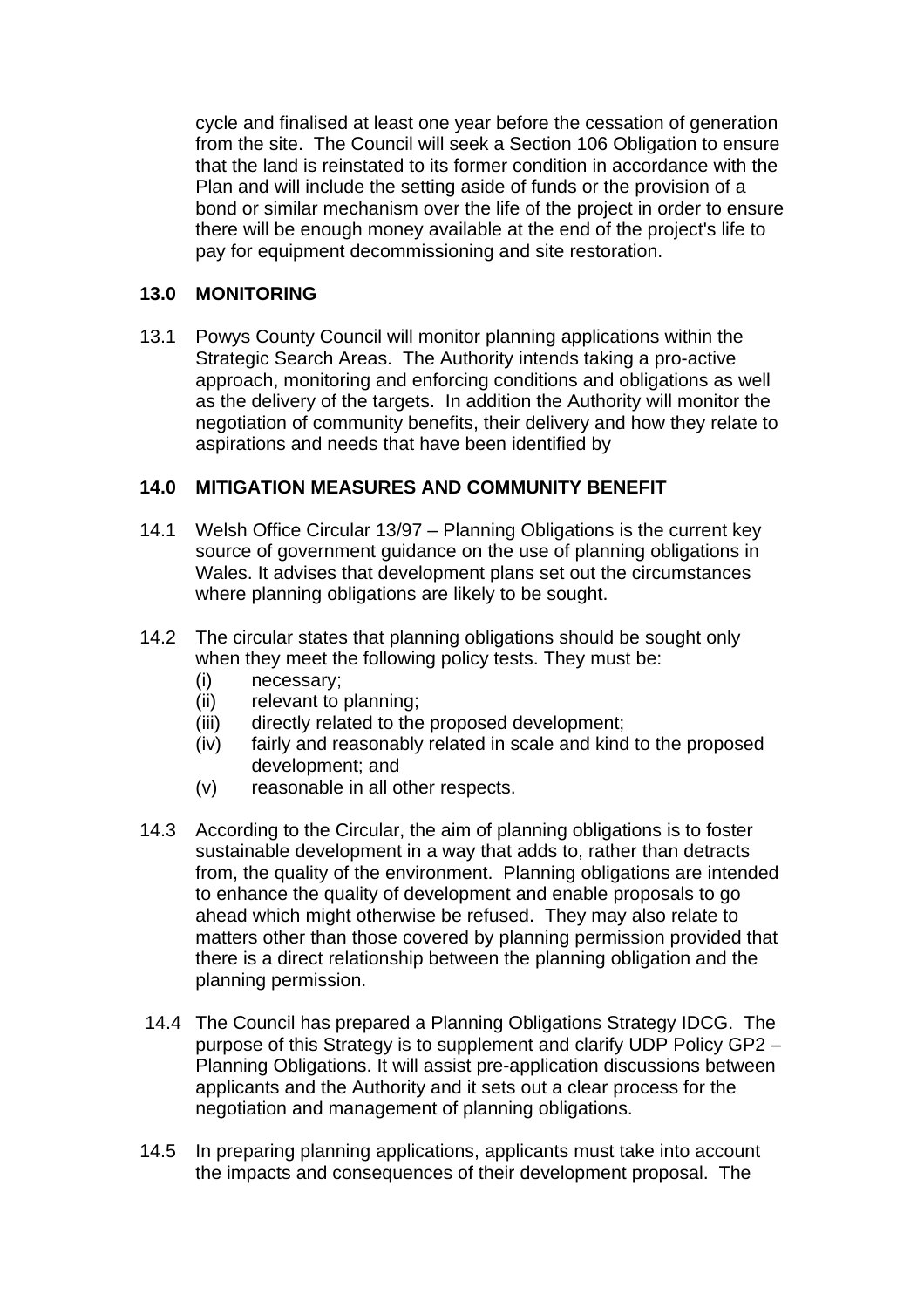Council will seek to negotiate section 106 Obligations to secure mitigation measures to minimize problematical negative impacts arising from wind farm development. These will generally be necessary prior to commencement of development. The TAN differentiates between planning gain and community benefit.

- 14.6 While not part of the planning process, there is an increasing expectation that communities should be compensated for the development's impact. In partnership with affected Communities, the County Council has proposed the establishment of the Powys Sustainable Communities Investment Fund.
- 14.7 The County Council's Regeneration Section will co-ordinate and monitor the negotiation of community benefits, their delivery and how they relate to aspirations and needs that have been identified by communities through the Community Strategy process.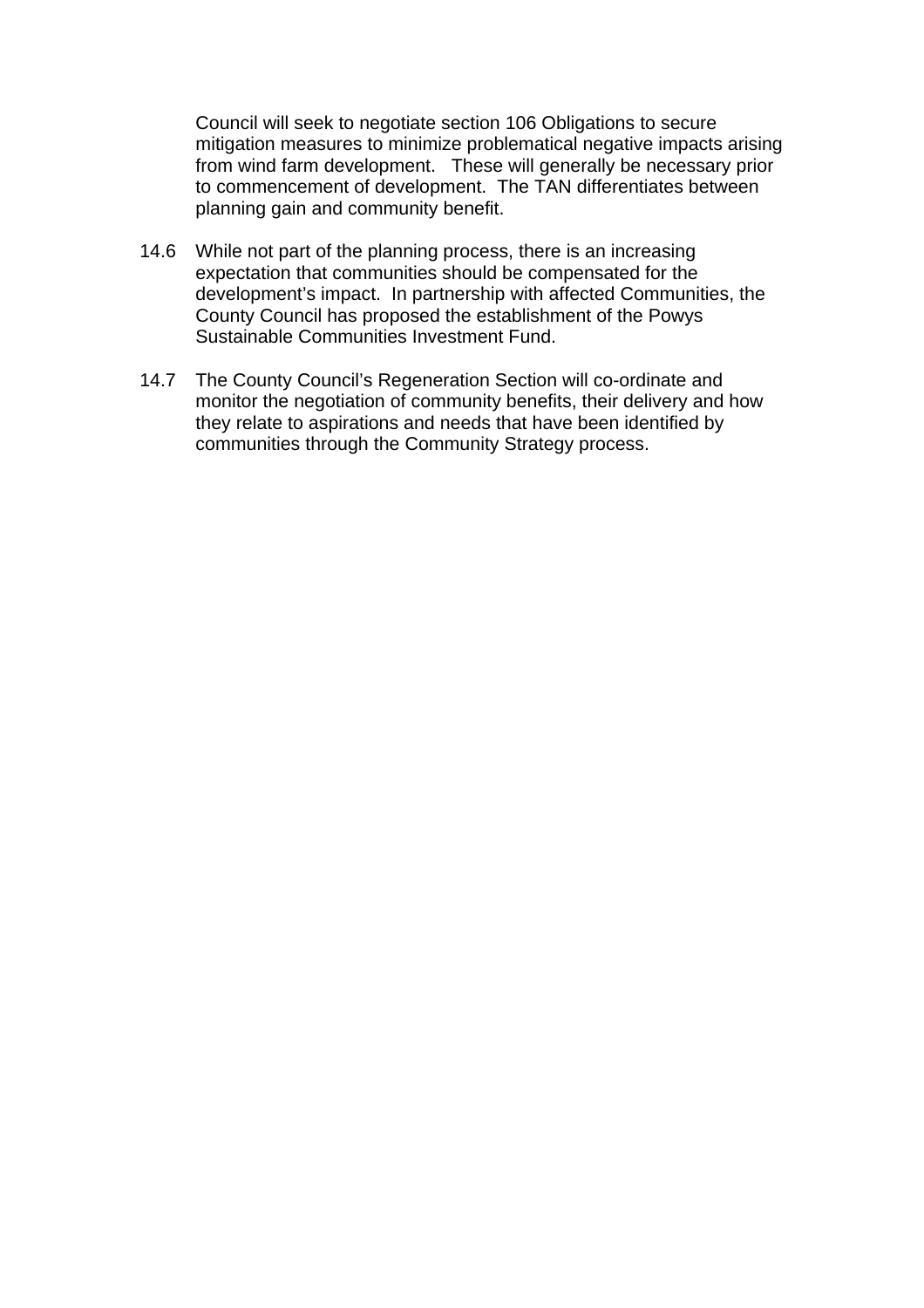#### **APPENDIX 1 - Issues to be considered in preparing wind farm proposals.**

#### **A. Location and siting**

- 1. Environmental sensitivity including impact on birds and mammals
- 2. Cumulative impact:
	- a. Visual
	- b. On hydrology, ecology, traffic, recreation and amenity of residents
- 3. Scale and character of the landscape. Community wind farms are suited to small intimate landscapes whilst large developments are more suited to open larger scale landscapes.
- 4. How turbines relate to the visual horizon.
- 5. Existing features in the landscape
- 6. Disruption during the construction period
- 7. Water courses and supplies
- 8. Impact on overall character and amenity of the surrounding area

#### **B. General design principles**

- 1. Layout of turbines
- 2. Rotor speed slower rotations are preferred.
- 3. Sensitive viewpoints should be avoided
- 4. Turbine design height should be in scale with the locality, and turbines should have no more than three blades. Towers should be solid, not **lattice**
- 5. Noise having regard to distance from properties, prevailing wind direction.
- 6. Shadow throw / flicker
- 7. Colour semi-matt white or off-white should be used
- 8. Neither turbine towers nor nascelles should carry any prominent logos, wording or other advertising devices.
- 9. Safety potential impact of catastrophic equipment failure of ice throw
- 10. Cumulative impact colours and design of neighbouring existing /proposed wind farms

#### **C. Design principles for ancillary development**

Consideration should be given to the following issues when considering the location and siting of ancillary development:

- 1. Buildings, transformer equipment & power lines avoiding clutter, burying cables in the vicinity of the wind farm, and minimising impact on sensitive locations.
- 2. Drainage works especially the effect on ecology
- 3. Access tracks impact on landscape and ecology, constructed of appropriate material
- 4. Disposal of overburden
- 5. Landscaping works appropriateness<br>6. Forestry forest design plan
- Forestry forest design plan
- 7. Method statement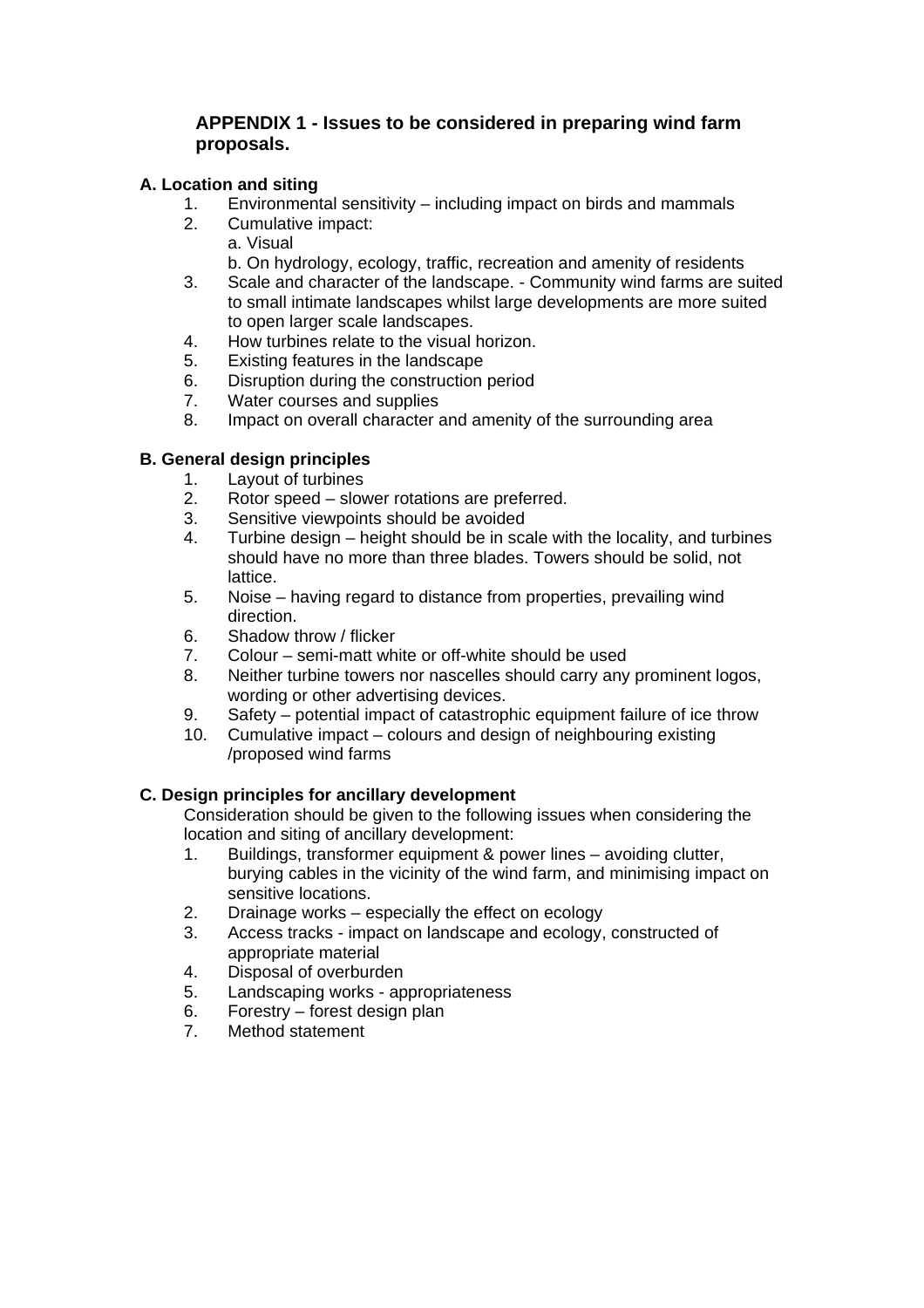#### **APPENDIX 2 - Information required in the submission of wind farm planning applications**

#### **1. Technical information**

- Full technical details of the turbines (including the proposed foundations)
- Ancillary equipment/structures (if proposed).
- Decommissioning proposals

#### **2. Site infrastructure**

- Details of permanent and temporary access requirements, including earthworks, for construction, maintenance and eventual commissioning.
- Details of proposed landscaping

#### **3. Ecological assessment**

- Classification and evaluation of the natural habitat and species
- Agricultural context
- Hydrological impact
- Determination of the zone of influence of the proposal
- Carbon emissions from disturbance of any peat
- Evaluations of impacts and the scope of mitigation of those impacts

#### **4. Landscape assessment**

• This should include the classification and evaluation of the landscape setting, including quality, value, and scale of the landscape.

#### **5. Visual assessment**

- Viewpoint analysis covering both long and short range visibility and including a photomontage or videomontage.
- Determination of the zone of theoretical visibility of the proposed development
- Evaluation of the visual impact and the scope for mitigation of those impacts
- Visual impacts of roads and ancillary structures
- Details of the location, visual impact and the restoration of borrow pits
- Evaluations of impacts should include consideration of alternative siting of individual turbines, colouring, borrow pits and ancillary equipment

#### **6. Noise assessment**

• To take into account the character and sensitivities of the area (including the prevailing winds and land form), and the individual and cumulative effects of the noise sources – both mechanical and aerodynamic.

#### **7. Shadow flicker assessment**

• An assessment of potential shadow flicker and shadow throw throughout the year for all affected dwellings

#### **8. Built and cultural heritage assessment**

• A full assessment of any known or potential impacts on archaeological sites, listed buildings, conservation areas, historic gardens or designated landscapes.

#### **9. Tourism and countryside access assessment**

• An assessment of any visual and amenity impacts on tourist and recreation facilities or tourism and countryside access, eg footpaths.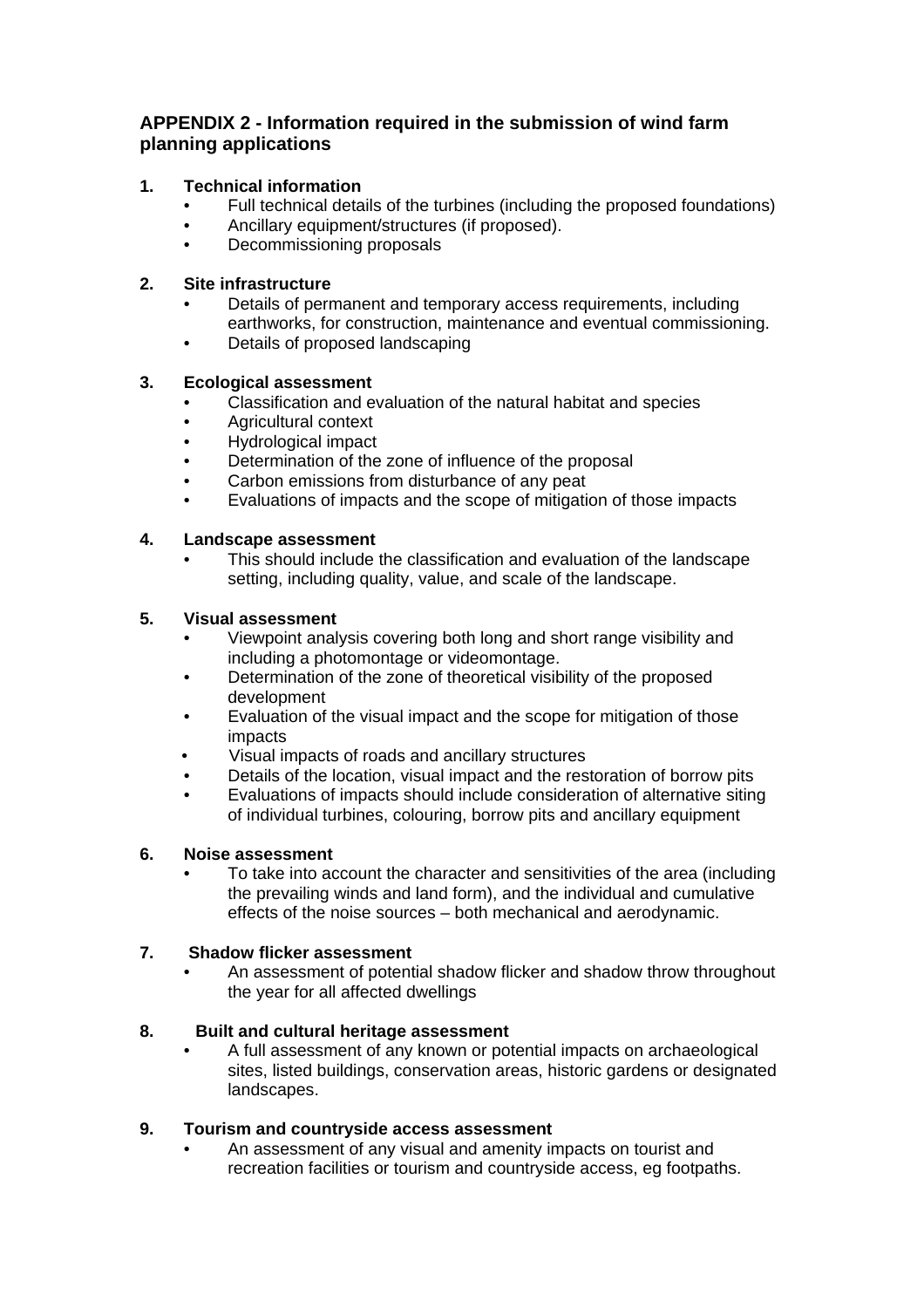#### **10. Public safety**

- A risk assessment of the proposed development taking into account the proximity of surrounding development and risk of injury to humans through equipment failure or ice throw.
- An assessment of any road safety including both capacity implications and possible effects of visual distraction

#### **11. Electro-magnetic interference (aviation and communication)**

• Consultations must take place with the British Aviation Authority, Civil Aviation Authority, Ministry of defence, and the Office of Communication. Details of possible adverse effects and appropriate measures to alleviate effects should be submitted.

#### **12. Cumulative impact assessment**

• An assessment on the cumulative effects of the proposal may be required

#### **13. Grid network**

• As much detail as possible of the proposed grid connection or of supply to local user

#### **14. Community consultation**

• Results of consultation with details of the extent and methods used

#### **15. Other issues**

- Local employment/business considerations
- Associated community benefits
- The need for a forestry design and management plan
- Decommissioning statement
- **16. Policy assessment identifying how the proposal complies with national and local policy including those within this IDCG.**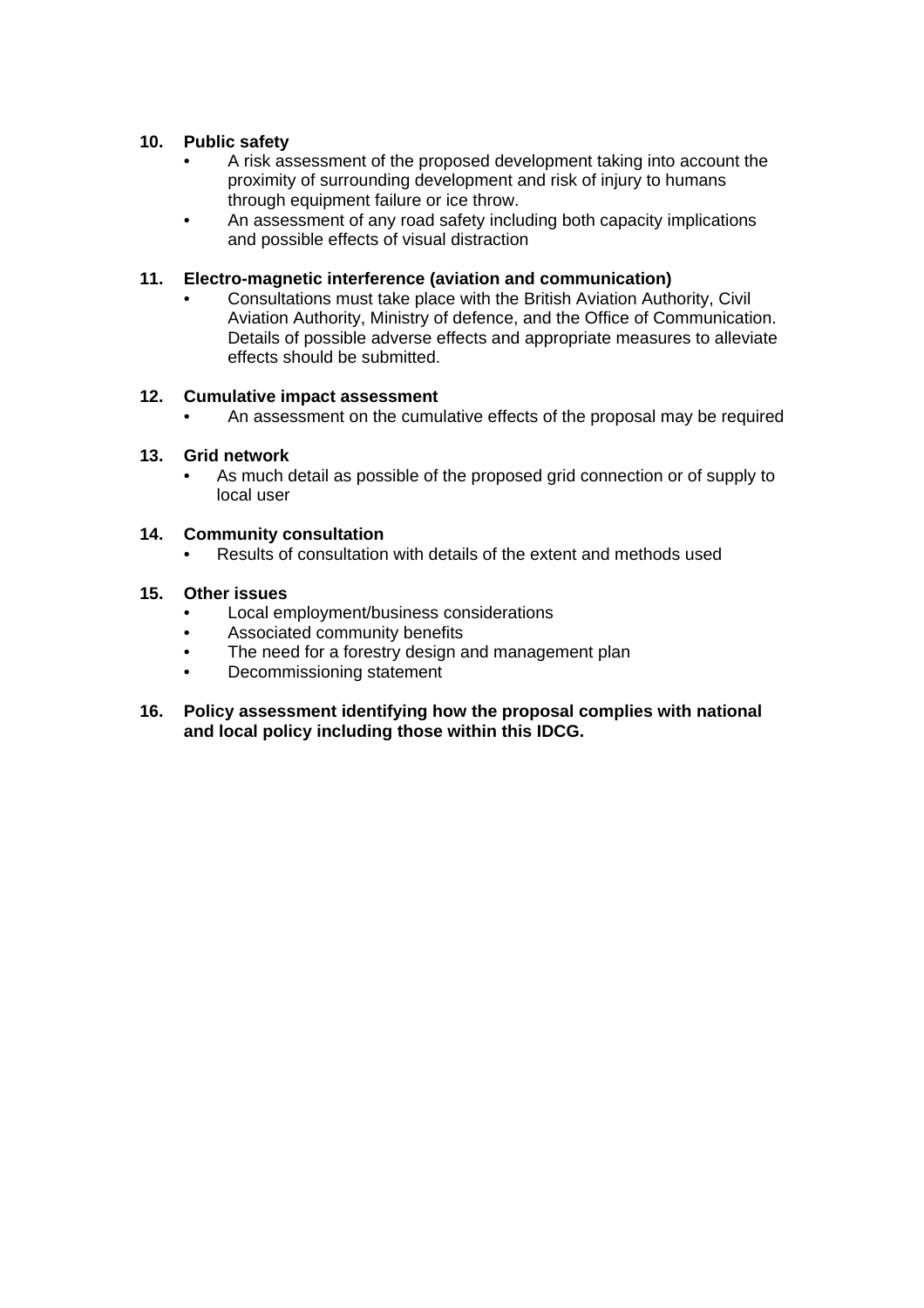

**MAP 1: Refined Carno North Strategic Search Area B** 

**MAP 2: Refined Newtown South SSA C**